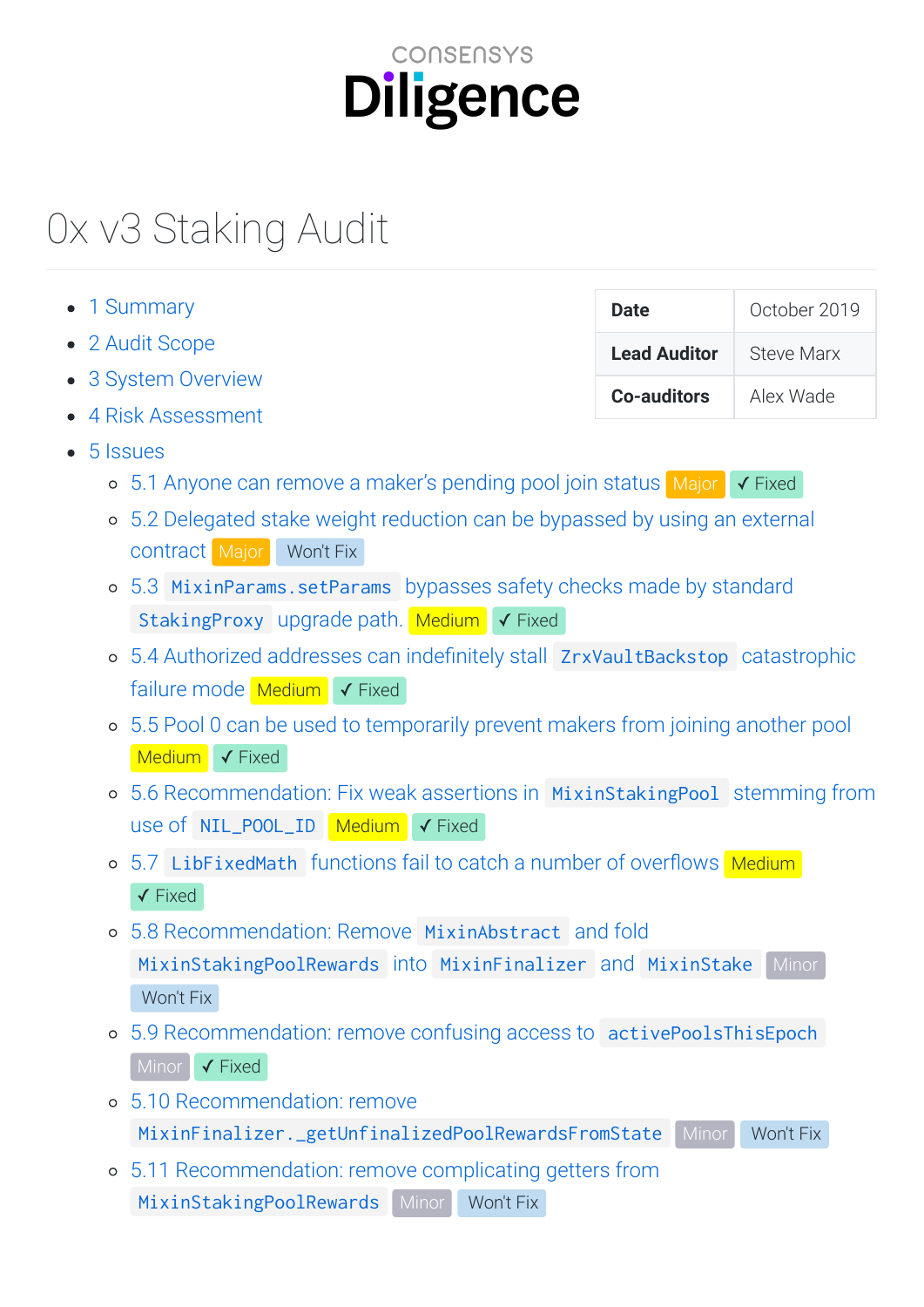- [5.12
Recommendation:
remove
unneeded
dependency
on](#page-25-0)  MixinStakeBalances Minor Won't Fix
- 5.13
Misleading MoveStake [event
when
moving
stake
from](#page-27-0)  UNDELEGATED to UNDELEGATED Minor √ Fixed
- [5.14
The
staking
contracts
contain
several
artifacts
of
a
quickly-changing](#page-29-0) codebase Minor √ Fixed
- o 5.15 Remove unneeded fields from StoredBalance and Pool structs Minor ✓ Fixed
- o 5.16 Remove unnecessary fallback function in Staking contract Minor √ Fixed
- **5.17 Pool IDs can just be incrementing integers** Minor √ Fixed
- o 5.18 LibProxy.proxyCall() may overwrite important memory Minor √ Fixed
- 6 Tool-Based Analysis
	- [6.1
	MythX](#page-36-1)
	- [6.2
	Surya](#page-37-0)
- Appendix 1 Disclosure

# <span id="page-1-0"></span>**1
Summary**

ConsenSys
Diligence
conducted
a
security
audit
on
the
0x
staking
contracts.
These contracts control the distribution of fees collected by the 0x Exchange to ZRX stakers.

[The
0x
v3
Exchange
audit](http://localhost:1313/audits/private/rayyta2k-0x-v3-exchange/) is
good
background
reading
to
understand
this
report.

# <span id="page-1-1"></span>**2
Audit
Scope**

The scope of this audit was the staking project within the 0x monorepo.

This audit covered the following files from commit b8e01d7 of the 0xProject/0x-monorepo:

| File Name                  | <b>SHA-1 Hash</b>                        |
|----------------------------|------------------------------------------|
| ReadOnlyProxy.sol          | 6ec64526446ebff87ec5528ee3b2786338cc4fa0 |
| Staking.sol                | 67ddcb9ab75e433882e28d9186815990b7084c61 |
| StakingProxy.sol           | 248f562d014d0b1ca6de3212966af3e52a7deef1 |
| ZrxVault.sol               | 6c3249314868a2f5d0984122e8ab1413a5b521c9 |
| fees/MixinExchangeFees.sol | 9ac3b696baa8ba09305cfc83d3c08f17d9d528e1 |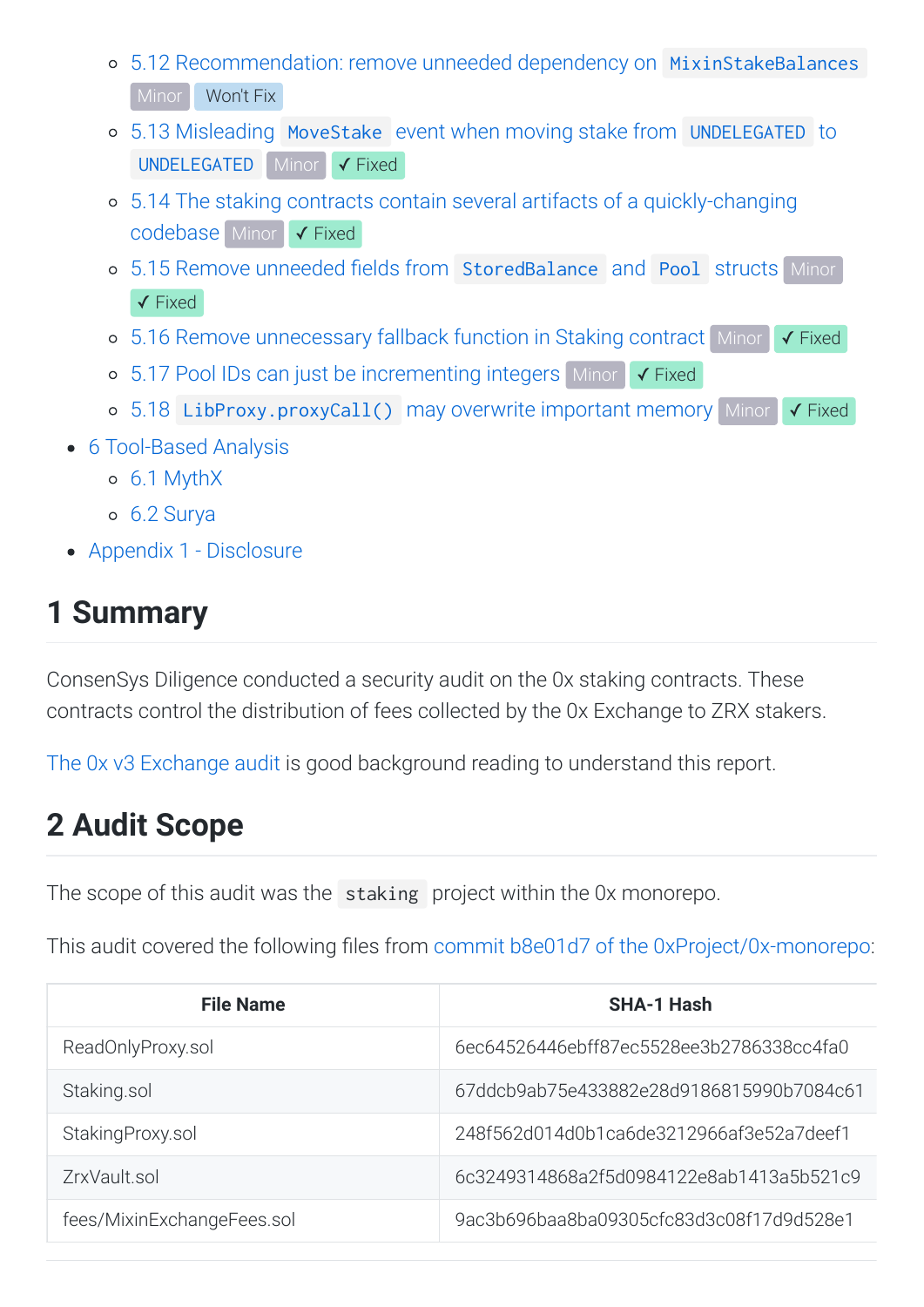| <b>File Name</b>                          | <b>SHA-1 Hash</b>                        |
|-------------------------------------------|------------------------------------------|
| fees/MixinExchangeManager.sol             | 46f48136a49919cdb5588dc1b3d64c977c3367f2 |
| immutable/MixinConstants.sol              | 97c2ac83ef97a09cfd485cb0d4b119ba0902cc79 |
| immutable/MixinDeploymentConstants.sol    | 424f22c45df8e494c4a78f239ea07ff0400d694b |
| immutable/MixinStorage.sol                | 8ad475b0e424e7a3ff65eedf2e999cba98f414c8 |
| interfaces/IStaking.sol                   | ec1d7f214e3fd40e14716de412deee9769359bc0 |
| interfaces/IStakingEvents.sol             | 25f16b814c4df9d2002316831c3f727d858456c4 |
| interfaces/IStakingProxy.sol              | 02e35c6b51e08235b2a01d30a8082d60d9d61bee |
| interfaces/IStorage.sol                   | eeaa798c262b46d1874e904cf7de0423d4132cee |
| interfaces/IStorageInit.sol               | b9899b03e474ea5adc3b4818a4357f71b8d288d4 |
| interfaces/IStructs.sol                   | fee17d036883d641afb1222b75eec8427f3cdb96 |
| interfaces/IZrxVault.sol                  | 9067154651675317e000cfa92de9741e50c1c809 |
| libs/LibCobbDouglas.sol                   | 242d62d71cf8bc09177d240c0db59b83f9bb4e96 |
| libs/LibFixedMath.sol                     | 36311e7be09a947fa4e6cd8c544cacd13d65833c |
| libs/LibFixedMathRichErrors.sol           | 39cb3e07bbce3272bbf090e87002d5834d288ec2 |
| libs/LibProxy.sol                         | 29abe52857a782c8da39b053cc54e02e295c1ae2 |
| libs/LibSafeDowncast.sol                  | ae16ed2573d64802793320253b060b9507729c3d |
| libs/LibStakingRichErrors.sol             | f5868ef6066a18277c932e59c0a516ec58920b00 |
| stake/MixinStake.sol                      | ade59ed356fe72521ffd2ef12ff8896c852f11f8 |
| stake/MixinStakeBalances.sol              | cde6ca1a6200570ba18dd6d392ffabf68c2bb464 |
| stake/MixinStakeStorage.sol               | cadf34d9d341efd2a85dd13ec3cd4ce8383e0f73 |
| staking_pools/MixinCumulativeRewards.sol  | 664ea3e35376c81492457dc17832a4d0d602c8ae |
| staking_pools/MixinStakingPool.sol        | 74ba9cb2db29b8dd6376d112e9452d117a391b18 |
| staking_pools/MixinStakingPoolRewards.sol | a3b4e5c9b1c3568c94923e2dd9a93090ebdf8536 |
| sys/MixinAbstract.sol                     | 99fd4870c20d8fa03cfa30e8055d3dfb348ed5cd |
| sys/MixinFinalizer.sol                    | cc658ed07241c1804cec75b12203be3cd8657b9b |
| sys/MixinParams.sol                       | 7b395f4da7ed787d7aa4eb915f15377725ff8168 |
| sys/MixinScheduler.sol                    | 2fab6b83a6f9e1d0dd1b1bdcea4b129d166aef1d |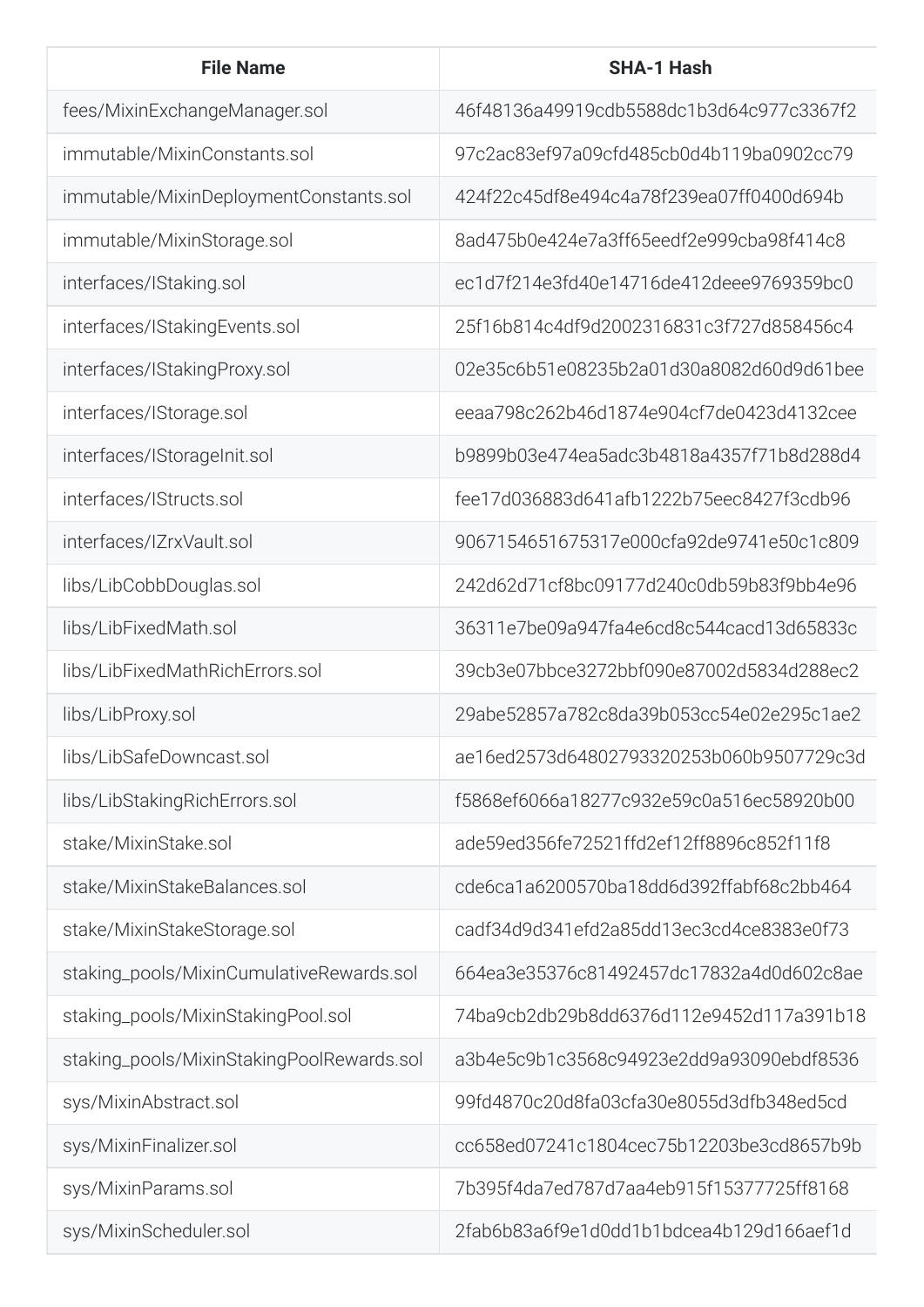The
audit
activities
can
be
grouped
into
the
following
three
broad
categories:

- 1. **Security:** Identifying security related issues within the contract.
- 2. **Architecture:** Evaluating the system architecture through the lens of established smart
contract
best
practices.
- 3. **Code quality:** A full review of the contract source code. The primary areas of focus include:
	- Correctness
	- Readability
	- o Scalability
	- Code
	complexity
	- Quality
	of
	test
	coverage

# <span id="page-3-0"></span>**3
System
Overview**

The staking contracts are a mechanism for distributed protocol fees collected by the 0x Exchange. Fees are distributed to pools of ZRX stakeholders according to a formula that takes
into
account:

- 1.
how
much
ZRX
is
being
staked
by
the
pool
and
- 2. the amount of protocol fees generated by liquidity providers ("makers") in that pool.

The v3 staking specification is the best available documentation for understanding how the
staking
contract
system
works.

# <span id="page-3-1"></span>**4
Risk
Assessment**

The code that handles staking is very complex. We remain uncomfortable with parts of the code that were too difficult to audit effectively. That said, this doesn't mean it's unsafe to interact with the contract. There are three types of interactions where funds are potentially at
risk:

- 1.
ZRX
deposits
and
withdrawals
by
stakers.
- 2.
The
staking
contracts
hold
WETH
(wrapped
ether)
that
is
collected
as
protocol
fees from
the
Exchange
contracts.
- 3. Collected WETH is distributed to stakers according to the internal logic of the staking contract.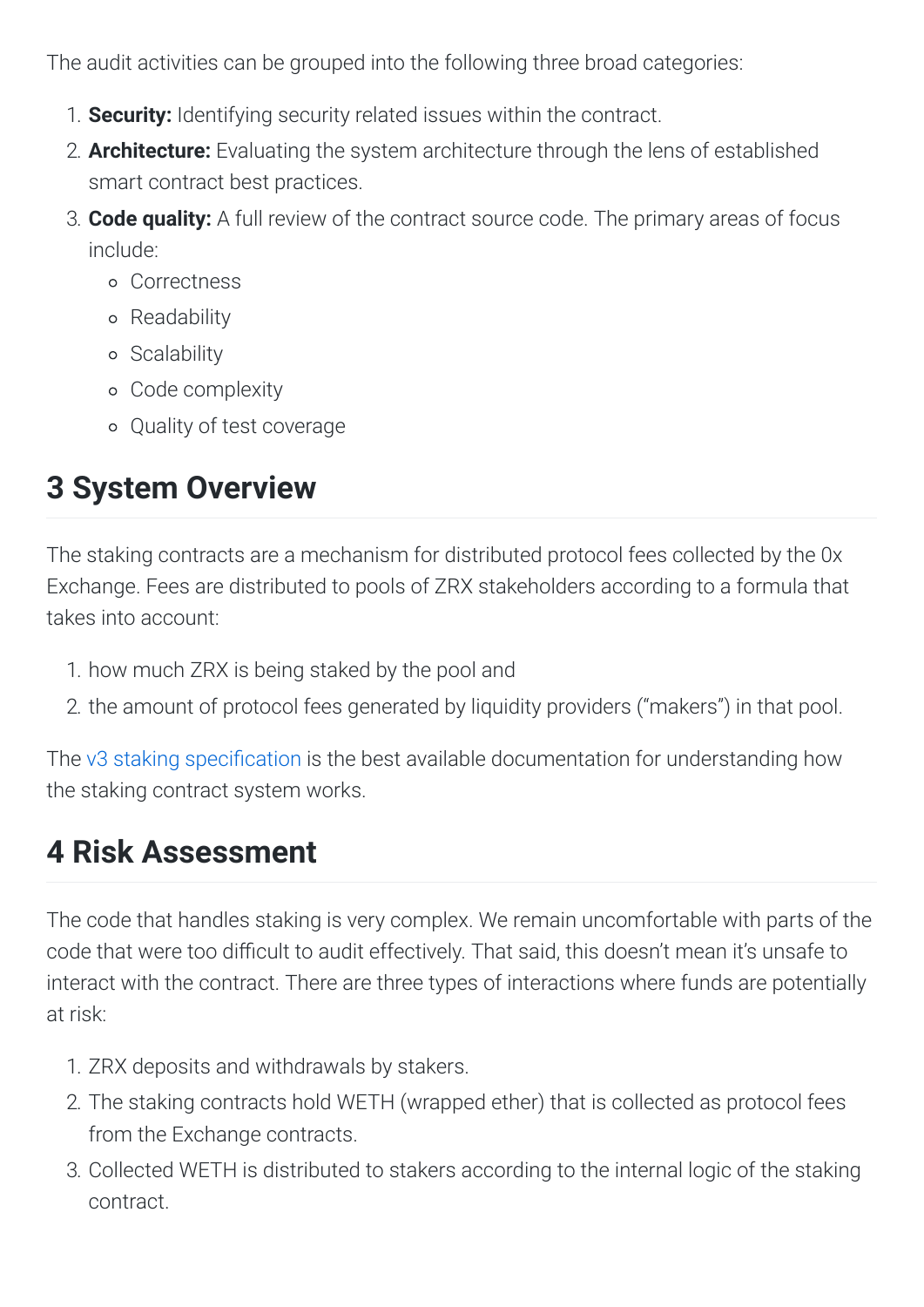We can assess the risk associated with all three:

- 1.
ZRX
deposits
and
withdrawals
make
use
of
a
fairly
simple ZrxVault contract,
which includes a fail-safe mechanism which can be triggered by 0x if needed to allow stakers to
directly
withdraw
their
ZRX.
Excluding
malicious
action
by
0x
themselves,
ZRX deposits
and
withdrawals
have
low
risk
of
fund
loss.
- 2.
Although
WETH
needs
to
be
approved
to
the
staking
contracts,
the
only
WETH actually held by the staking contracts is what is collected in payProtocolFee, which is
invoked
by
the
Exchange.
There's
low
risk
of
WETH
being
inappropriately
transferred from
users.
- 3.
Most
of
the
complexity
of
the
staking
contracts
deals
with
how
the
collected
fees
are distributed. This is the part of the code the audit team has less confidence in, meaning there's
a
relatively
higher
risk
of
errors
being
made
here.

This risk assessment means that the most likely type of bug to encounter is one where rewards are paid out incorrectly, or a bug prevents paying out rewards altogether. Those outcomes
are
no
worse
for
stakers
than
simply
not
staking
at
all.

# <span id="page-4-0"></span>**5
Issues**

Each
issue
has
an
assigned
severity:

- **Minor** issues are subjective in nature. They are typically suggestions around best practices
or
readability.
Code
maintainers
should
use
their
own
judgment
as
to whether
to
address
such
issues.
- Medium issues are objective in nature but are not security vulnerabilities. These should be addressed unless there is a clear reason not to.
- Major issues are security vulnerabilities that may not be directly exploitable or may require certain conditions in order to be exploited. All major issues should be addressed.
- Critical issues are directly exploitable security vulnerabilities that need to be fixed.

# <span id="page-4-1"></span>**[5.1
Anyone
can
remove
a
maker's
pending
pool
join
status](#page-4-1)  Major ✓ Fixed**

### **Resolution**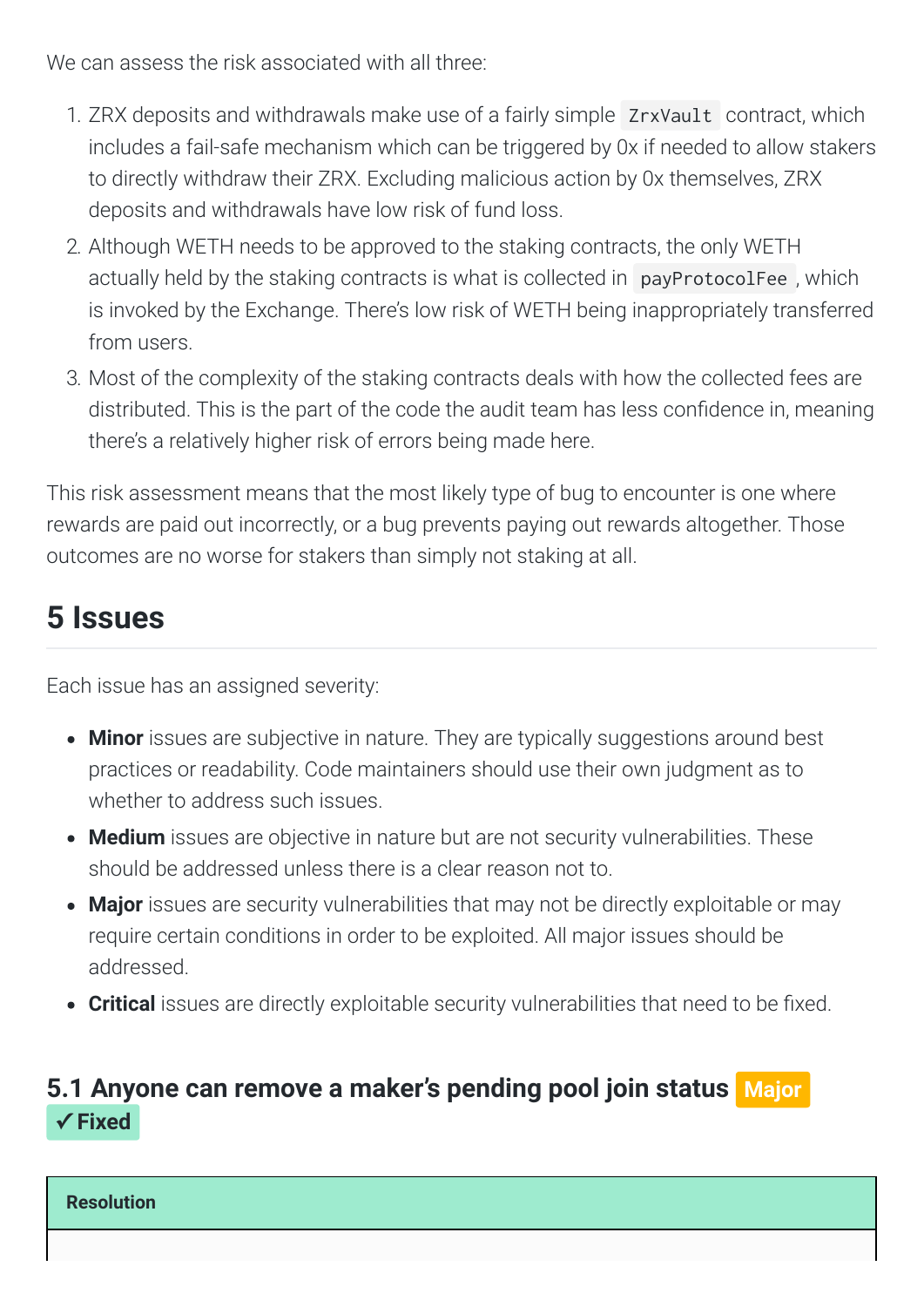This is fixed in 0xProject/0x-monorepo#2250 by removing the two-step handshake for a
maker
to
join
a
pool.

### **Description**

Using behavior described in issue 5.6, it is possible to delete the *pending* join status of any maker in any pool by passing in NIL\_POOL\_ID to removeMakerFromStakingPool. Note that the attacker in the following example must not be a confirmed member of any pool:

1. The attacker calls addMakerToStakingPool(NIL\_POOL\_ID, makerAddress). In this case, makerAddress can
be
almost
any
address,
as
long
as
it
has
not
called joinStakingPoolAsMaker (an easy example is address(0)). The key goal of this call
is
to
increment
the
number
of
makers
in
pool
0:

### **code/contracts/staking/contracts/src/staking\_pools/MixinStakingPool.sol:L262**

\_poolById[poolId].numberOfMakers = **uint256**(pool.numberOfMakers).safeAdd(**1**)

2. The attacker calls removeMakerFromStakingPool(NIL\_POOL\_ID, targetAddress). This
function
queries getStakingPoolIdOfMaker(targetAddress) and
compares
it to the passed-in pool id. Because the target is an unconfirmed maker, their staking pool
id
is NIL\_POOL\_ID :

### **code/contracts/staking/contracts/src/staking\_pools/MixinStakingPool.sol:L166- L173**

```
bytes32 makerPoolId = getStakingPoolIdOfMaker(makerAddress);
if (makerPoolId != poolId) {

LibRichErrors.rrevert(LibStakingRichErrors.MakerPoolAssignmentError(

LibStakingRichErrors.MakerPoolAssignmentErrorCodes.MakerAddressNot

makerAddress,

makerPoolId

));
}
```
The check passes, and the target's \_poolJoinedByMakerAddress struct is deleted. Additionally,
the
number
of
makers
in
pool
0
is
decreased: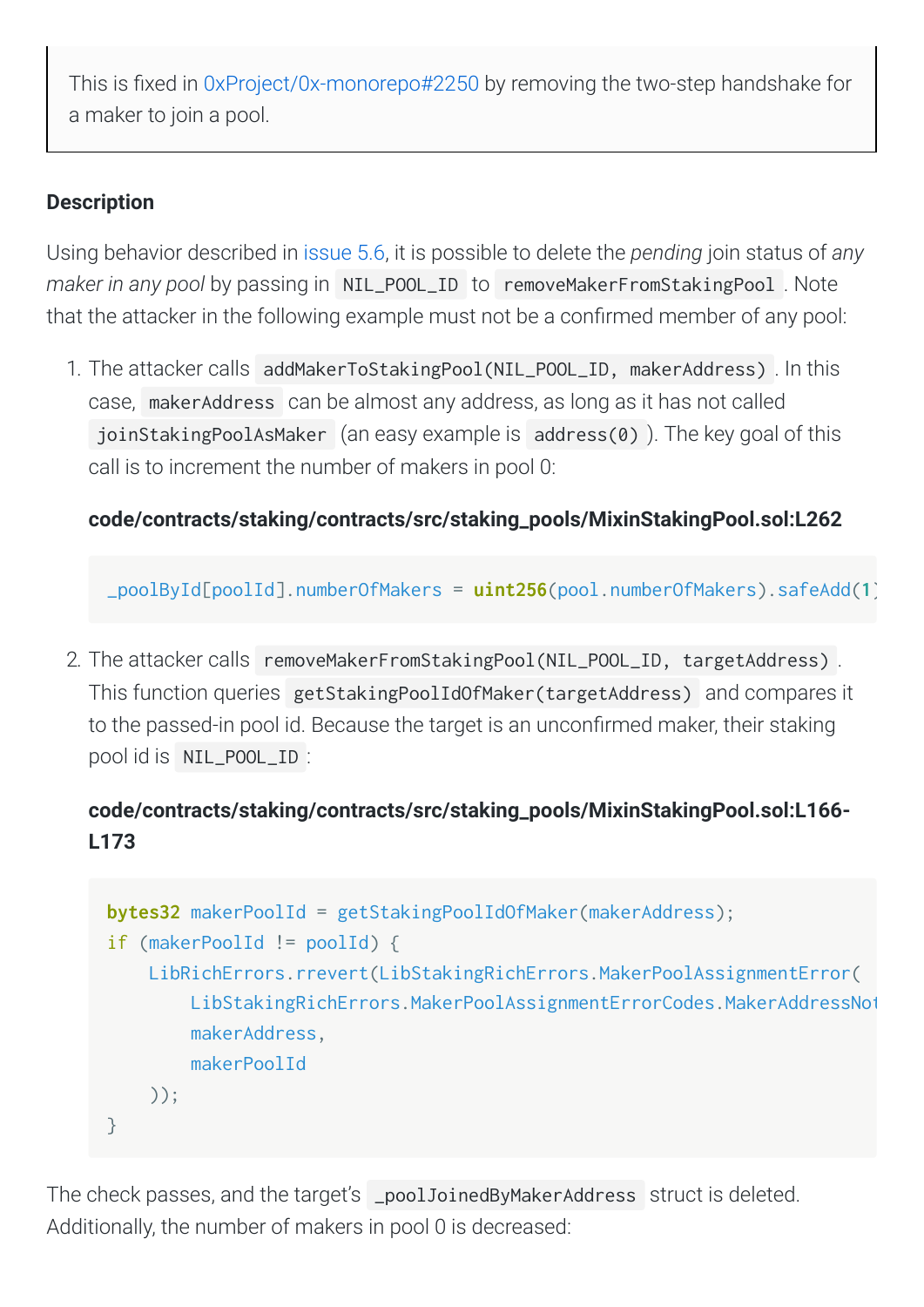delete \_poolJoinedByMakerAddress[makerAddress]; \_poolById[poolId].numberOfMakers = **uint256**(\_poolById[poolId].numberOfMakers).s

This can be used to prevent any makers from being confirmed into a pool.

### **Recommendation**

See [issue
5.6.](#page-12-0)

# <span id="page-6-0"></span>**[5.2
Delegated
stake
weight
reduction
can
be
bypassed
by
using
an](#page-6-0) external
contract Major Won't Fix**

#### **Resolution**

From
the
development
team:

*Although
it
is
possible
to
bypass
the
weight
reduction
via
external
smart contracts,
we
believe
there
is
some
value
to
having
a
lower
delegated
stake* weight as the default behavior. This can still approximate the intended behavior and should give a very slight edge to pool operators that own their *stake.*

### **Description**

Staking pools allow ZRX holders to delegate their staked ZRX to a market maker in exchange for a configurable percentage of the stake reward (accrued over time through exchange fees). When staking as expected through the 0x contracts, the protocol favors ZRX staked directly by the operator of the pool, assigning a lower weight (90%) to ZRX staked by delegation. In return, delegated members receive a configurable portion of the operator's
stake
reward.

Using a smart contract, it is possible to represent ZRX owned by any number of parties as ZRX staked by a single party. This contract can serve as the operator of a pool with a single member—itself.
The
advantages
are
clear
for
ZRX
holders: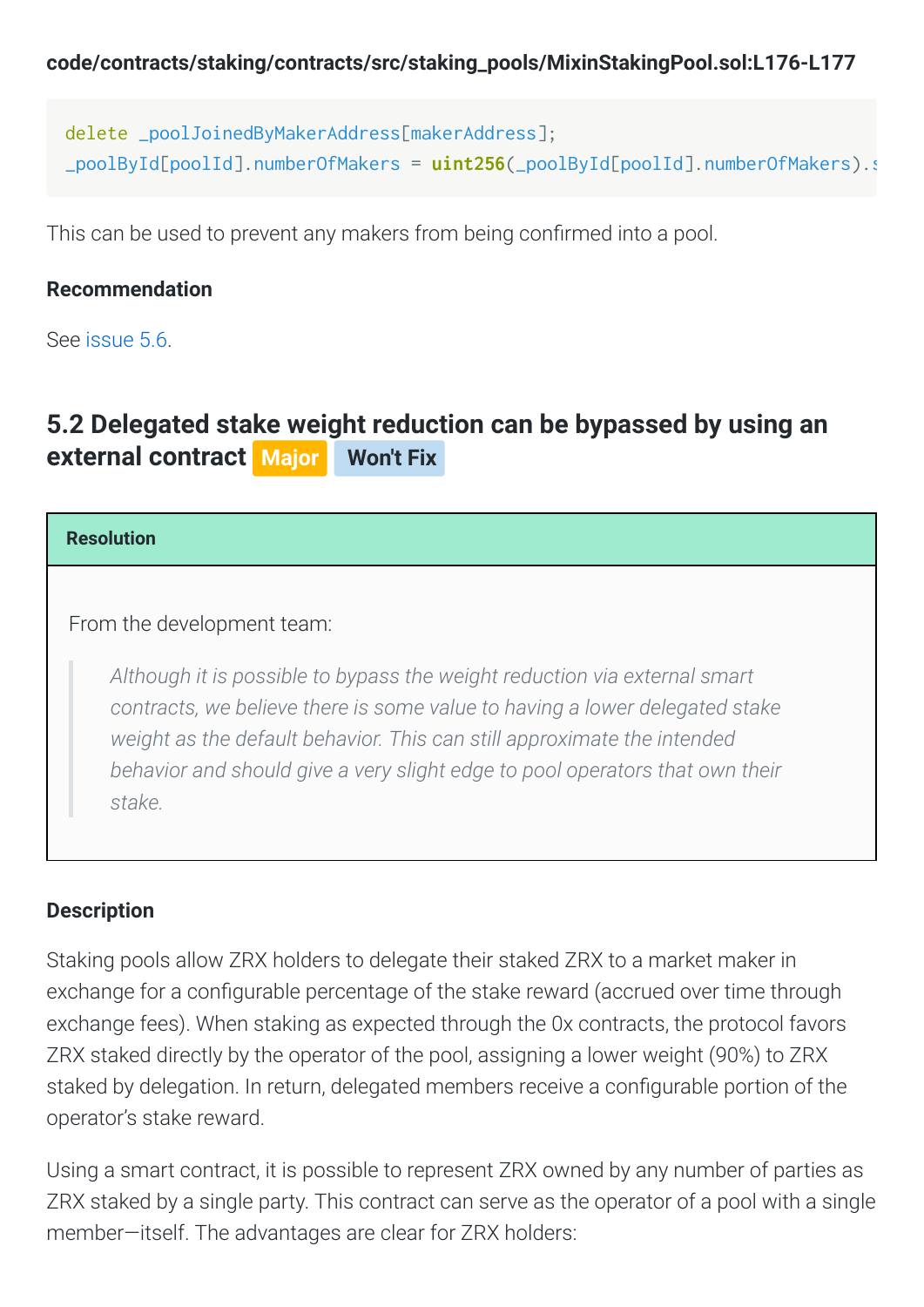- ZRX staked through this contract will be given full (100%) stake weight.
- Because stake weight is a factor in reward allocation, the ZRX staked through this contract
receives
a
higher
proportion
of
the
stake
reward.

### **Recommendation**

Remove
stake
weight
reduction
for
delegated
stake.

# <span id="page-7-0"></span>**5.3 MixinParams.setParams [bypasses
safety
checks
made
by](#page-7-0) standard StakingProxy upgrade
path. Medium ✓ Fixed**

#### **Resolution**

This is fixed in 0xProject/0x-monorepo#2279. Now the parameter validity is asserted in setParams() .

### **Description**

The staking contracts use a set of configurable parameters to determine the behavior of various parts of the system. The parameters dictate the duration of epochs, the ratio of delegated
stake
weight
vs
operator
stake,
the
minimum
pool
stake,
and
the
Cobb-Douglas numerator and denominator. These parameters can be configured in two ways:

- 1.
An
authorized
address
can
deploy
a
new Staking contract
(perhaps
with
altered parameters), and configure the StakingProxy to delegate to this new contract. This is
done
by
calling
	- o StakingProxy.detachStakingContract :

### **code/contracts/staking/contracts/src/StakingProxy.sol:L82-L90**

```
///
@dev
Detach
the
current
staking
contract.
/// Note that this is callable only by an authorized address.
function detachStakingContract()

external

onlyAuthorized
{
    stakingContract = NIL_ADDRESS;
```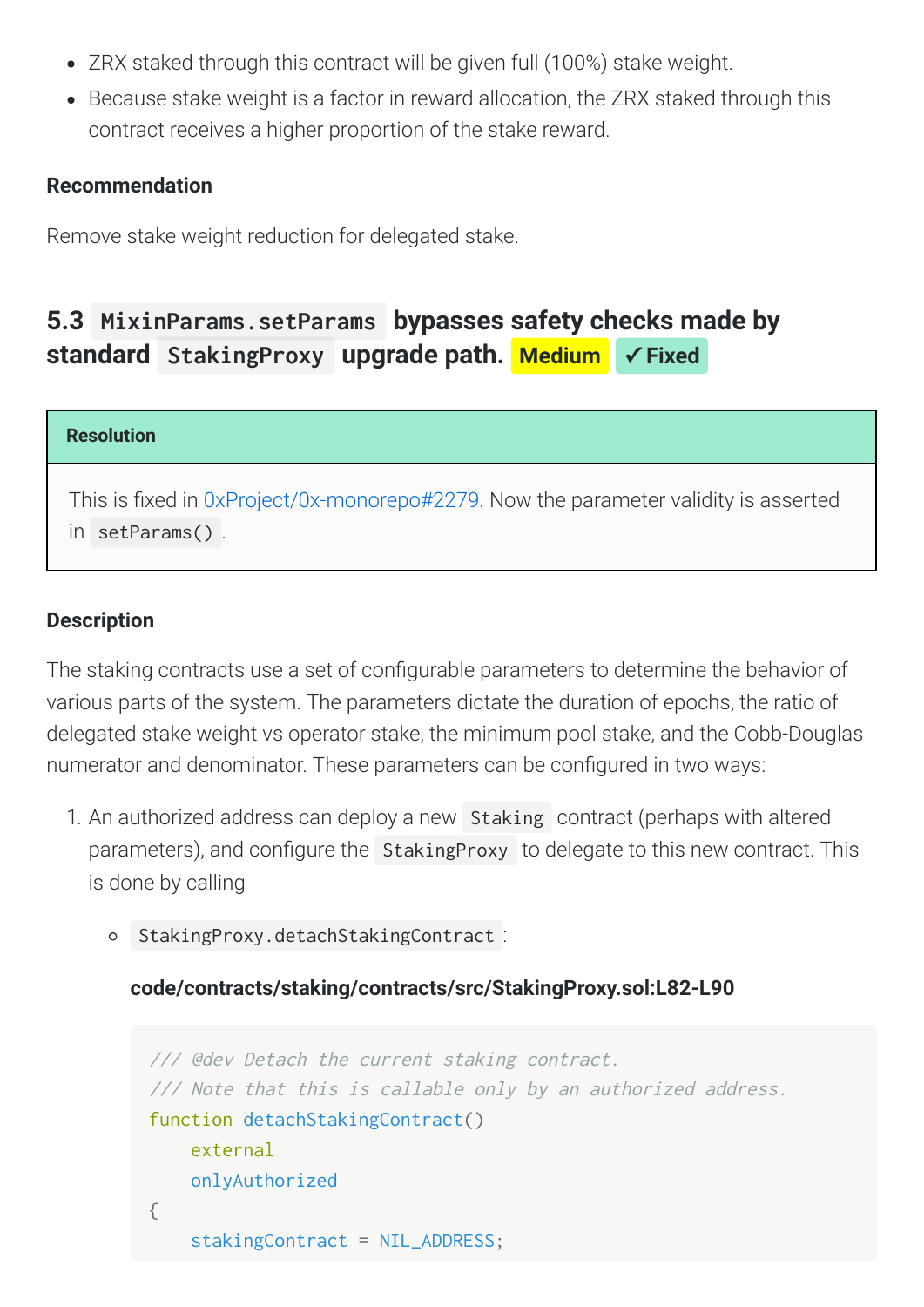```

emit StakingContractDetachedFromProxy();
```
StakingProxy.attachStakingContract(newContract) :

}

**code/contracts/staking/contracts/src/StakingProxy.sol:L72-L80**



During the latter call, the StakingProxy performs a delegatecall to Staking. init, then
checks
the
values
of
the
parameters
set
during
initialization:

### **code/contracts/staking/contracts/src/StakingProxy.sol:L208-L219**

```
//
Call
`init()`
on
the
staking
contract
to
initialize
storage.
(bool didInitSucceed, bytes memory initReturnData) = stakingContract.deleg

abi.encodeWithSelector(IStorageInit(0).init.selector)
);
if (!didInitSucceed) {

assembly {

revert(add(initReturnData, 0x20), mload(initReturnData))

}
}
//
Assert
initialized
storage
values
are
valid
_assertValidStorageParams();
```
2. An authorized address can call MixinParams. setParams at any time and set the contract's
parameters
to
arbitrary
values.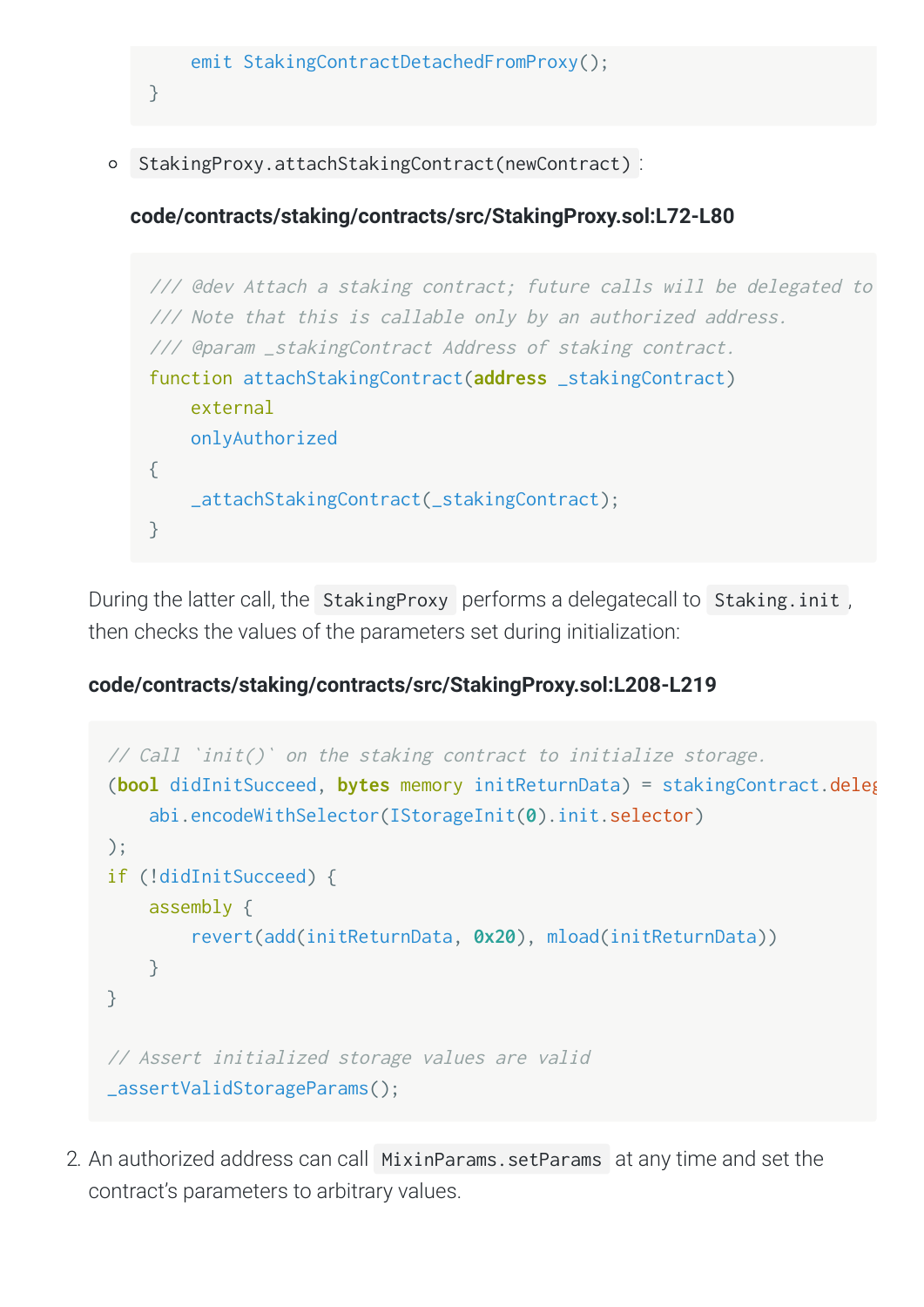The latter method introduces the possibility of setting unsafe or nonsensical values for the contract
parameters: epochDurationInSeconds can
be
set
to
0,

cobbDouglassAlphaNumerator can be larger than cobbDouglassAlphaDenominator, rewardDelegatedStakeWeight can be set to a value over 100% of the staking reward, and more.

Note, too, that by using MixinParams. setParams to set all parameters to 0, the Staking contract can be re-initialized by way of Staking. init. Additionally, it can be re-attached by
way
of StakingProxy.attachStakingContract ,
as
the
delegatecall
to Staking.init will
succeed.

### **Recommendation**

Ensure that calls to setParams check that the provided values are within the same range currently
enforced
by
the
proxy.

# <span id="page-9-0"></span>**5.4 Authorized addresses can indefinitely stall ZrxVaultBackstop catastrophic
failure
mode Medium ✓ Fixed**

### **Resolution**

This is fixed in 0xProject/0x-monorepo#2295 by removing the ZrxVaultBackstop and
read-only
mode
altogether.

### **Description**

The ZrxVaultBackstop contract was added to allow anyone to activate the staking system's "catastrophic failure" mode if the StakingProxy is in "read-only" mode for at least 40 days. To enable this behavior, the StakingProxy contract was modified to track the last timestamp at which "read-only" mode was activated. This is done by way of StakingProxy.setReadOnlyMode :

### **code/contracts/staking/contracts/src/StakingProxy.sol:L92-L104**

///
@dev
Set
read-only
mode
(state
cannot
be
changed). function setReadOnlyMode(**bool** shouldSetReadOnlyMode) external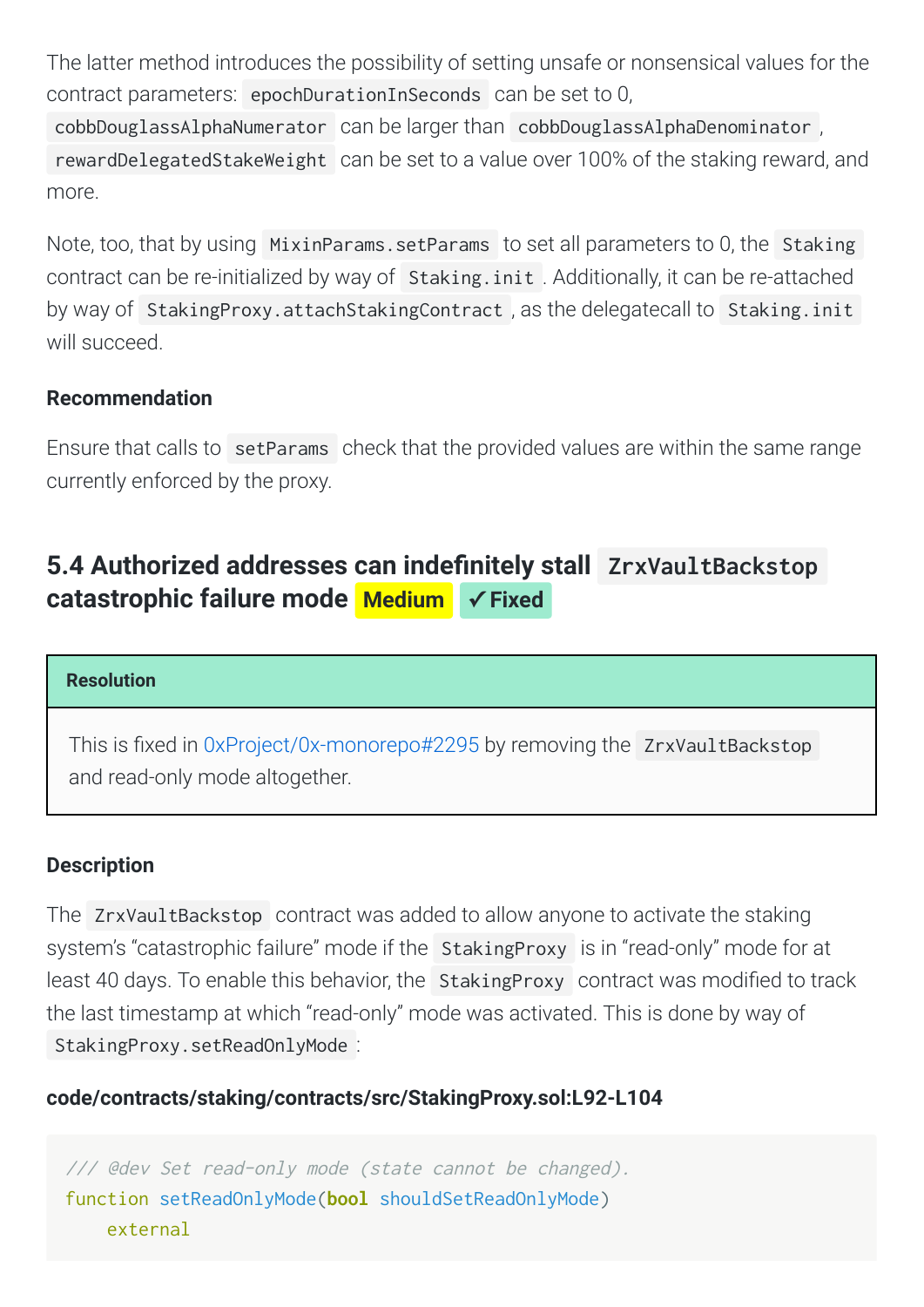```

onlyAuthorized
{

//
solhint-disable-next-line
not-rely-on-time

uint96 timestamp = block.timestamp.downcastToUint96();

if (shouldSetReadOnlyMode) {
         stakingContract = readOnlyProxy;

readOnlyState = IStructs.ReadOnlyState({

isReadOnlyModeSet: true,

lastSetTimestamp: timestamp

});
```
Because the timestamp is updated even if "read-only" mode is already active, any authorized
address
can
prevent ZrxVaultBackstop from
activating
catastrophic
failure mode
by
repeatedly
calling setReadOnlyMode .

### **Recommendation**

If "read-only" mode is already active, setReadOnlyMode(true) should result in a no-op.

## <span id="page-10-0"></span>**[5.5
Pool
0
can
be
used
to
temporarily
prevent
makers
from
joining](#page-10-0) another
pool Medium ✓ Fixed**

**Resolution**

This is fixed in 0xProject/0x-monorepo#2250. Pool IDs now start at 1.

#### **Description**

removeMakerFromStakingPool reverts if the number of makers currently in the pool is 0, due to safeSub catching an underflow:

### **code/contracts/staking/contracts/src/staking\_pools/MixinStakingPool.sol:L177**

\_poolById[poolId].numberOfMakers = **uint256**(\_poolById[poolId].numberOfMakers).s

Because of this, edge behavior described in issue 5.6 can allow an attacker to temporarily prevent
makers
from
joining
a
pool: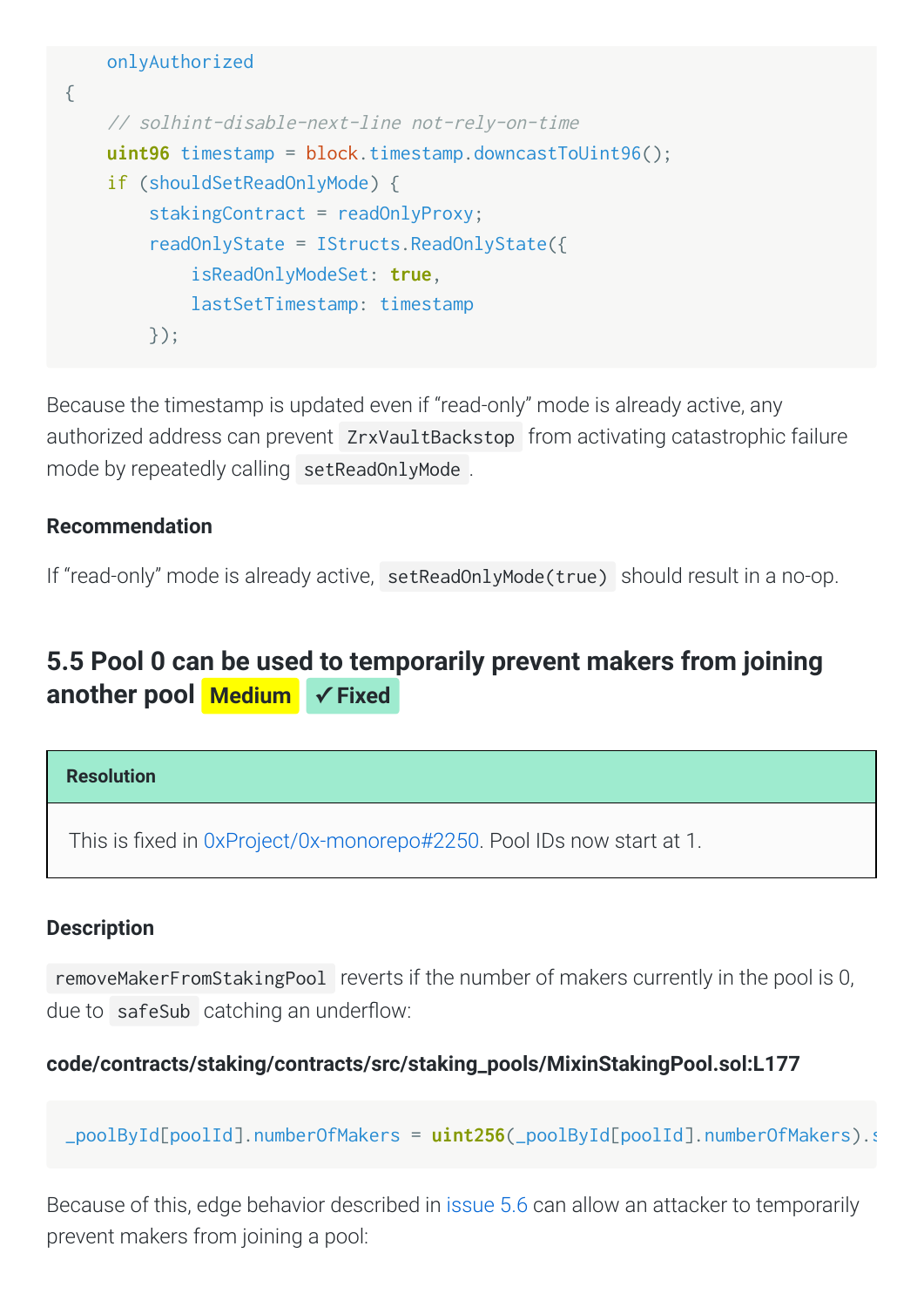1.
The
attacker
calls addMakerToStakingPool(NIL\_POOL\_ID,
victimAddress) .
This sets the victim's MakerPoolJoinStatus.confirmed field to true and increases the number
of
makers
in
pool
0
to
1:

### **code/contracts/staking/contracts/src/staking\_pools/MixinStakingPool.sol:L257- L262**

```
poolJoinStatus = IStructs.MakerPoolJoinStatus({

poolId: poolId,

confirmed: true
});
_poolJoinedByMakerAddress[makerAddress] = poolJoinStatus;
_poolById[poolId].numberOfMakers = uint256(pool.numberOfMakers).safeAdd(1)
```
2. The attacker calls removeMakerFromStakingPool(NIL\_POOL\_ID, randomAddress). The net effect of this call simply decreases the number of makers in pool 0 by 1, back to
0:

### **code/contracts/staking/contracts/src/staking\_pools/MixinStakingPool.sol:L176- L177**

```
delete _poolJoinedByMakerAddress[makerAddress];
_poolById[poolId].numberOfMakers = uint256(_poolById[poolId].numberOfMaker
```
Typically, the victim should be able to remove themselves from pool 0 by calling removeMakerFromStakingPool(NIL\_POOL\_ID,
victimAddress) ,
but
because
the
attacker can set the pool's number of makers to 0, the aforementioned underflow causes this call to fail. The victim must first understand what is happening in MixinStakingPool before they are
able
to
remedy
the
situation:

- 1.
The
victim
must
call addMakerToStakingPool(NIL\_POOL\_ID,
randomAddress2) to increase pool 0's number of makers back to 1.
- 2.
The
victim
can
now
call removeMakerFromStakingPool(NIL\_POOL\_ID, victimAddress), and remove their confirmed status.

Additionally, if the victim in question currently has a pending join, the attacker can use issue 5.1 to first remove their pending status before locking them in pool 0.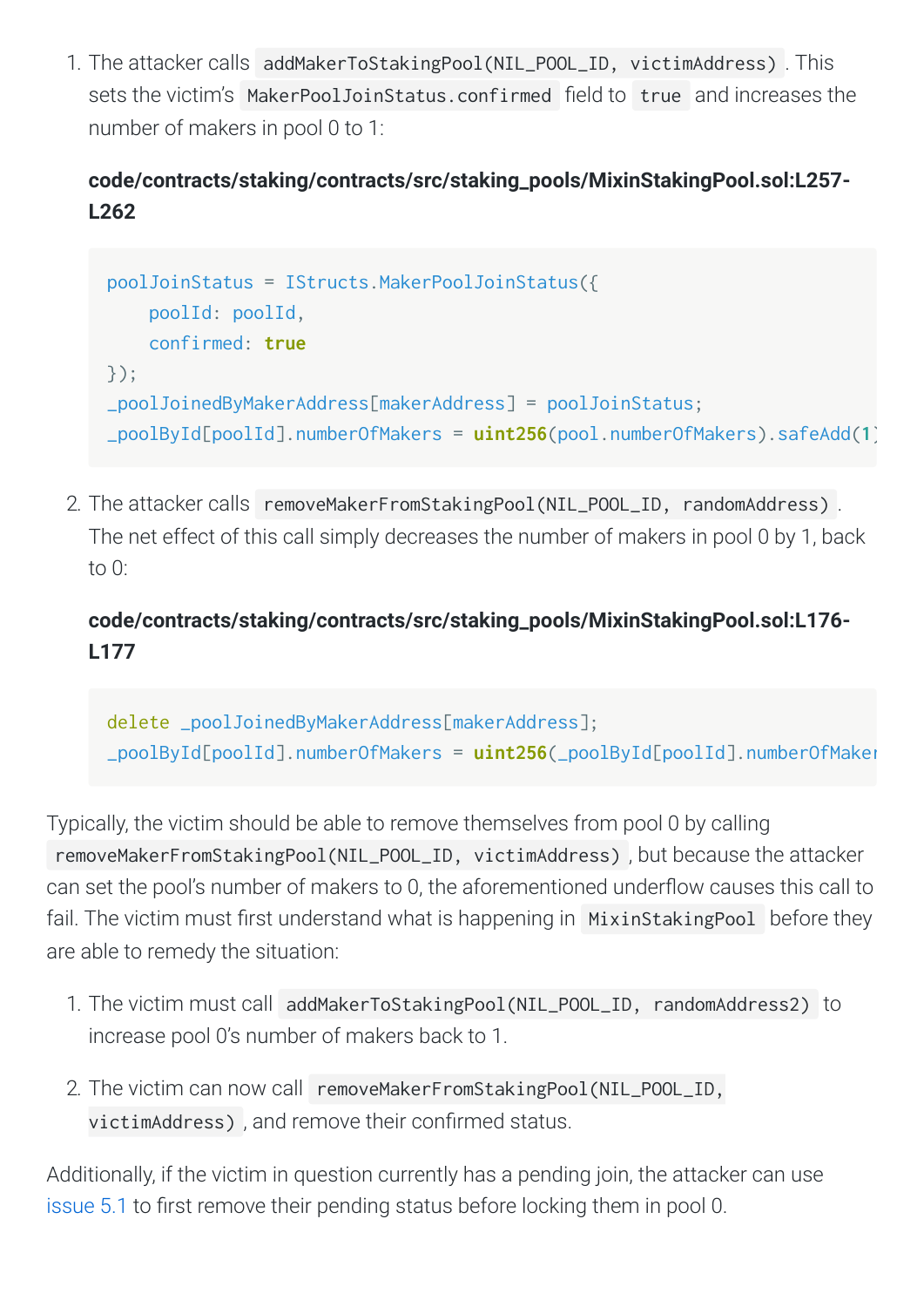See [issue
5.1.](#page-4-1)

# <span id="page-12-0"></span>**[5.6
Recommendation:
Fix
weak
assertions
in](#page-12-0)  MixinStakingPool stemming
from
use
of NIL\_POOL\_ID Medium ✓ Fixed**

### **Resolution**

This is fixed in 0xProject/0x-monorepo#2250. Pool IDs now start at 1.

### **Description**

The modifier onlyStakingPoolOperatorOrMaker(poolId) is used to authorize actions taken on a given pool. The sender must be either the operator or a confirmed maker of the pool in question. However, the modifier queries getStakingPoolIdOfMaker(maker), which returns NIL POOL ID if the maker's MakerPoolJoinStatus struct is not confirmed. This implicitly makes anyone a maker of the nonexistent "pool 0":

### **code/contracts/staking/contracts/src/staking\_pools/MixinStakingPool.sol:L189-L200**

```
function getStakingPoolIdOfMaker(address makerAddress)

public

view

returns (bytes32)
{

IStructs.MakerPoolJoinStatus memory poolJoinStatus = _poolJoinedByMakerAdd

if (poolJoinStatus.confirmed) {

return poolJoinStatus.poolId;

} else {

return NIL_POOL_ID;

}
}
```
joinStakingPoolAsMaker(poolId) makes no existence checks on the provided poolid, and
allows
makers
to
become
pending
makers
in
nonexistent
pools.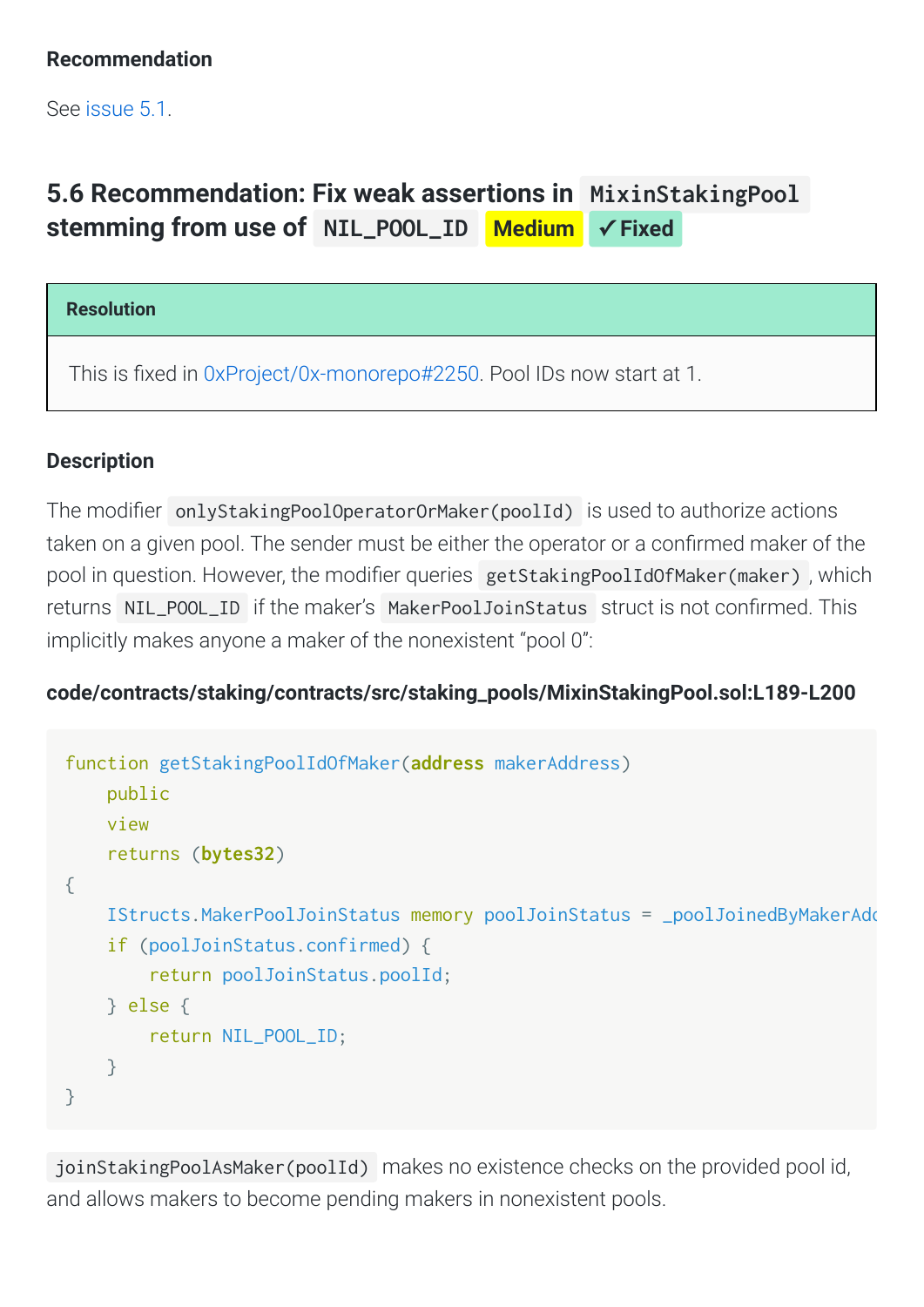addMakerToStakingPool(poolId, maker) makes no existence checks on the provided pool
id,
allowing
makers
to
be
added
to
nonexistent
pools
(as
long
as
the
sender
is
an operator
or
maker
in
the
pool).

### **Recommendation**

- 1. Avoid use of  $\theta \times \theta \theta$ ... $\theta \theta$  for NIL POOL ID. Instead, use  $2**256 1$ .
- 2. Implement stronger checks for pool existence. Each time a pool id is supplied, it should be checked that the pool id is between 0 and nextPoolId.
- 3. onlyStakingPoolOperatorOrMaker should
revert
if poolId
==
NIL\_POOL\_ID or
if poolId is
not
in
the
valid
range:
(0,
nextPoolId).

# <span id="page-13-0"></span>5.7 LibFixedMath functions fail to catch a number of overflows **Medium ✓ Fixed**

### **Resolution**

This is fixed in 0xProject/0x-monorepo#2255 and [0xProject/0x-monorepo#2311](https://github.com/0xProject/0x-monorepo/pull/2311).

### **Description**

The \_\_add(), \_\_mul(), and \_\_div() functions perform arithmetic on 256-bit signed integers, and they all miss some specific overflows.

### **Addition Overflows**

**code/contracts/staking/contracts/src/libs/LibFixedMath.sol:L359-L376**

```
///
@dev
Adds
two
numbers,
reverting
on
overflow.
function _add(int256 a, int256 b) private pure returns (int256 c) {
    c = a + b;

if (c > 0 && a < 0 && b < 0) {

LibRichErrors.rrevert(LibFixedMathRichErrors.BinOpError(

LibFixedMathRichErrors.BinOpErrorCodes.SUBTRACTION_OVERFLOW,

a,
b b

));
```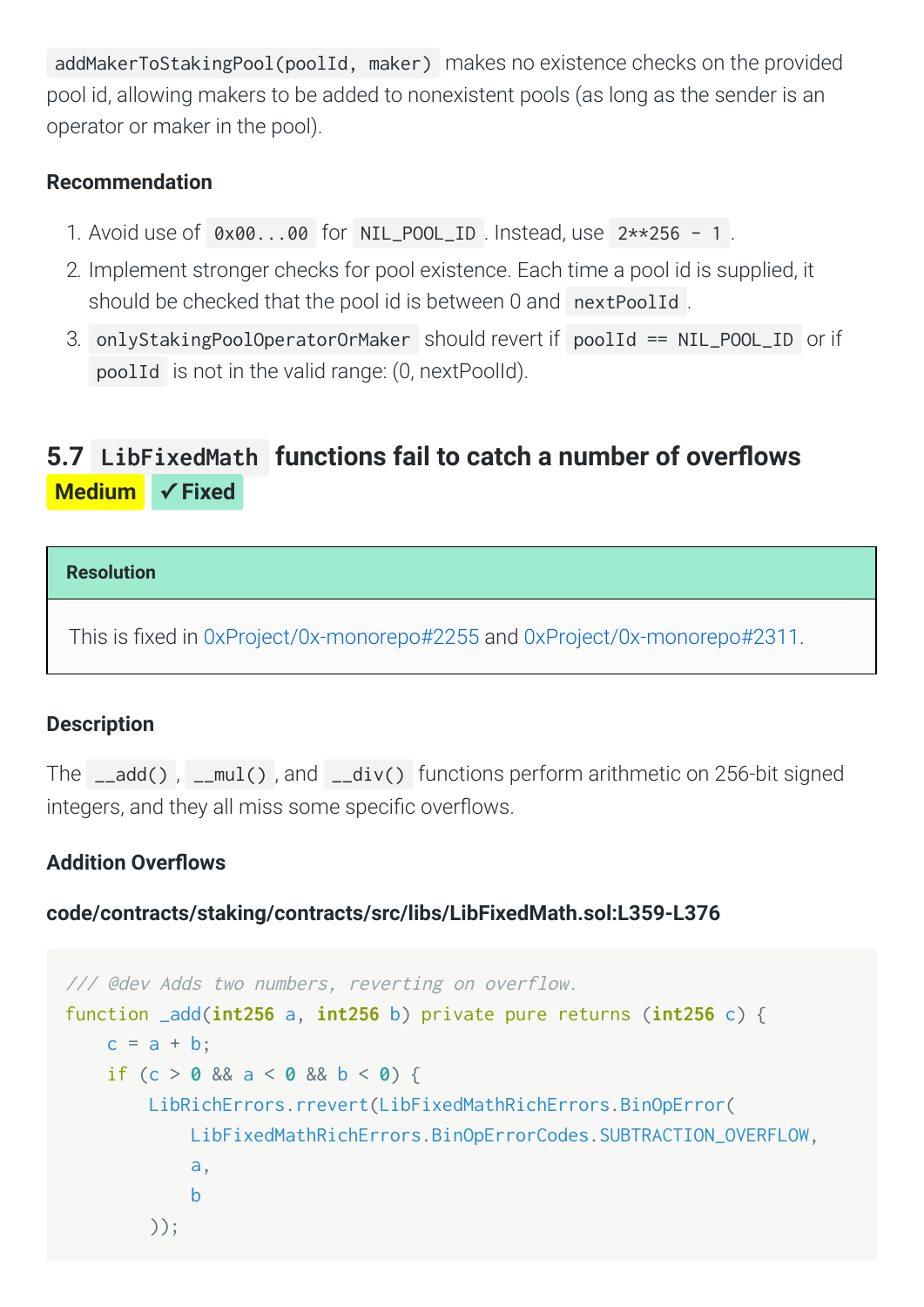```

}

if (c < 0 && a > 0 && b > 0) {

LibRichErrors.rrevert(LibFixedMathRichErrors.BinOpError(

LibFixedMathRichErrors.BinOpErrorCodes.ADDITION_OVERFLOW,

a,
b b

));

}
}
```
The two overflow conditions it tests for are:

- 1. Adding two positive numbers shouldn't result in a negative number.
- 2. Adding two negative numbers shouldn't result in a positive number.

\_\_add(-2\*\*255, -2\*\*255) returns 0 without reverting because the overflow didn't match
either
of
the
above
conditions.

### **Multiplication Overflows**

**code/contracts/staking/contracts/src/libs/LibFixedMath.sol:L332-L345**

```
///
@dev
Returns
the
multiplication
two
numbers,
reverting
on
overflow.
function _mul(int256 a, int256 b) private pure returns (int256 c) {

if (a == 0) {

return 0;

}
    c = a * b;
    if (c / a != b) {

LibRichErrors.rrevert(LibFixedMathRichErrors.BinOpError(

LibFixedMathRichErrors.BinOpErrorCodes.MULTIPLICATION_OVERFLOW,

a,

b

));

}
}
```
The function checks via division for most types of overflows, but it fails to catch one particular case. \_\_mul(-2\*\*255, -1) returns -2\*\*255 without error.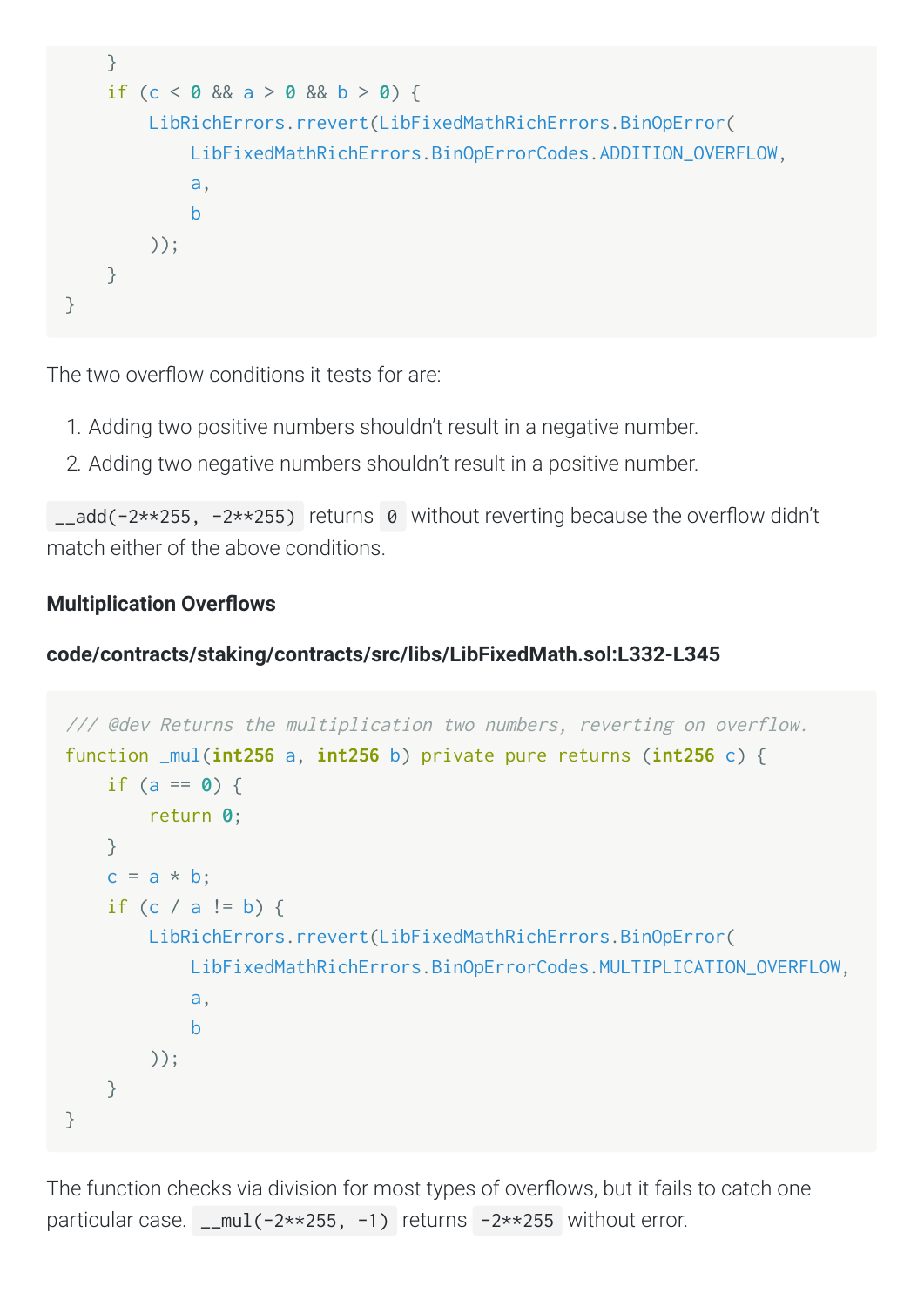#### **Division Overflows**

**code/contracts/staking/contracts/src/libs/LibFixedMath.sol:L347-L357**

```
/// @dev Returns the division of two numbers, reverting on division by zero.
function _div(int256 a, int256 b) private pure returns (int256 c) {
    if (b == 0) {

LibRichErrors.rrevert(LibFixedMathRichErrors.BinOpError(

LibFixedMathRichErrors.BinOpErrorCodes.DIVISION_BY_ZERO,

a,
b b

));

}
    c = a / b;
}
```
It does not check for overflow. Due to this, \_\_div(-2\*\*255, -1) erroneously returns  $-2**255$ 

#### **Recommendation**

For addition, the specific case of \_\_add(-2\*\*255, -2\*\*255) can be detected by using a  $\geq$  0 check instead of  $\geq$  0, but the below seems like a clearer check for all cases:

```
// if b is negative, then the result should be less than a
if (b < 0 \&c >= a) { /* subtraction overflow */ }
// if b is positive, then the result should be greater than a
if (b > 0 && c \le a) { /* addition overflow */ }
```
For multiplication and division, the specific values of  $-2**255$  and  $-1$  are the only missing cases, so that can be explicitly checked in the \_\_mul() and \_\_div() functions.

# <span id="page-15-0"></span>**[5.8
Recommendation:
Remove](#page-15-0)  MixinAbstract and
fold MixinStakingPoolRewards into MixinFinalizer and MixinStake Minor Won't Fix**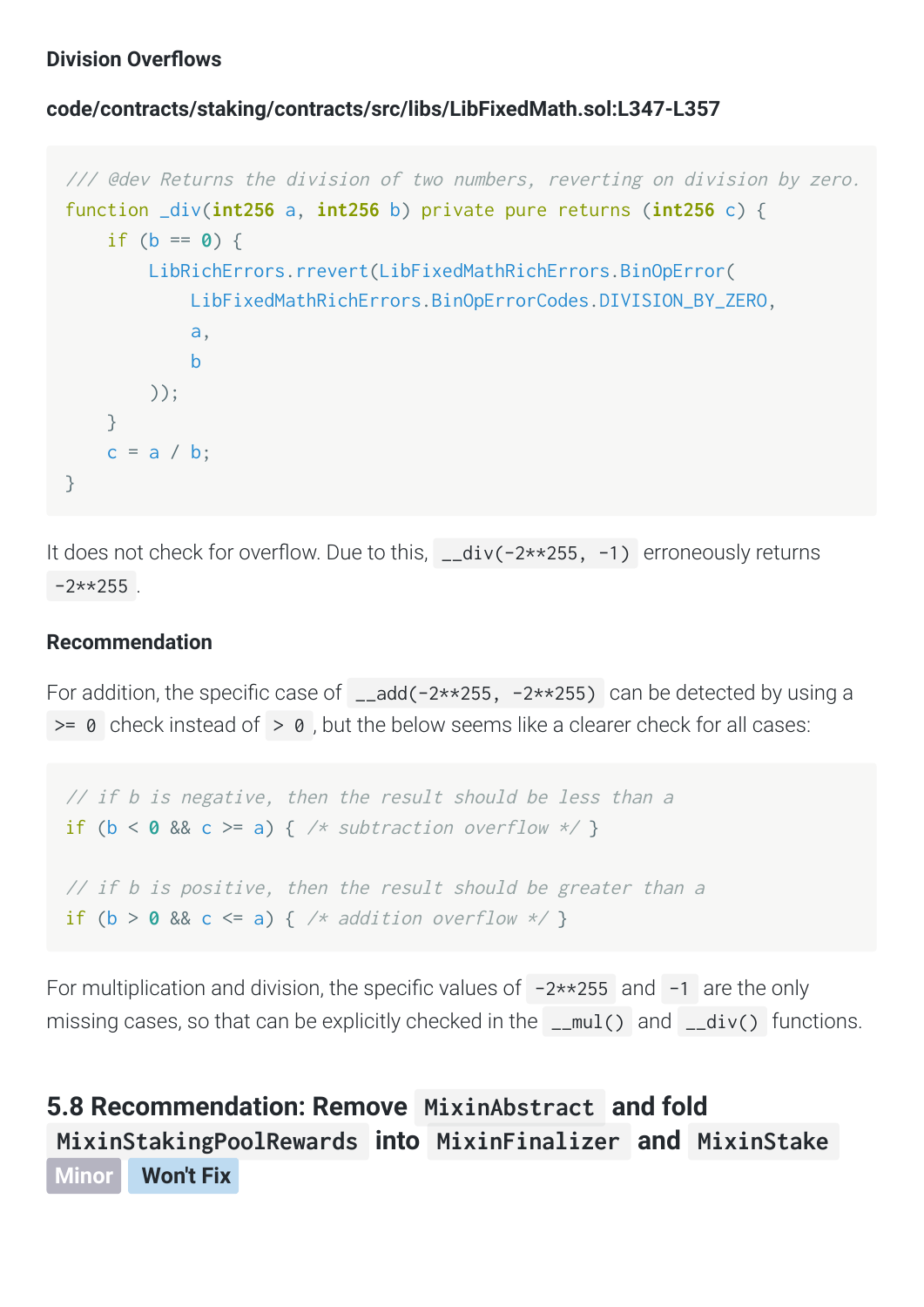#### **Resolution**

The
development
team
investigated
this
suggestion,
but
they
were
ultimately uncomfortable
making
such
a
large
change
in
this
cycle.
This
can
be
considered again
in
a
future
version
of
the
code.

#### **Description**

After implementing issue 5.12, issue 5.11, issue 5.10, and issue 5.9, MixinAbstract serves little utility except as a way to pull functionality from MixinFinalizer into MixinStakingPoolRewards. The abstract pattern adds unnecessary cognitive overhead and
should
be
eliminated
if
possible.
One
possible
method
for
this
is
as
follows:

1.
Move MixinStakingPoolRewards.withdrawDelegatorRewards into MixinStake .
As per the comments above this function, its behavior is very similar to functions in MixinStake :

### **code/contracts/staking/contracts/src/staking\_pools/MixinStakingPoolRewards.sol:L35- L56**

```
///
@dev
Syncs
rewards
for
a
delegator.
This
includes
transferring
WETH
///

rewards
to
the
delegator,
and
adding/removing
///

dependencies
on
cumulative
rewards.
///

This
is
used
by
a
delegator
when
they
want
to
sync
their
rewards
/// without delegating/undelegating. It's effectively the same as
///

delegating
zero
stake.
///
@param
poolId
Unique
id
of
pool.
function withdrawDelegatorRewards(bytes32 poolId)

external
{

address member = msg.sender;

_withdrawAndSyncDelegatorRewards(

poolId,

member

);
```
//
Update
stored
balance
with
synchronized
version;
this
prevents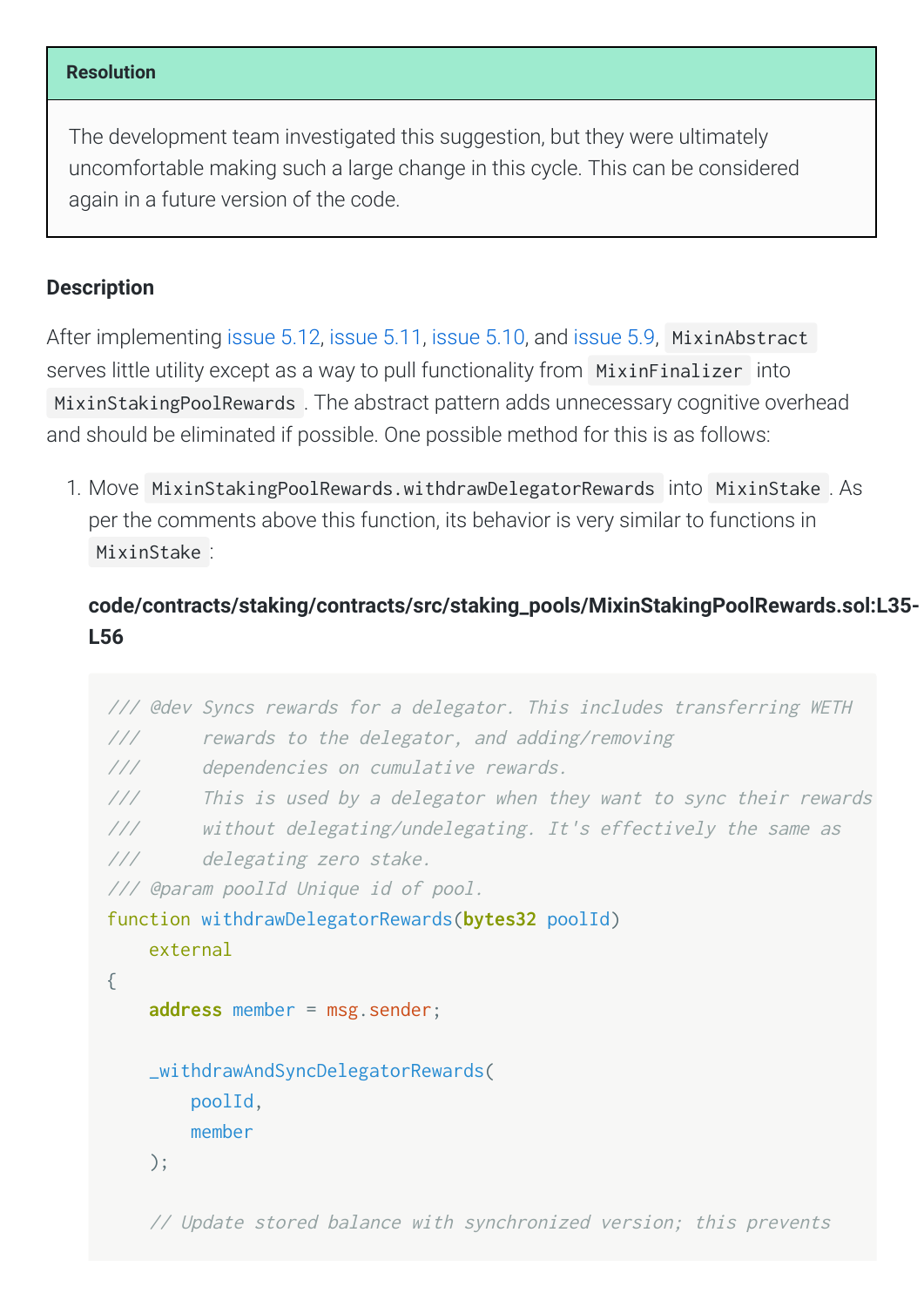

2. Move the rest of the MixinStakingPoolRewards functions into MixinFinalizer. This change allows the MixinStakingPoolRewards and MixinAbstract files to be removed. MixinStakingPool can
now
inherit
directly
from MixinFinalizer .

After
implementing
all
recommendations
mentioned
here,
the
inheritance
graph
of
the staking
contracts
is
much
simpler.
The
previous
graph
is
pictured
here:



The
new
graph
is
pictured
here:

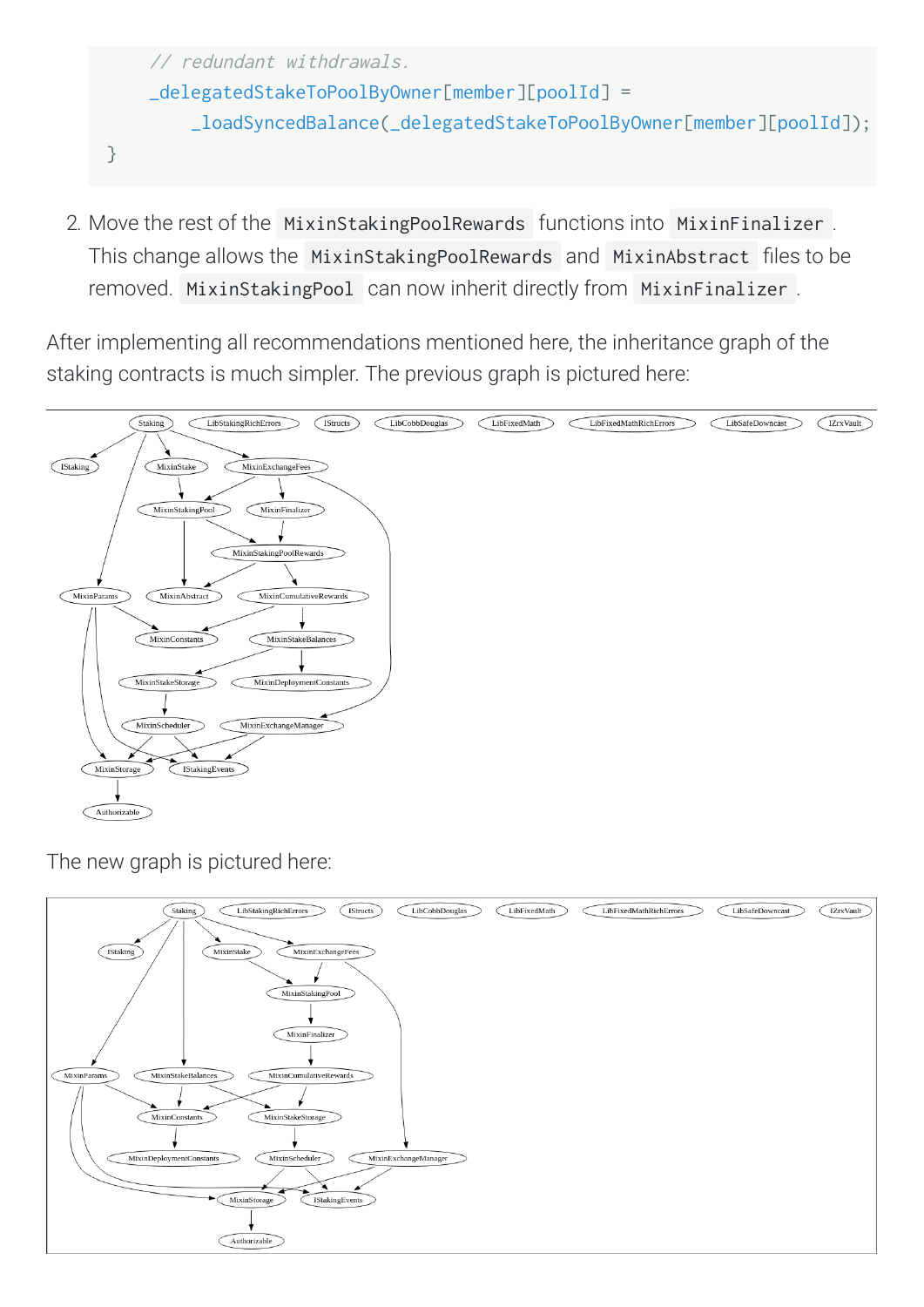Further
improvements
may
consider:

- 1.
Having MixinStorage inherit MixinConstants and IStakingEvents
- 2. Moving \_loadCurrentBalance into MixinStorage Currently MixinStakeBalances only
inherits
from MixinStakeStorage because
of
this
function.
- 3.
After
implementing
the
above, MixinExchangeFees is
no
longer
dependent
on MixinStakingPool and can inherit directly from MixinExchangeManager

A
sample
inheritance
graph
including
the
above
is
pictured
below:



## <span id="page-18-0"></span>**[5.9
Recommendation:
remove
confusing
access
to](#page-18-0) activePoolsThisEpoch Minor ✓ Fixed**

### **Resolution**

This is fixed in 0xProject/0x-monorepo#2276. Along with other state cleanup, these functions
and epoch
%
2 indexing
altogether
were
removed.

### **Description**

MixinFinalizer provides
two
functions
to
access activePoolsThisEpoch :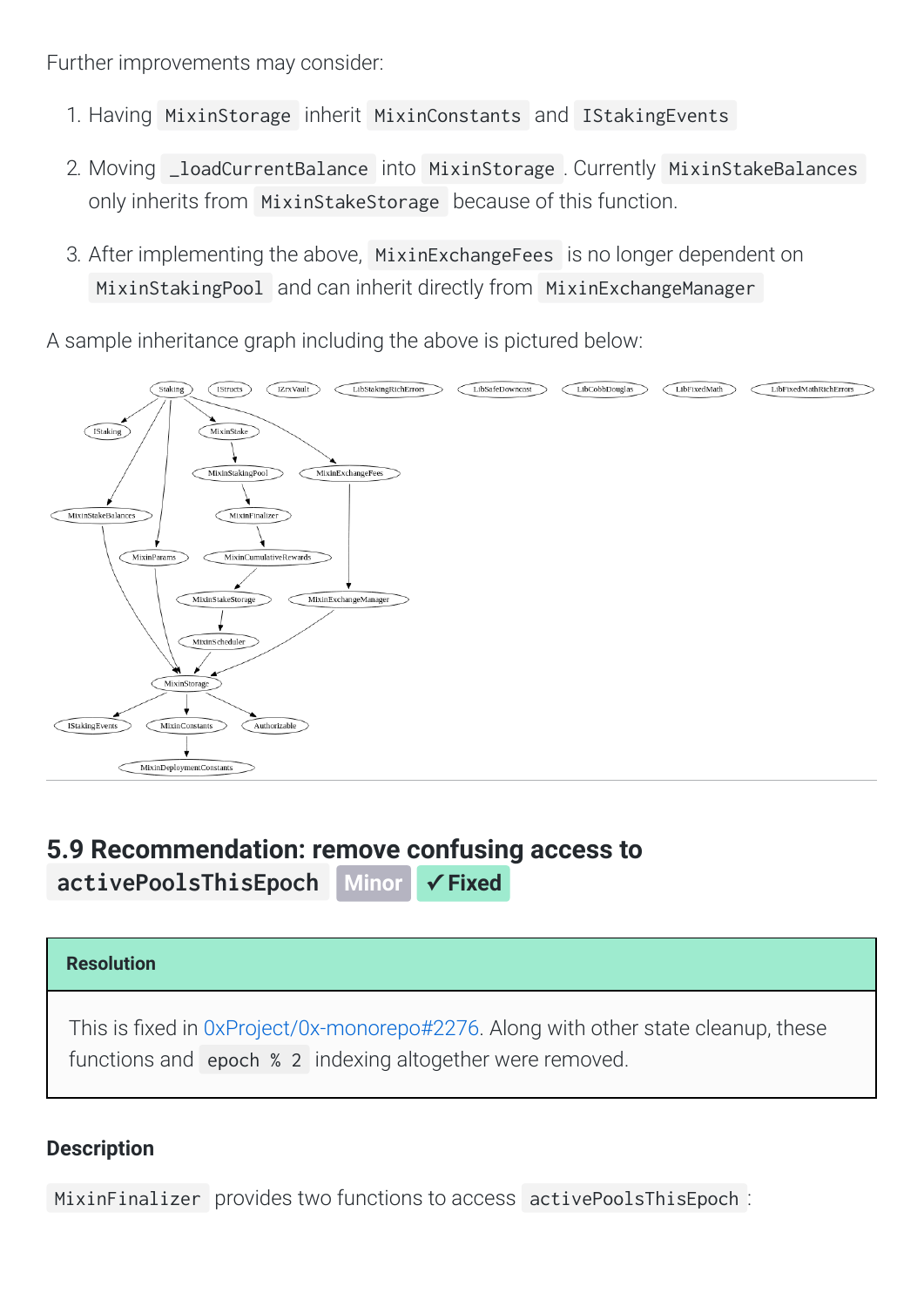1. \_getActivePoolsFromEpoch returns a storage pointer to the mapping:

```
code/contracts/staking/contracts/src/sys/MixinFinalizer.sol:L211-L225
```

```
/// @dev Get a mapping of active pools from an epoch.
/// This uses the formula `epoch % 2` as the epoch index in order
/// to reuse state, because we only need to remember, at most, two
///

epochs
at
once.
/// @return activePools The pools that were active in `epoch`.
function _getActivePoolsFromEpoch(

uint256 epoch
\left( \right)

internal

view

returns (mapping (bytes32 => IStructs.ActivePool) storage activePools)
{

activePools = _activePoolsByEpoch[epoch % 2];

return activePools;
}
```
2. \_getActivePoolFromEpoch invokes \_getActivePoolsFromEpoch, then loads an ActivePool struct
from
a
passed-in poolId :

#### **code/contracts/staking/contracts/src/sys/MixinFinalizer.sol:L195-L209**

```
///
@dev
Get
an
active
pool
from
an
epoch
by
its
ID.
///
@param
epoch
The
epoch
the
pool
was/will
be
active
in.
///
@param
poolId
The
ID
of
the
pool.
/// @return pool The pool with ID `poolId` that was active in `epoch`.
function _getActivePoolFromEpoch(

uint256 epoch,

bytes32 poolId
\left( \right)

internal

view

returns (IStructs.ActivePool memory pool)
{

pool = _getActivePoolsFromEpoch(epoch)[poolId];
```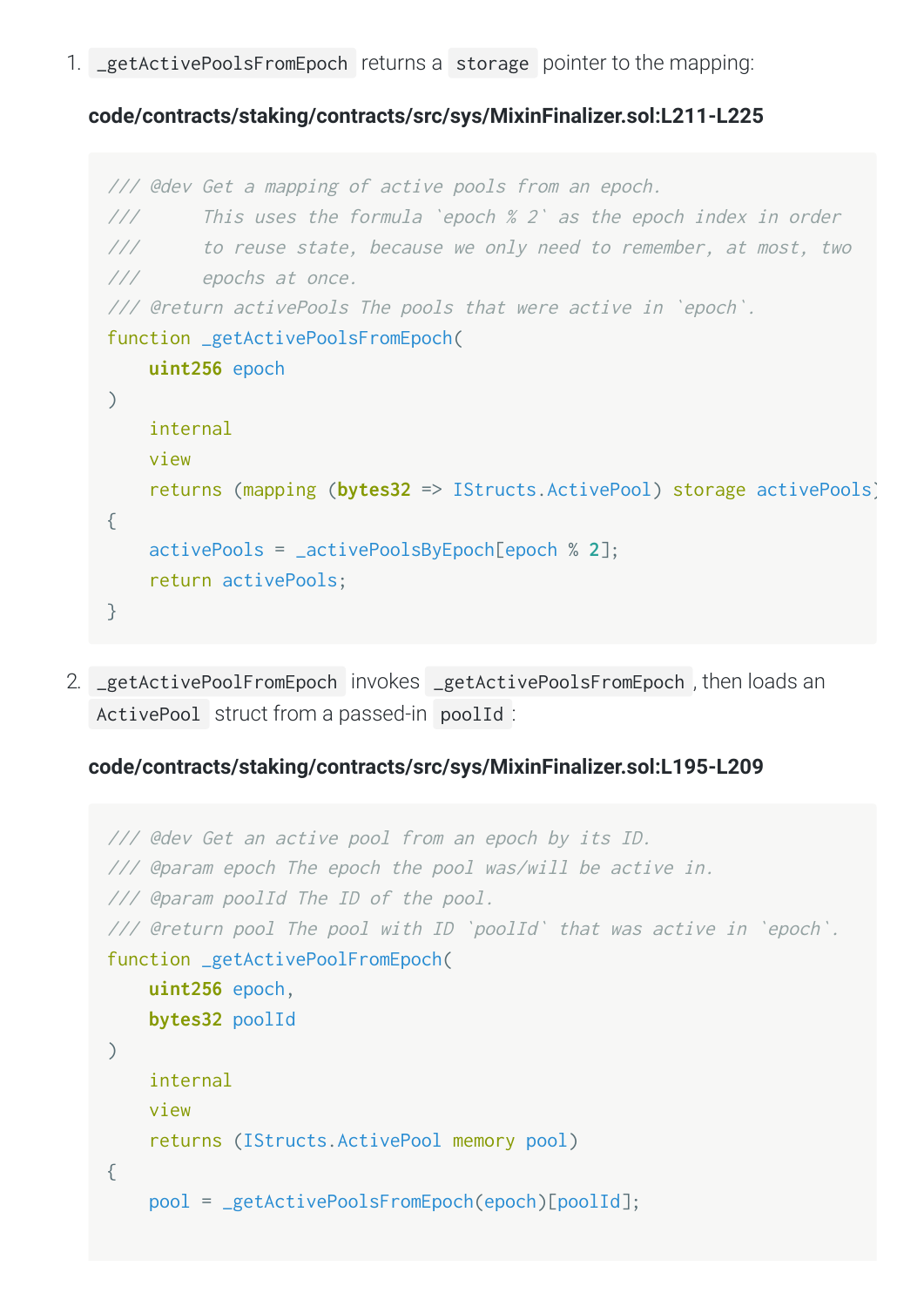```

return pool;
```
}

Ultimately, the two functions are syntax sugar for activePoolsThisEpoch[epoch % 2], with the latter also accessing a value within the mapping. Because of the naming similarity, and because one calls the other, this abstraction is more confusing that simply accessing the
state
variable
directly.

Additionally, by removing these functions and adopting the long-form syntax, MixinExchangeFees no longer needs to inherit MixinFinalizer.

## <span id="page-20-0"></span>**5.10
Recommendation:
remove [MixinFinalizer.\\_getUnfinalizedPoolRewardsFromState](#page-20-0) Minor Won't Fix**

### **Resolution**

The
development
team
decided
to
keep
this
function
for
its
optimization
on
storage loads. It's will still be used internally by getters that are important for client-side code.

### **Description**

MixinFinalizer.\_getUnfinalizedPoolRewardsFromState is a simple wrapper around the library function LibCobbDouglas.cobbDouglas :

### **code/contracts/staking/contracts/src/sys/MixinFinalizer.sol:L250-L286**

```
///
@dev
Computes
the
reward
owed
to
a
pool
during
finalization.
///
@param
pool
The
active
pool.
///
@param
state
The
current
state
of
finalization.
///
@return
rewards
Unfinalized
rewards
for
this
pool.
function _getUnfinalizedPoolRewardsFromState(

IStructs.ActivePool memory pool,

IStructs.UnfinalizedState memory state
)

private

view
```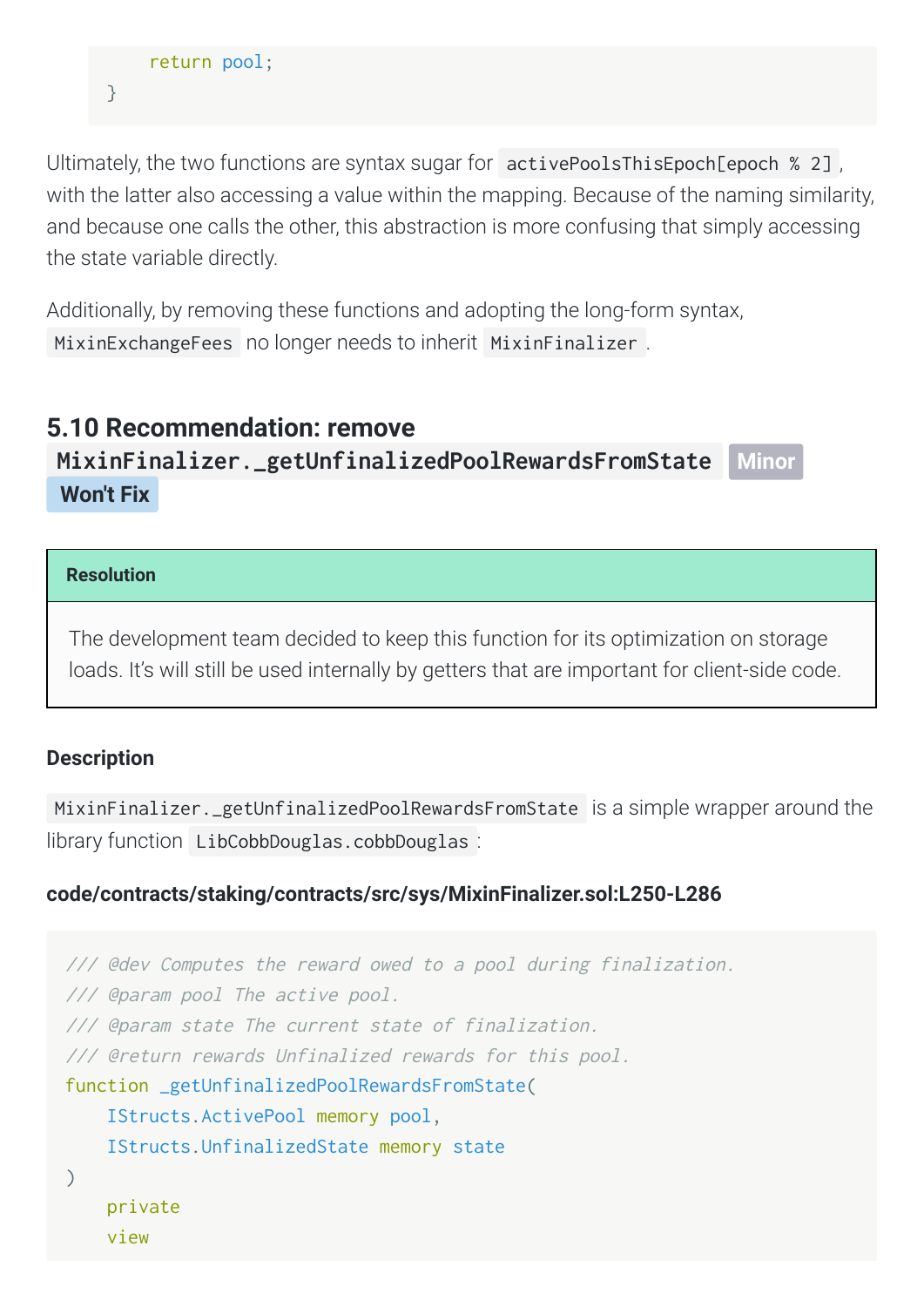```

returns (uint256 rewards)
{
    // There can't be any rewards if the pool was active or if it has

//
no
stake.

if (pool.feesCollected == 0) {

return rewards;

}

//
Use
the
cobb-douglas
function
to
compute
the
total
reward.

rewards = LibCobbDouglas.cobbDouglas(
         state.rewardsAvailable,

pool.feesCollected,
         state.totalFeesCollected,

pool.weightedStake,
         state.totalWeightedStake,

cobbDouglasAlphaNumerator,

cobbDouglasAlphaDenominator

);

//
Clip
the
reward
to
always
be
under

//
`rewardsAvailable
-
totalRewardsPaid`,

//
in
case
cobb-douglas
overflows,
which
should
be
unlikely.
    uint256 rewardsRemaining = state.rewardsAvailable.safeSub(state.totalReward
    if (rewardsRemaining \leq rewards) {

rewards = rewardsRemaining;

}
}
```
After implementing issue 5.11, this function is only called a single time, in MixinFinalizer.finalizePool :

### **code/contracts/staking/contracts/src/sys/MixinFinalizer.sol:L119-L129**

```
//
Noop
if
the
pool
was
not
active
or
already
finalized
(has
no
fees).
if (pool.feesCollected == 0) {

return;
}
// Clear the pool state so we don't finalize it again, and to recoup
```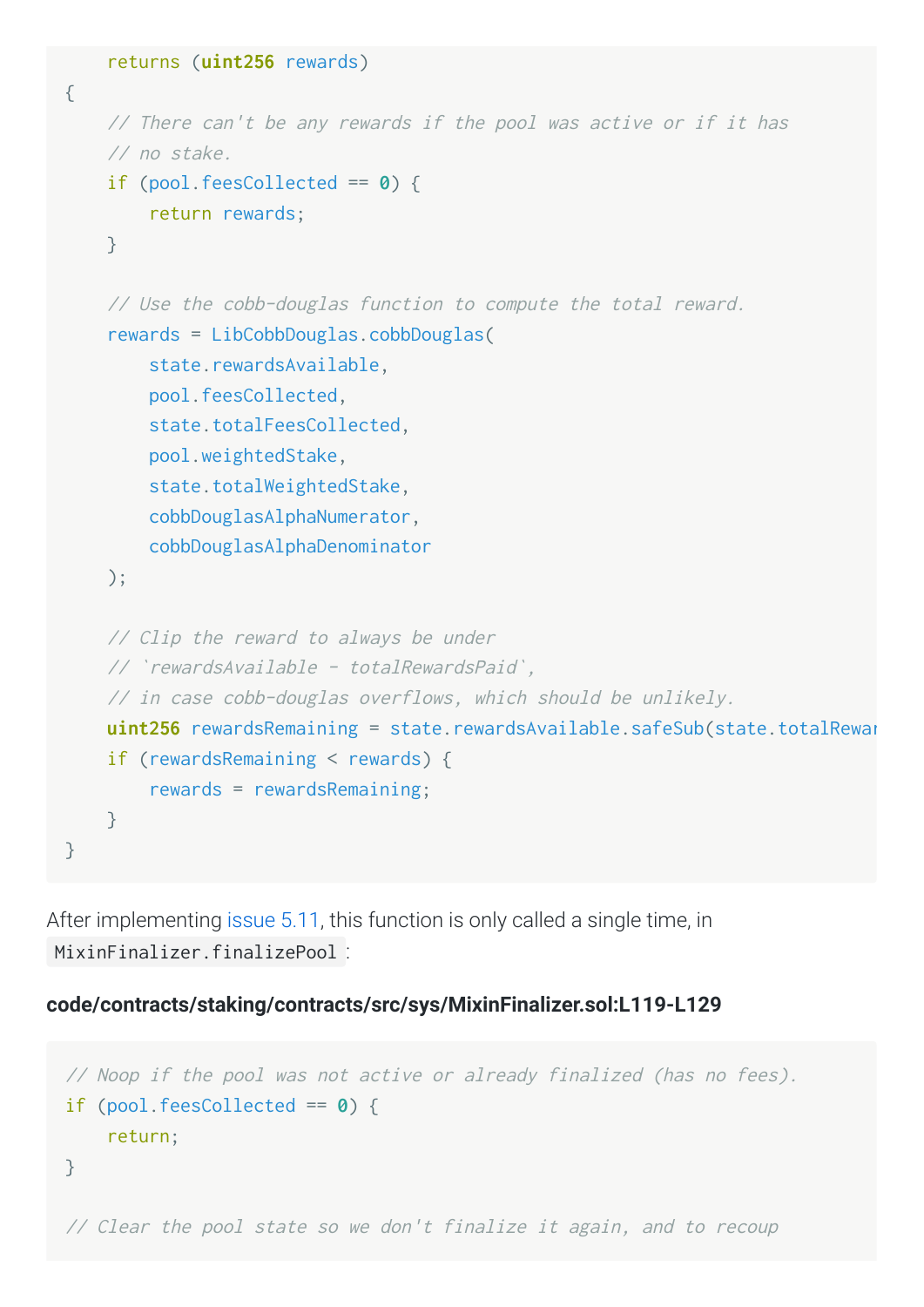```
//
some
gas.
delete _getActivePoolsFromEpoch(prevEpoch)[poolId];
//
Compute
the
rewards.
```

```
uint256 rewards = _getUnfinalizedPoolRewardsFromState(pool, state);
```
Because it is only used a single time, and because it obfuscates an essential library call during the finalization process, the function should be removed and folded into finalizePool . Additionally, the first check for pool. feesCollected ==  $\theta$  can be removed,
as
this
case
is
covered
in finalizePool already
(see
above).

### <span id="page-22-0"></span>**[5.11
Recommendation:
remove
complicating
getters
from](#page-22-0) MixinStakingPoolRewards Minor Won't Fix**

### **Resolution**

These getters are useful for client-side code, such as the staking interface.

### **Description**

MixinStakingPoolRewards has two external view functions that contribute complexity to essential functions, as well as the overall inheritance tree:

1. computeRewardBalanceOfOperator, used to compute the reward balance of a pool's operator on an unfinalized pool:

### **code/contracts/staking/contracts/src/staking\_pools/MixinStakingPoolRewards.sol:L55- L69**

```
/// @dev Computes the reward balance in ETH of the operator of a pool.
///
@param
poolId
Unique
id
of
pool.
///
@return
totalReward
Balance
in
ETH.
function computeRewardBalanceOfOperator(bytes32 poolId)

external

view

returns (uint256 reward)
{
```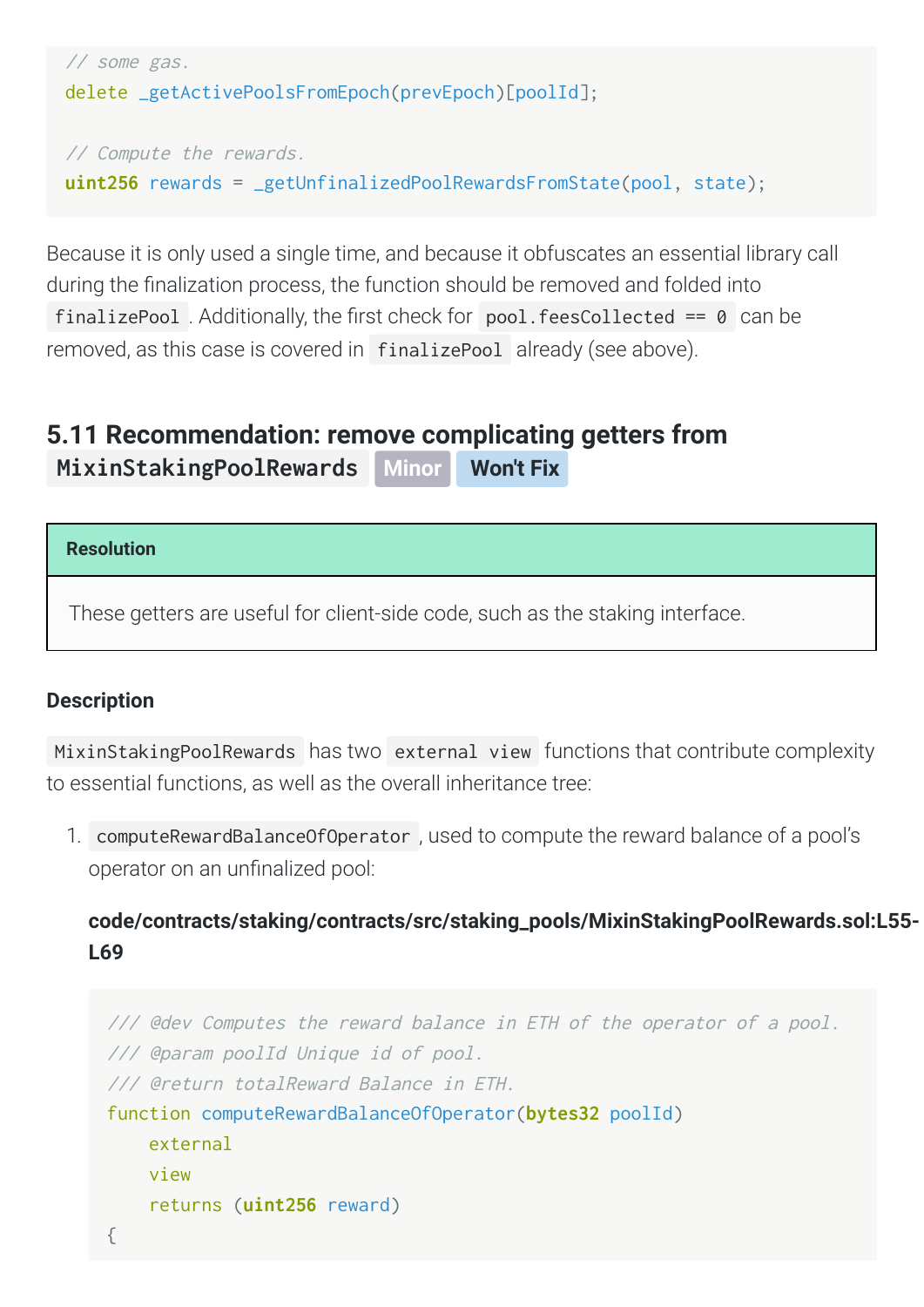```

//
Because
operator
rewards
are
immediately
withdrawn
as
WETH
// on finalization, the only factor in this function are unfinalized

//
rewards.

IStructs.Pool memory pool = _poolById[poolId];

//
Get
any
unfinalized
rewards.

(uint256 unfinalizedTotalRewards, uint256 unfinalizedMembersStake) =

_getUnfinalizedPoolRewards(poolId);
```
2. computeRewardBalanceOfDelegator, used to compute the reward balance of a delegator for an unfinalized pool:

### **code/contracts/staking/contracts/src/staking\_pools/MixinStakingPoolRewards.sol:L80- L99**

```
/// @dev Computes the reward balance in ETH of a specific member of a poo.
///
@param
poolId
Unique
id
of
pool.
/// Gparam member The member of the pool.
///
@return
totalReward
Balance
in
ETH.
function computeRewardBalanceOfDelegator(bytes32 poolId, address member)

external

view

returns (uint256 reward)
{

IStructs.Pool memory pool = _poolById[poolId];

//
Get
any
unfinalized
rewards.

(uint256 unfinalizedTotalRewards, uint256 unfinalizedMembersStake) =

_getUnfinalizedPoolRewards(poolId);

//
Get
the
members'
portion.

(, uint256 unfinalizedMembersReward) = _computePoolRewardsSplit(

pool.operatorShare,

unfinalizedTotalRewards,

unfinalizedMembersStake
    );
```
These two functions are the sole reason for the existence of MixinFinalizer.\_getUnfinalizedPoolRewards, one of the two functions in MixinAbstract :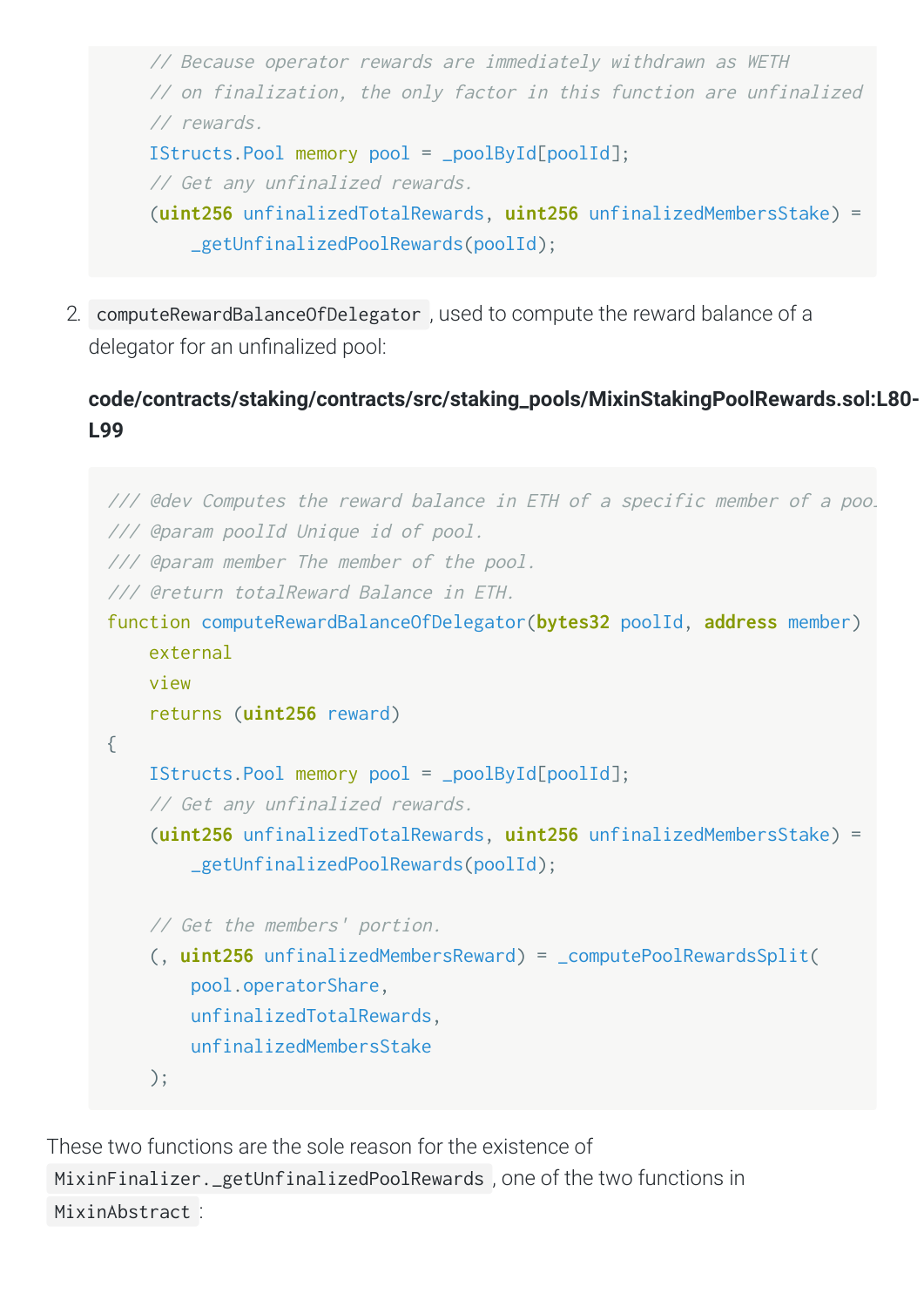### **code/contracts/staking/contracts/src/sys/MixinAbstract.sol:L40-L52**

```
///
@dev
Computes
the
reward
owed
to
a
pool
during
finalization.
///

Does
nothing
if
the
pool
is
already
finalized.
///
@param
poolId
The
pool's
ID.
/// @return totalReward The total reward owed to a pool.
///
@return
membersStake
The
total
stake
for
all
non-operator
members
in
/// this pool.
function _getUnfinalizedPoolRewards(bytes32 poolId)

internal

view

returns (

uint256 totalReward,

uint256 membersStake

);
```
These
functions
also
necessitate
two
additional
parameters
in

MixinStakingPoolRewards.\_computeDelegatorReward, which are used a single time to call \_computeUnfinalizedDelegatorReward :

### **code/contracts/staking/contracts/src/staking\_pools/MixinStakingPoolRewards.sol:L253- L259**

```
//
1/3
Unfinalized
rewards
earned
in
`currentEpoch
-
1`.
reward = _computeUnfinalizedDelegatorReward(

delegatedStake,

_currentEpoch,

unfinalizedMembersReward,

unfinalizedMembersStake
);
```
Note that computeRewardBalanceOfOperator and computeRewardBalanceOfDelegator contain
the
only
calls
to \_computeDelegatorReward with
nonzero
values
for
the
above parameters, unfinalizedMembersReward and unfinalizedMembersStake .
For
all essential functions, the call to \_computeUnfinalizedDelegatorReward is a no-op.

By removing the functions computeRewardBalanceOfOperator and computeRewardBalanceOfDelegator ,
the
following
simplications
can
be
made: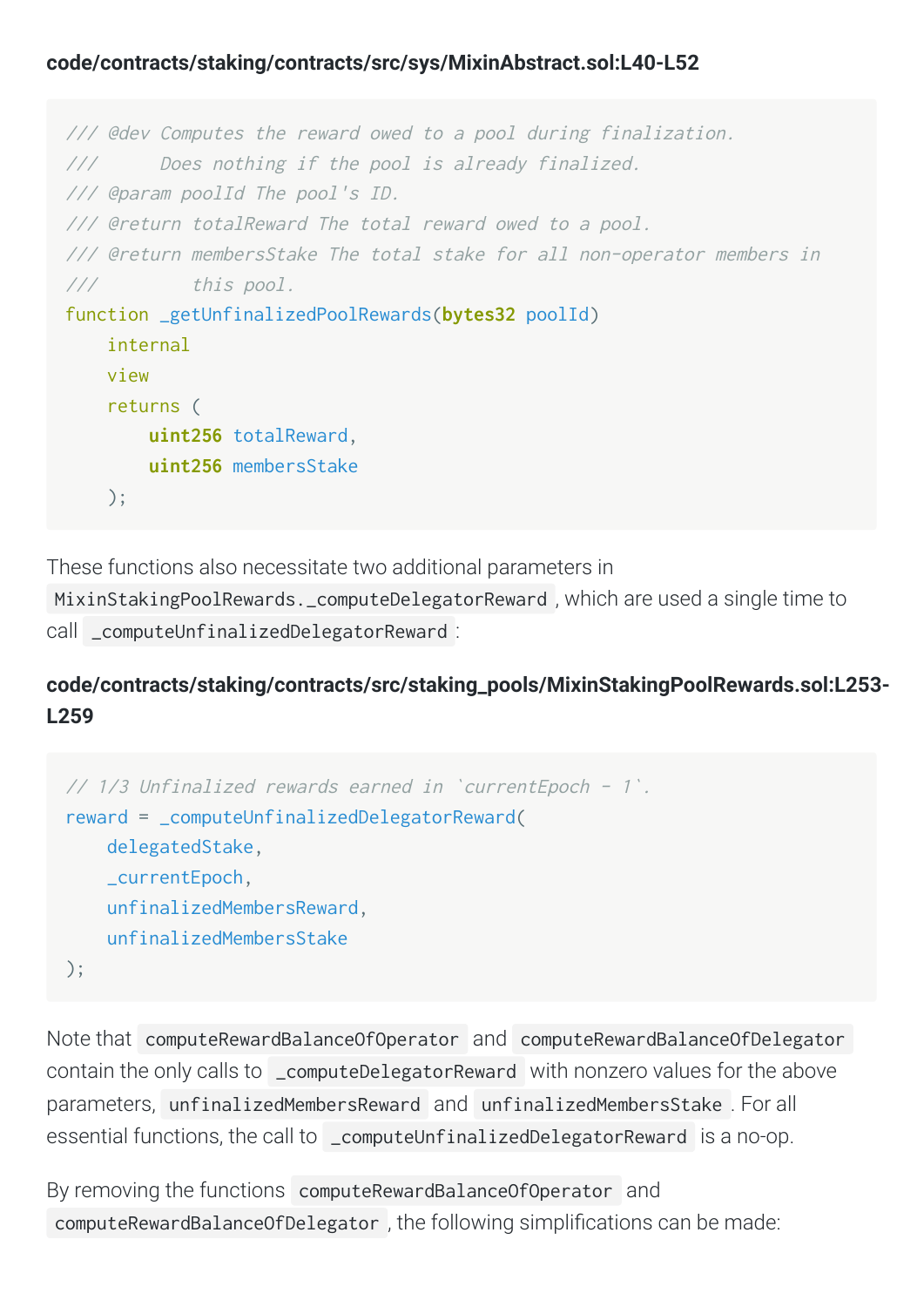- \_getUnfinalizedPoolRewards can
be
removed
from
both MixinAbstract and MixinFinalizer
- The parameters unfinalizedMembersReward and unfinalizedMembersStake can be removed
from \_computeDelegatorReward
- The function \_computeUnfinalizedDelegatorReward can be removed
- A branch of now-unused logic in \_computeDelegatorReward can be removed

# <span id="page-25-0"></span>**[5.12
Recommendation:
remove
unneeded
dependency
on](#page-25-0)**

**MixinStakeBalances Minor Won't Fix**

#### **Resolution**

From
the
development
team:

We're going to keep this abstraction to future-proof balance queries.

### **Description**

MixinStakeBalances has two functions used by inheriting contracts:

1. getStakeDelegatedToPoolByOwner ,
which
provides
shorthand
to
access \_delegatedStakeToPoolByOwner :

### **code/contracts/staking/contracts/src/stake/MixinStakeBalances.sol:L84-L95**

```
/// @dev Returns the stake delegated to a specific staking pool, by a give
///
@param
staker
of
stake.
///
@param
poolId
Unique
Id
of
pool.
///
@return
Stake
delegated
to
pool
by
staker.
function getStakeDelegatedToPoolByOwner(address staker, bytes32 poolId)

public

view

returns (IStructs.StoredBalance memory balance)
{
    balance = _loadCurrentBalance(_delegatedStakeToPoolByOwner[staker][pool
```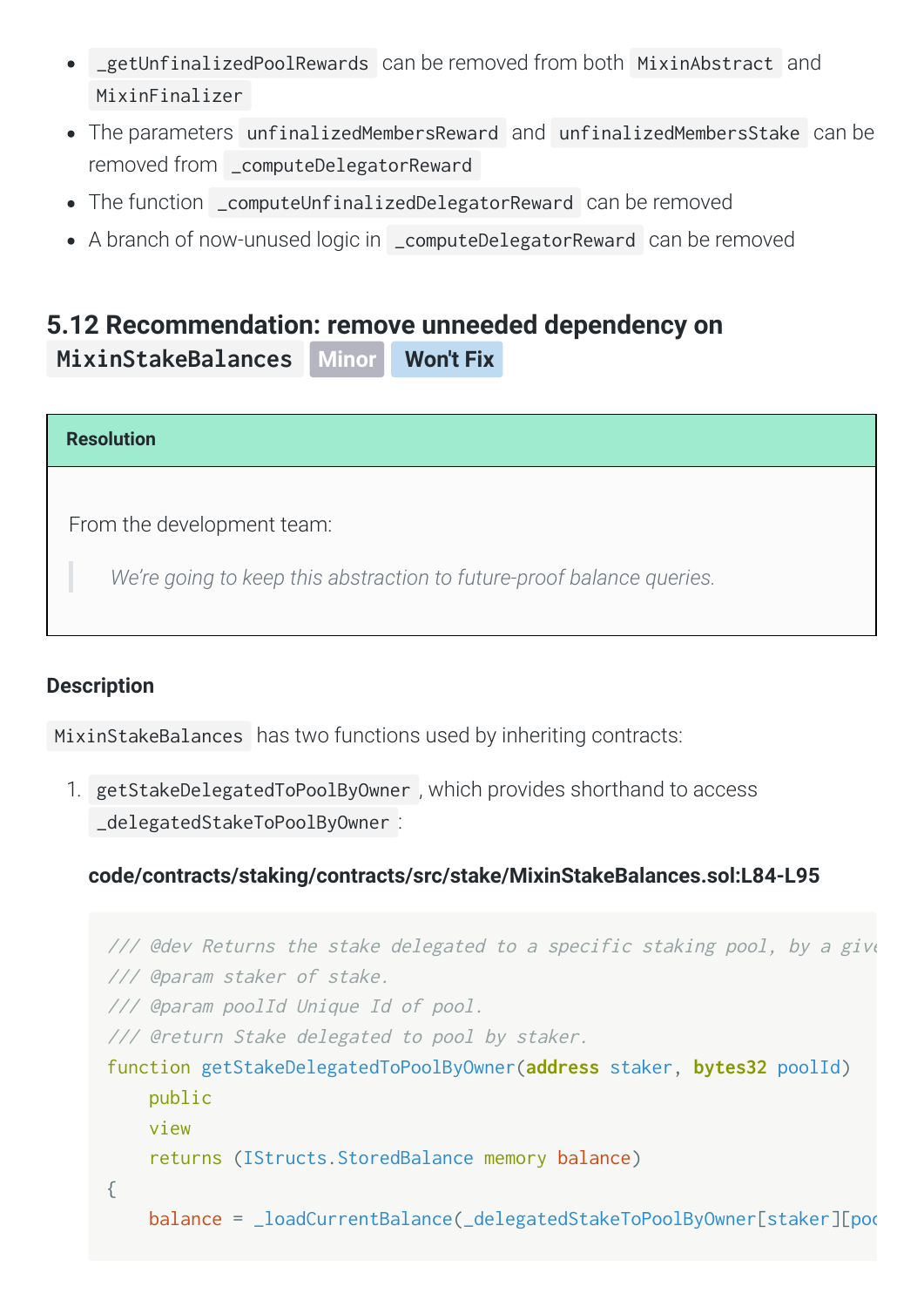```

return balance;
```
}

2. getTotalStakeDelegatedToPool ,
which
provides
shorthand
to
access \_delegatedStakeByPoolId :

**code/contracts/staking/contracts/src/stake/MixinStakeBalances.sol:L97-L108**

```
/// @dev Returns the total stake delegated to a specific staking pool,
///

across
all
members.
///
@param
poolId
Unique
Id
of
pool.
///
@return
Total
stake
delegated
to
pool.
function getTotalStakeDelegatedToPool(bytes32 poolId)

public

view

returns (IStructs.StoredBalance memory balance)
{

balance = _loadCurrentBalance(_delegatedStakeByPoolId[poolId]);

return balance;
}
```
Each
of
these
functions
is
used
only
a
single
time:

1. MixinExchangeFees.payProtocolFee :

**code/contracts/staking/contracts/src/fees/MixinExchangeFees.sol:L78**

**uint256** poolStake = getTotalStakeDelegatedToPool(poolId).currentEpochBalan

2. MixinExchangeFees.\_computeMembersAndWeightedStake :

**code/contracts/staking/contracts/src/fees/MixinExchangeFees.sol:L143-L146**

```
uint256 operatorStake = getStakeDelegatedToPoolByOwner(

_poolById[poolId].operator,

poolId
).currentEpochBalance;
```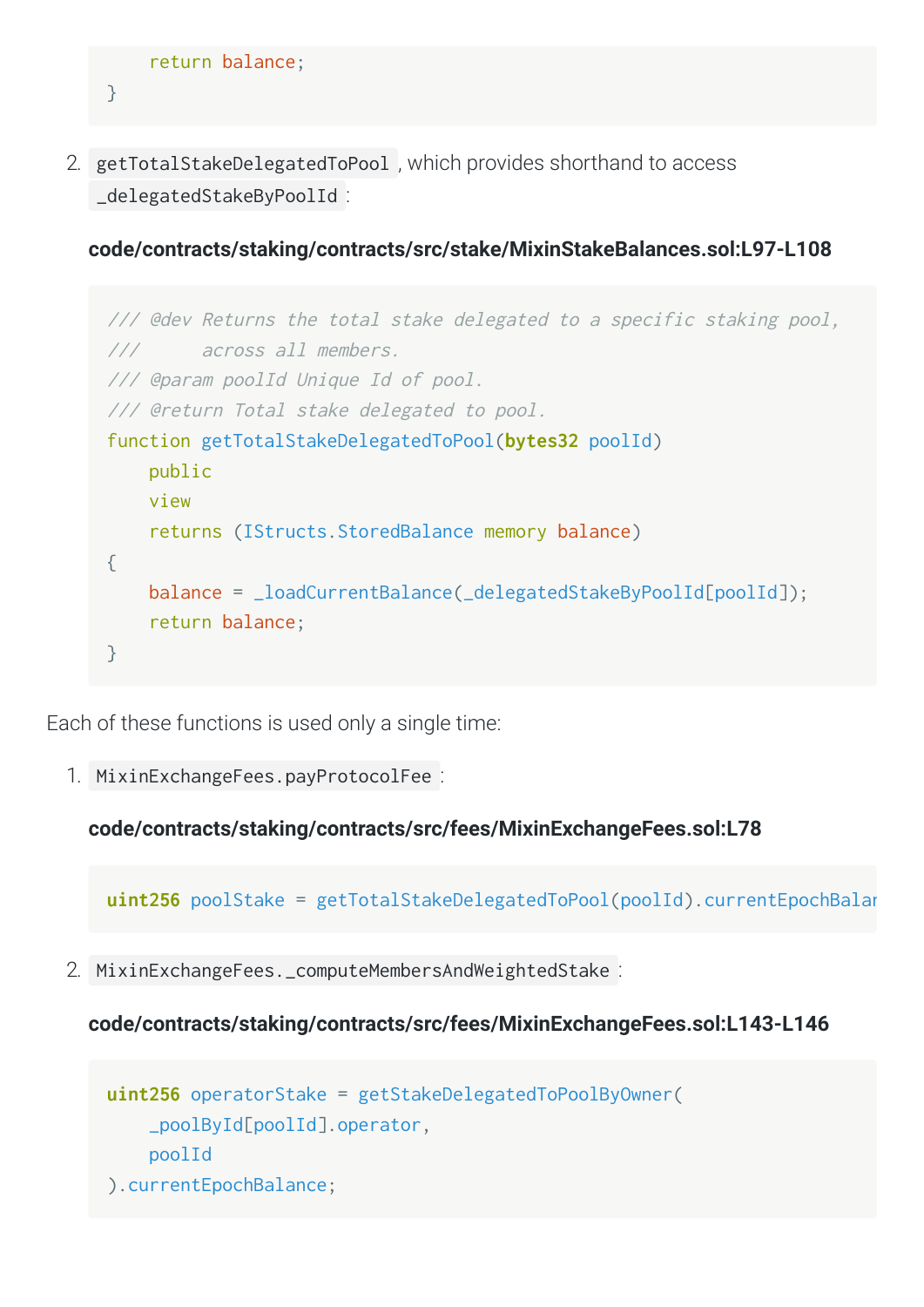By replacing these function invocations in MixinExchangeFees with the long-form access to each state variable. MixinStakeBalances will no longer need to be included in the inheritance
trees
for
several
contracts.

## <span id="page-27-0"></span>**5.13 Misleading MoveStake event when moving stake from UNDELEGATED to UNDELEGATED Minor ✓ Fixed**

### **Resolution**

This is fixed in 0xProject/0x-monorepo#2280. If amount is 0 or the move is from UNDELEGATED to UNDELEGATED, the function performs an early return.

### **Description**

Although moving stake between the same status ( UNDELEGATED <= > UNDELEGATED ) should be a no-op, calls to moveStake succeed even for invalid amount and nonsensical poolId .
The
resulting MoveStake event
can
log
garbage,
potentially
confusing
those observing
events.

### **Examples**

When moving between UNDELEGATED and UNDELEGATED, each check and function call results in a no-op, save the final event:

1.
Neither from nor to are StakeStatus.DELEGATED ,
so
these
checks
are
passed:

### **code/contracts/staking/contracts/src/stake/MixinStake.sol:L115-L129**

```
if (from.status == IStructs.StakeStatus.DELEGATED) {

_undelegateStake(

from.poolId,

staker,

amount

);
}
if (to.status == IStructs.StakeStatus.DELEGATED) {
```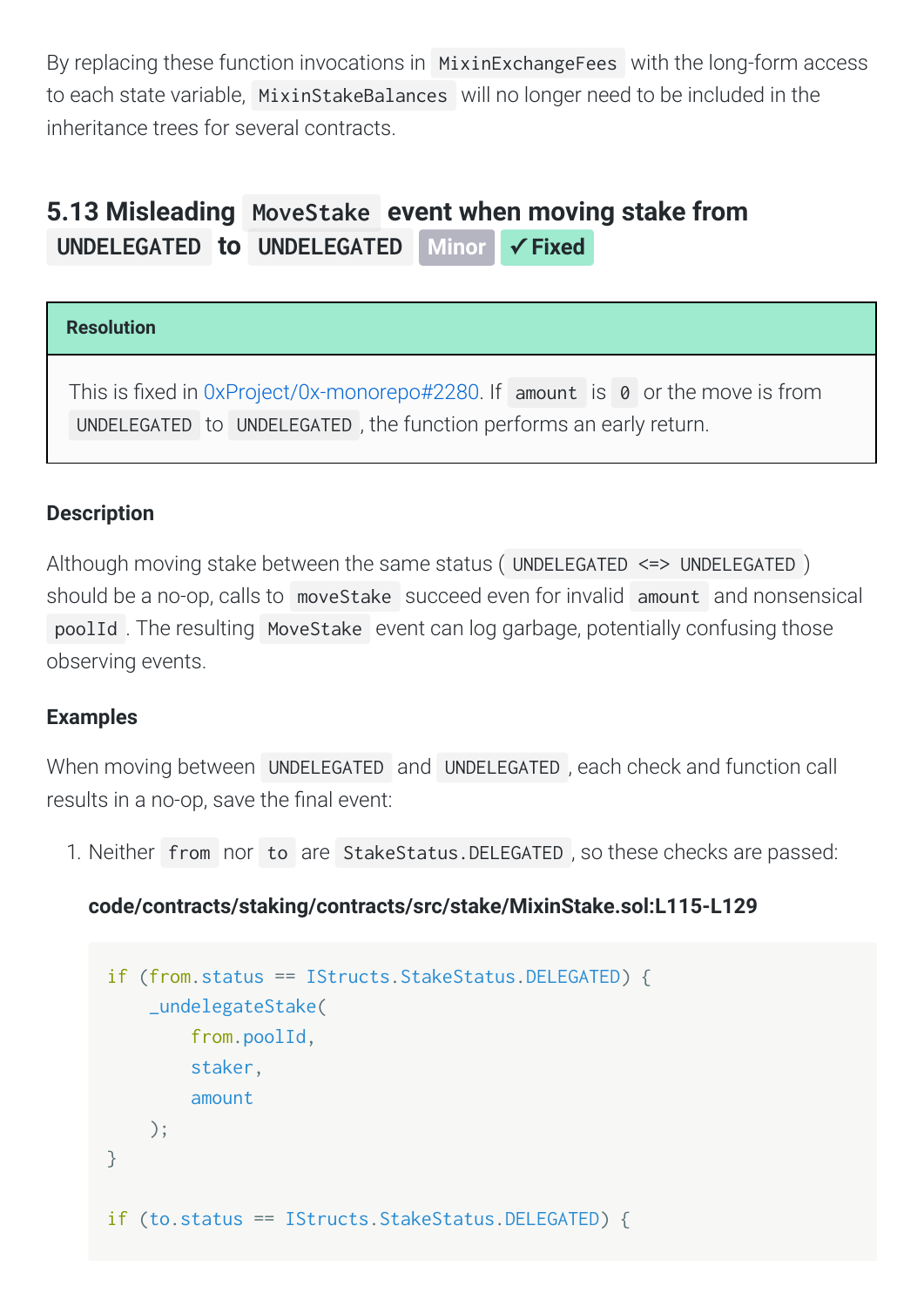```

_delegateStake(

to.poolId,

staker,

amount

);
}
```
2. The primary state changing function, \_moveStake, immediately returns because the from and to balance pointers are equivalent:

**code/contracts/staking/contracts/src/stake/MixinStakeStorage.sol:L47-L49**

```
if (_arePointersEqual(fromPtr, toPtr)) {

return;
}
```
3.
Finally,
the MoveStake event
is
invoked,
which
can
log
completely
invalid
values
for amount , from.poolId ,
and to.poolId :

### **code/contracts/staking/contracts/src/stake/MixinStake.sol:L141-L148**

```
emit MoveStake(

staker,

amount,

uint8(from.status),

from.poolId,

uint8(to.status),

to.poolId
);
```
### **Recommendation**

If amount is 0 or if moving between UNDELEGATED and UNDELEGATED, this function should no-op or revert. An explicit check for this case should be made near the start of the function.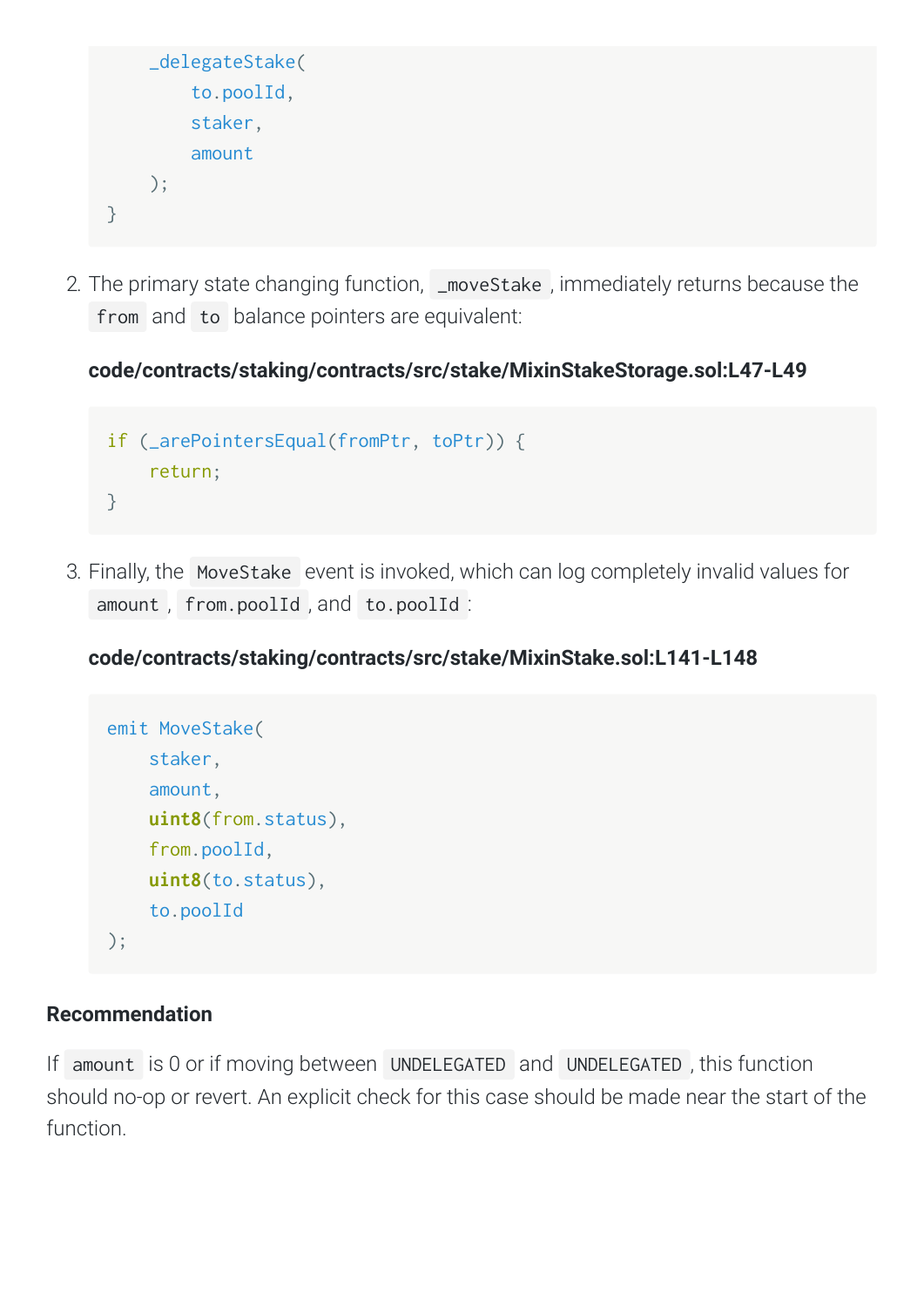# <span id="page-29-0"></span>**[5.14
The
staking
contracts
contain
several
artifacts
of
a
quickly](#page-29-0)changing
codebase Minor ✓ Fixed**

#### **Resolution**

These issues were addressed in a variety of fixes, most notably 0xProject/0xmonorepo#2262.

#### **Examples**

- 1. address payable is used repeatedly, but payments use WETH:
	- MixinStakingPool.createStakingPool :  $\circ$

**code/contracts/staking/contracts/src/staking\_pools/MixinStakingPool.sol:L54**

**address** payable operator = msg.sender;

ZrxVault.stakingProxyAddress :

**code/contracts/staking/contracts/src/ZrxVault.sol:L38**

**address** payable public stakingProxyAddress;

ZrxVault.setStakingProxy :

**code/contracts/staking/contracts/src/ZrxVault.sol:L76**

function setStakingProxy(**address** payable \_stakingProxyAddress)

IZrxVault.setStakingProxy :  $\circ$ 

**code/contracts/staking/contracts/src/interfaces/IZrxVault.sol:L53**

function setStakingProxy(**address** payable \_stakingProxyAddress)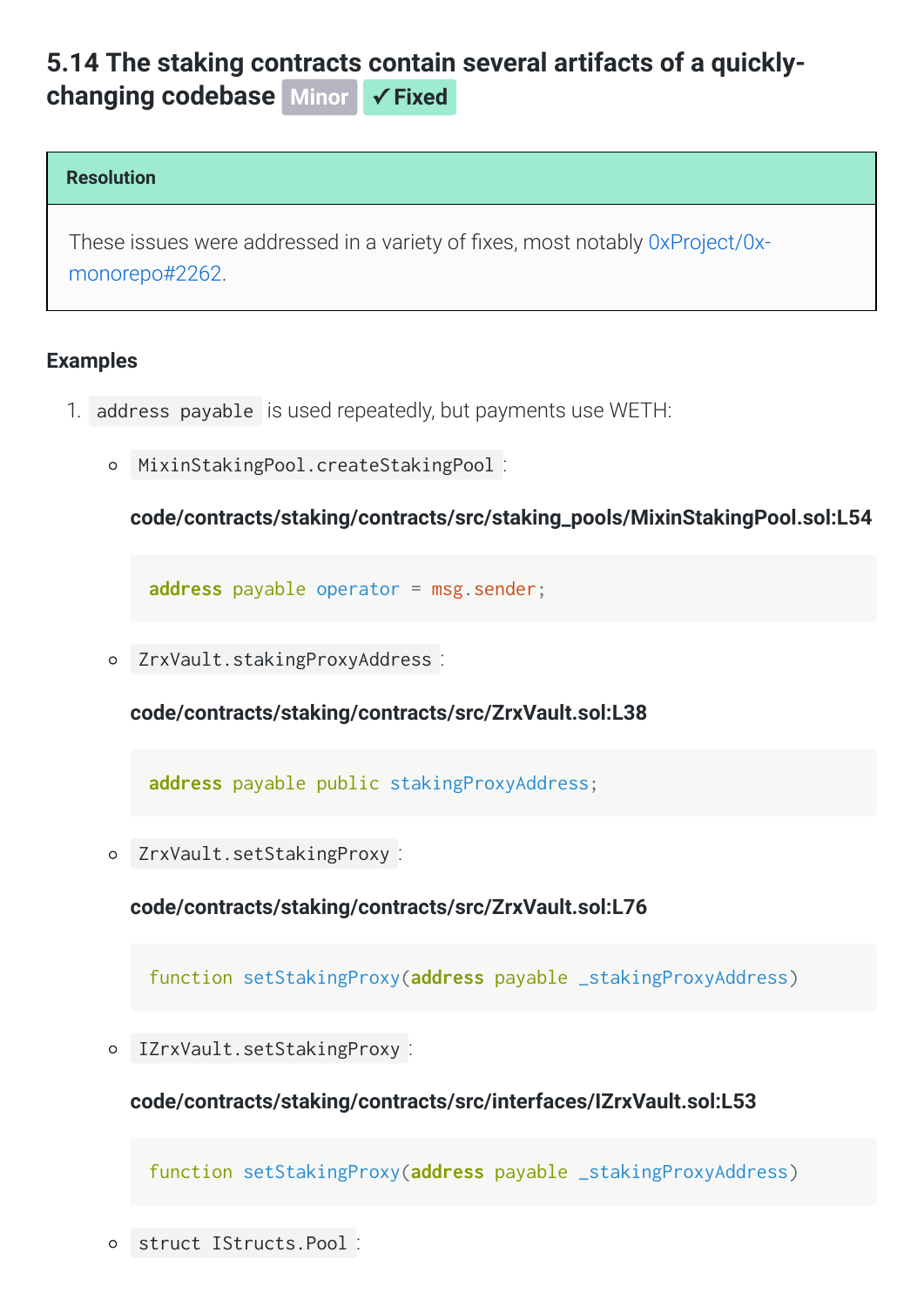**address** payable operator;

o MixinStake.stake :

**code/contracts/staking/contracts/src/stake/MixinStake.sol:L38**

**address** payable staker = msg.sender;

MixinStake.unstake :

**code/contracts/staking/contracts/src/stake/MixinStake.sol:L63**

**address** payable staker = msg.sender;

MixinStake.moveStake :

**code/contracts/staking/contracts/src/stake/MixinStake.sol:L119**

**address** payable staker = msg.sender;

MixinStake.\_delegateStake :

**code/contracts/staking/contracts/src/stake/MixinStake.sol:L181**

**address** payable staker,

MixinStake.\_undelegateStake :

**code/contracts/staking/contracts/src/stake/MixinStake.sol:L210**

**address** payable staker,

- 2. Some identifiers are used multiple times for different purposes:
	- currentEpoch is: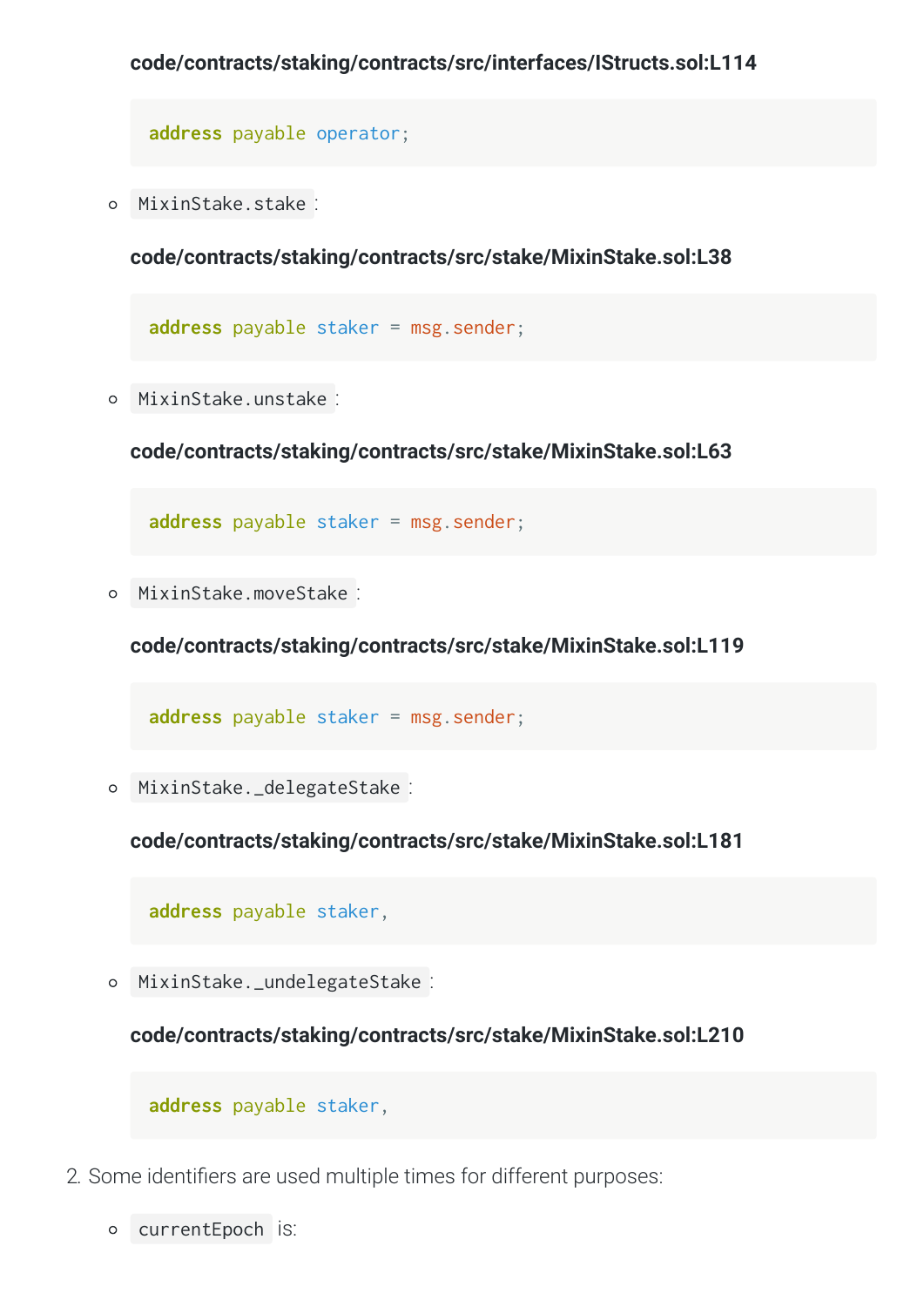A
state
variable:

**code/contracts/staking/contracts/src/immutable/MixinStorage.sol:L86**

**uint256** public currentEpoch = INITIAL\_EPOCH;

■ A function parameter:

**code/contracts/staking/contracts/src/staking\_pools/MixinStakingPoolRewards.**

**uint256** currentEpoch,

**A** struct field:

**code/contracts/staking/contracts/src/interfaces/IStructs.sol:L62**

**uint32** currentEpoch;

- 3.
Several
comments
are
out
of
date:
	- Many
	struct
	comments
	reference
	fees
	and
	rewards
	denominated
	in
	ETH,
	while only
	WETH
	is
	used:

**code/contracts/staking/contracts/src/interfaces/IStructs.sol:L36-L38**

///
@param
rewardsAvailable
Rewards
(ETH)
available
to
the
epoch /// being finalized (the previous epoch). This is simply the ba ///

of the contract at the end of the epoch.

o UnfinalizedState.totalFeesCollected should specify that it is tracking fees attributed
to
a
pool.
Fees
not
attributed
to
a
pool
are
still
collected,
but
are
not recorded:

### **code/contracts/staking/contracts/src/interfaces/IStructs.sol:L41**

/// @param totalFeesCollected The total fees collected for the epoch b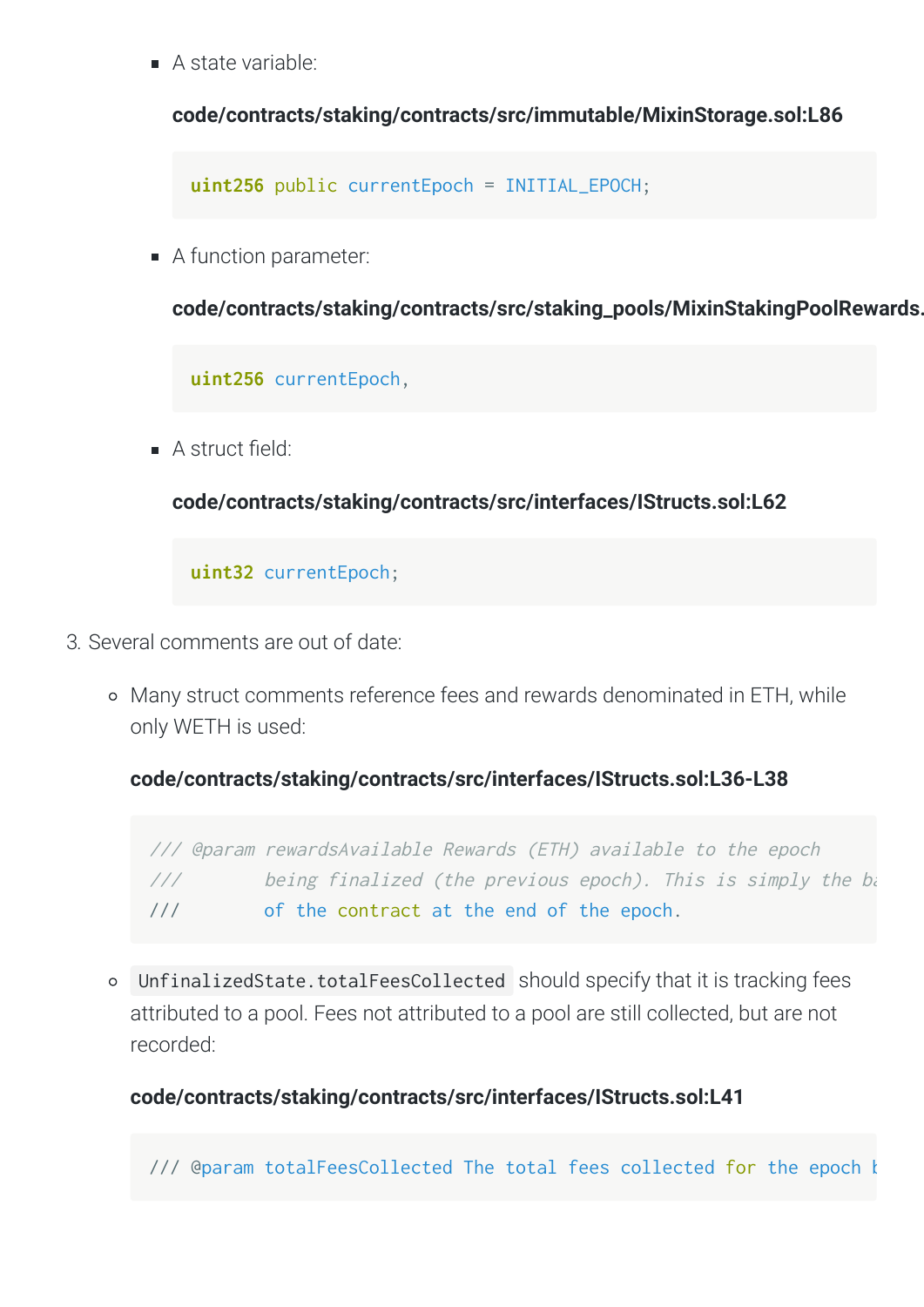UnfinalizedState.totalWeightedStake is
copy-pasted
from totalFeesCollected :

### **code/contracts/staking/contracts/src/interfaces/IStructs.sol:L42**

/// @param totalWeightedStake The total fees collected for the epoch k

o Pool. initialized seems to be copy-pasted from an older version of the struct StoredBalance Or StakeBalance:

**code/contracts/staking/contracts/src/interfaces/IStructs.sol:L108**

/// @param initialized True iff the balance struct is initialized.

- 4. The final contracts produce several compiler warnings:
	- Several
	functions
	are
	intentionally
	marked view to
	allow
	overriding implementations
	to
	read
	from
	state.
	These
	can
	be
	silenced
	by
	adding block.timestamp; or similar statements to the functions.
	- o One function is erroneously marked view, and should be changed to pure:

### **code/contracts/staking/contracts/src/staking\_pools/MixinStakingPoolRewards.sol:L L330**

```
/// @dev Computes the unfinalized rewards earned by a delegator in the
///
@param
unsyncedStake
Unsynced
delegated
stake
to
pool
by
staker
///
@param
currentEpoch
The
epoch
in
which
this
call
is
executing
/// @param unfinalizedMembersReward Unfinalized total members reward
/// @param unfinalizedMembersStake Unfinalized total members stake (ii
///
@return
reward
Balance
in
WETH.
function _computeUnfinalizedDelegatorReward(

IStructs.StoredBalance memory unsyncedStake,

uint256 currentEpoch,

uint256 unfinalizedMembersReward,

uint256 unfinalizedMembersStake
\sum

private

view
```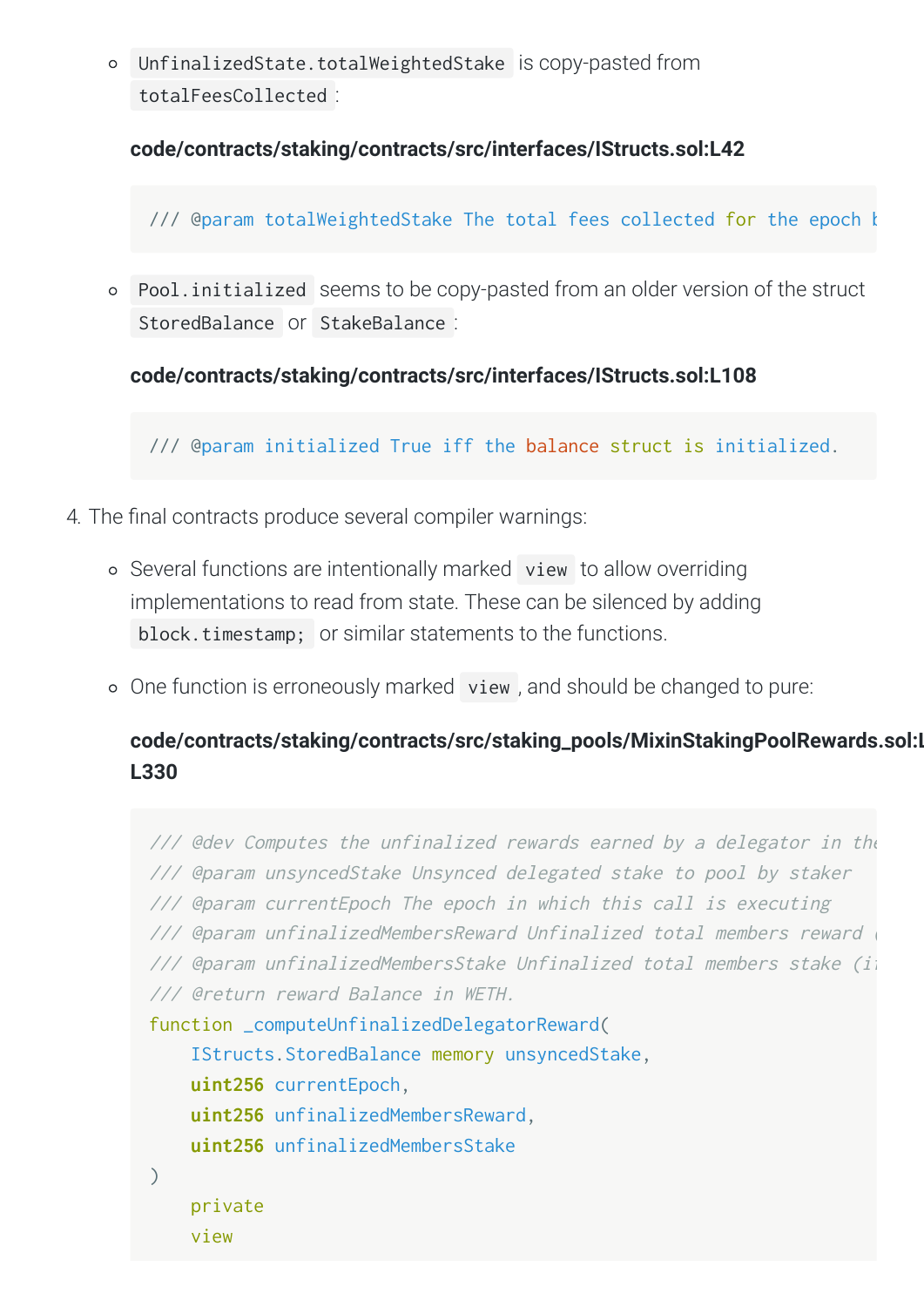```

returns (uint256)
{
```
## <span id="page-33-0"></span>**5.15 Remove unneeded fields from StoredBalance and Pool structs Minor ✓ Fixed**

### **Resolution**

This is fixed in 0xProject/0x-monorepo#2248. As part of a larger refactor, these fields were
removed.

#### **Description**

Both structs have fields that are only written to, and never read:

1. StoredBalance.isInitialized :

**code/contracts/staking/contracts/src/interfaces/IStructs.sol:L61**

**bool** isInitialized;

2. Pool.initialized :

**code/contracts/staking/contracts/src/interfaces/IStructs.sol:L113**

**bool** initialized;

#### **Recommendation**

The unused fields should be removed.

## <span id="page-33-1"></span>**[5.16
Remove
unnecessary
fallback
function
in
Staking
contract](#page-33-1)  Minor ✓ Fixed**

**Resolution**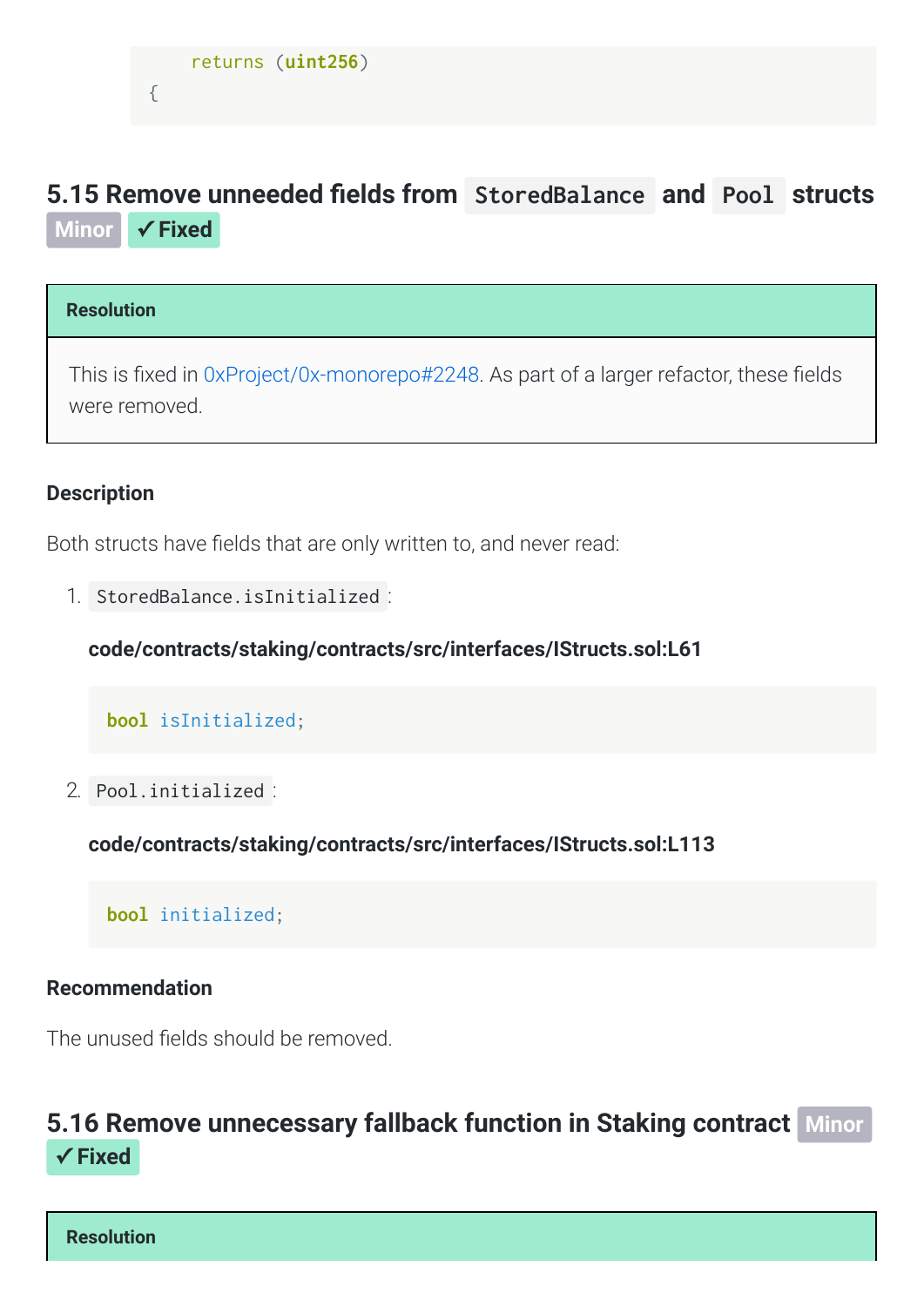This is fixed in 0xProject/0x-monorepo#2277.

### **Description**

The Staking contract has a payable fallback function that is never used. Because it is used with a proxy contract, this pattern introduces silent failures when calls are made to the
contract
with
no
matching
function
selector.

### **Recommendation**

Remove the fallback function from Staking.

## <span id="page-34-0"></span>**5.17 Pool IDs can just be incrementing integers Minor ↓ Fixed**

#### **Resolution**

This is fixed in 0xProject/0x-monorepo#2250. Pool IDs now start at 1 and increment by
1
each
time.

### **Description**

Pool IDs are currently bytes32 values that increment by 2<sup>\*\*</sup>128. After discussion with the development team, it seems that this was in preparation for a feature that was ultimately not used. Pool IDs should instead just be incrementing integers.

### **Examples**

**code/contracts/staking/contracts/src/immutable/MixinConstants.sol:L30-L34**

// The upper 16 bytes represent the pool id, so this would be pool id 1. See I **bytes32** constant internal INITIAL\_POOL\_ID = **0x00000000000000000000000000000001**

// The upper 16 bytes represent the pool id, so this would be an increment of **uint256** constant internal POOL\_ID\_INCREMENT\_AMOUNT = **0x00000000000000000000000**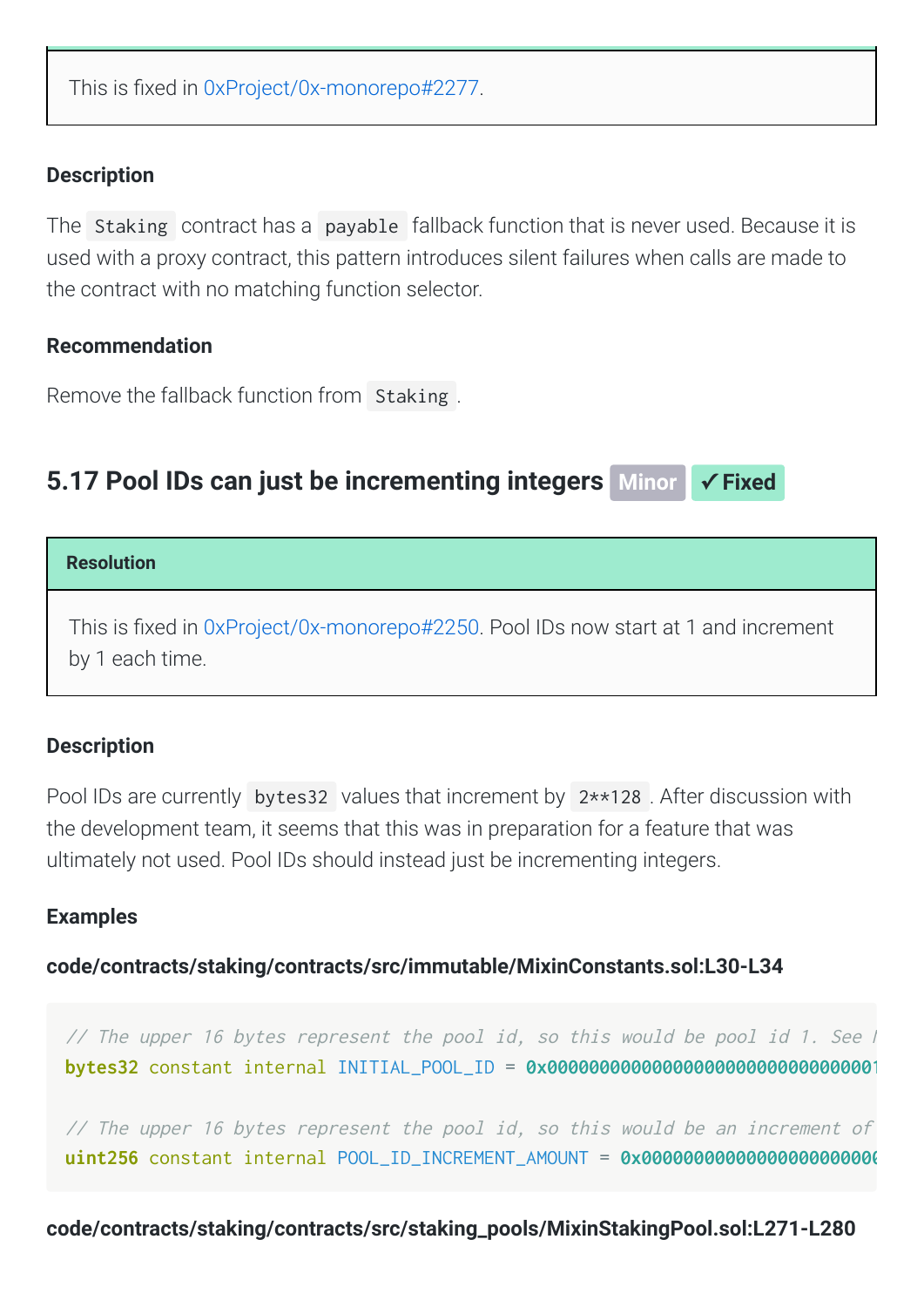```
/// @dev Computes the unique id that comes after the input pool id.
///
@param
poolId
Unique
id
of
pool.
///
@return
Next
pool
id
after
input
pool.
function _computeNextStakingPoolId(bytes32 poolId)

internal

pure

returns (bytes32)
{

return bytes32(uint256(poolId).safeAdd(POOL_ID_INCREMENT_AMOUNT));
}
```
### **Recommendation**

Make pool IDs uint256 values and simply add 1 to generate the next ID.

## <span id="page-35-0"></span>**5.18 LibProxy.proxyCall() [may
overwrite
important
memory](#page-35-0)  Minor ✓ Fixed**

#### **Resolution**

This is fixed in 0xProject/0x-monorepo#2301. This function has been rewritten in Solidity
and
now
avoids
manual
memory
management.

### **Description**

LibProxy.proxyCall() copies from call data to memory, starting at address 0:

#### **code/contracts/staking/contracts/src/libs/LibProxy.sol:L52-L71**

```
assembly {

//
store
selector
of
destination
function

let freeMemPtr := 0

if gt(customEgressSelector, 0) {

mstore(0x0, customEgressSelector)

freeMemPtr := add(freeMemPtr, 4)

}
```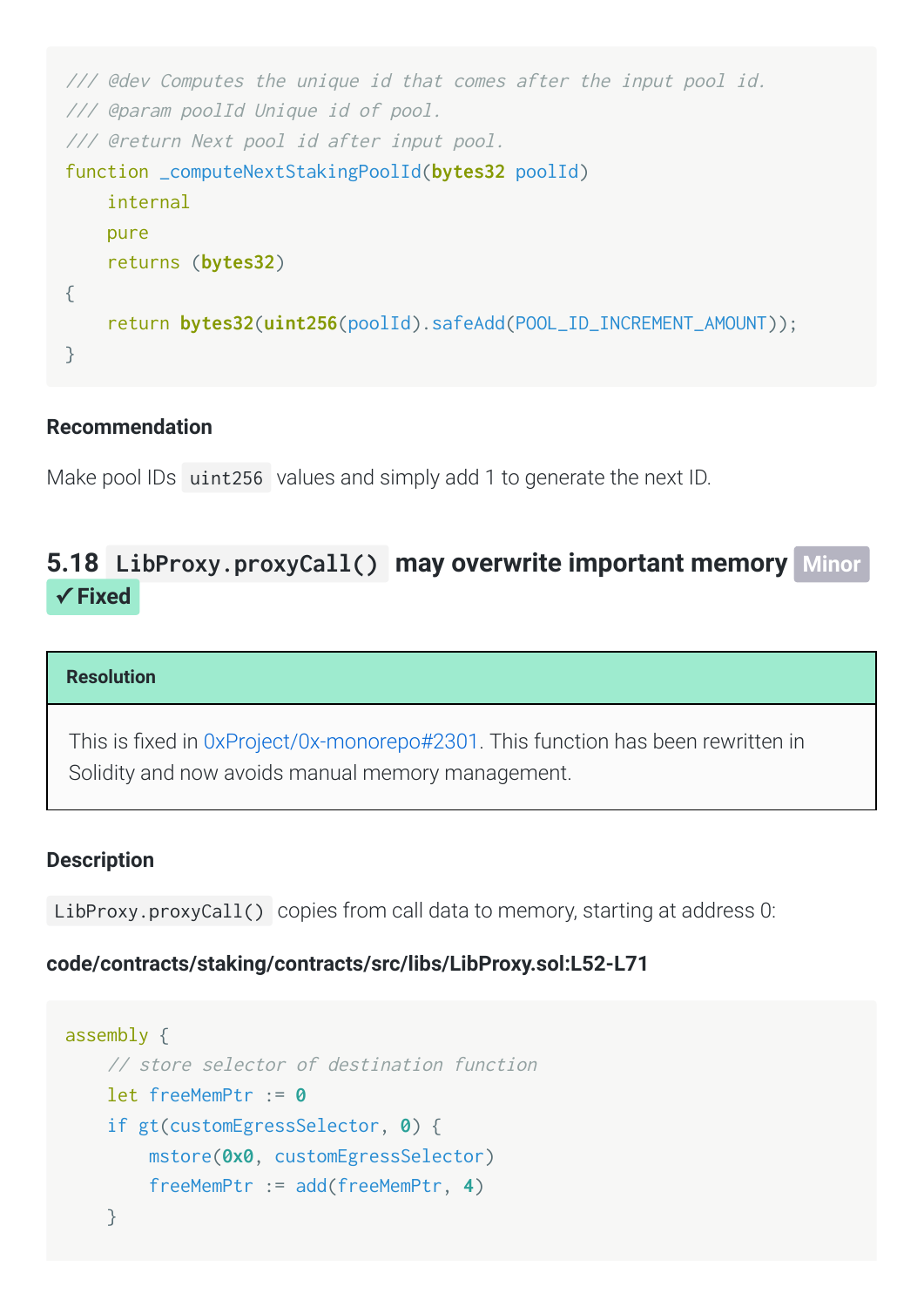```

//
adjust
the
calldata
offset,
if
we
should
ignore
the
selector

let calldataOffset := 0

if gt(ignoreIngressSelector, 0) {

calldataOffset := 4

}

//
copy
calldata
to
memory

calldatacopy(

freeMemPtr,

calldataOffset,

calldatasize()
\lambda
```
The first 64 bytes of memory are treated as "scratch space" by the Solidity compiler. Writing beyond that point is dangerous, as it will overwrite the free memory pointer and the "zero
slot"
which
is
where
length-0
arrays
point.

Although the current callers of proxyCall() don't appear to use any memory after calling proxyCall(), future changes to the code may introduce very serious and subtle bugs due to this unsafe handling of memory.

### **Recommendation**

Use the actual free memory pointer to determine where it's safe to write to memory.

# <span id="page-36-0"></span>**6
Tool-Based
Analysis**

Several tools were used to perform automated analysis of the reviewed contracts. These issues were reviewed by the audit team, and relevant issues are listed in the Issue Details section.

# <span id="page-36-1"></span>**6.1
MythX**

MythX
is
a
security
analysis
API
for
Ethereum
smart
contracts.
It performs
multiple
types
of
analysis,
including
fuzzing
and
symbolic execution,
to
detect
many
common
vulnerability
types.
The
tool
was used
for
automated
vulnerability
discovery
for
all
audited
contracts
and libraries. More details on MythX can be found at [mythx.io.](https://mythx.io/)

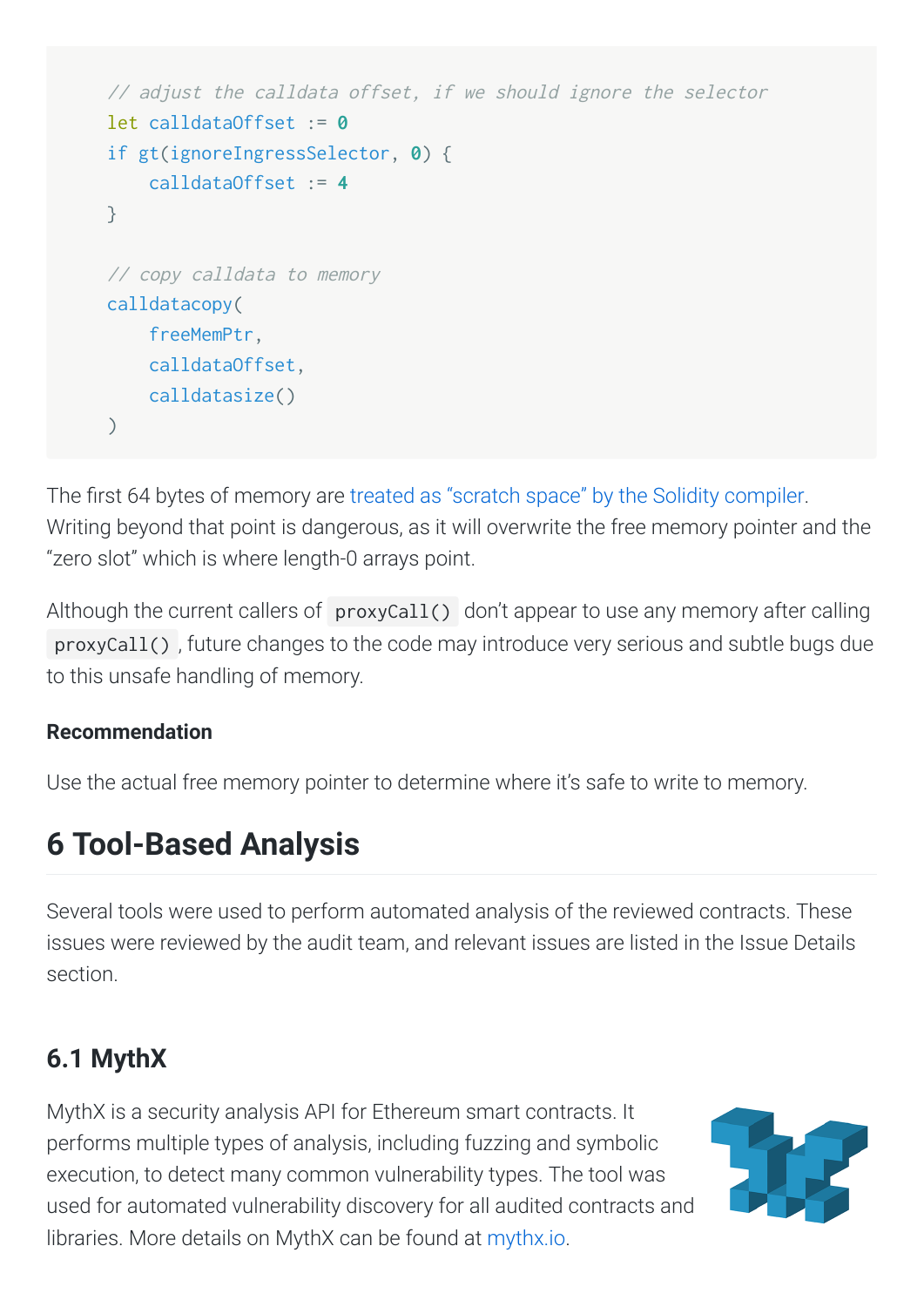The full set of MythX results for both the exchange and staking contracts are available in a separate report.

# <span id="page-37-0"></span>**6.2
Surya**

Surya is an utility tool for smart contract systems. It provides a number of visual outputs and
information
about
structure
of
smart
contracts.
It
also
supports
querying
the
function call graph in multiple ways to aid in the manual inspection and control flow analysis of contracts.

Below is a complete list of functions with their visibility and modifiers:

### **Sūrya's
Description
Report**

#### **Files Description Table**

| <b>File Name</b>                       | <b>SHA-1 Hash</b>                        |
|----------------------------------------|------------------------------------------|
| ReadOnlyProxy.sol                      | 6ec64526446ebff87ec5528ee3b2786338cc4fa0 |
| Staking.sol                            | 67ddcb9ab75e433882e28d9186815990b7084c61 |
| StakingProxy.sol                       | 248f562d014d0b1ca6de3212966af3e52a7deef1 |
| ZrxVault.sol                           | 6c3249314868a2f5d0984122e8ab1413a5b521c9 |
| fees/MixinExchangeFees.sol             | 9ac3b696baa8ba09305cfc83d3c08f17d9d528e1 |
| fees/MixinExchangeManager.sol          | 46f48136a49919cdb5588dc1b3d64c977c3367f2 |
| immutable/MixinConstants.sol           | 97c2ac83ef97a09cfd485cb0d4b119ba0902cc79 |
| immutable/MixinDeploymentConstants.sol | 424f22c45df8e494c4a78f239ea07ff0400d694b |
| immutable/MixinStorage.sol             | 8ad475b0e424e7a3ff65eedf2e999cba98f414c8 |
| interfaces/IStaking.sol                | ec1d7f214e3fd40e14716de412deee9769359bc0 |
| interfaces/IStakingEvents.sol          | 25f16b814c4df9d2002316831c3f727d858456c4 |
| interfaces/IStakingProxy.sol           | 02e35c6b51e08235b2a01d30a8082d60d9d61bee |
| interfaces/IStorage.sol                | eeaa798c262b46d1874e904cf7de0423d4132cee |
| interfaces/IStorageInit.sol            | b9899b03e474ea5adc3b4818a4357f71b8d288d4 |
| interfaces/IStructs.sol                | fee17d036883d641afb1222b75eec8427f3cdb96 |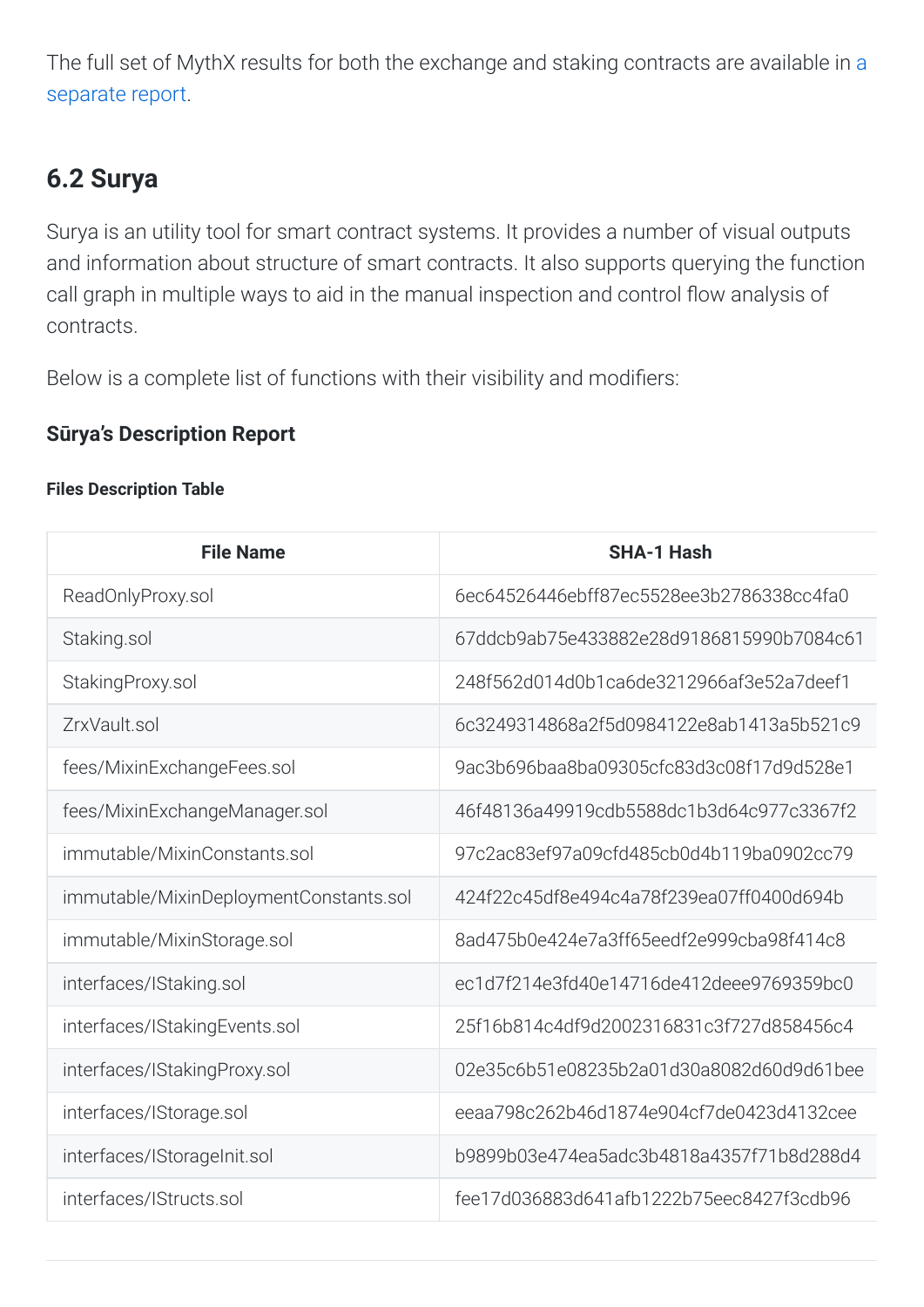| <b>File Name</b>                          | <b>SHA-1 Hash</b>                        |
|-------------------------------------------|------------------------------------------|
| interfaces/IZrxVault.sol                  | 9067154651675317e000cfa92de9741e50c1c809 |
| libs/LibCobbDouglas.sol                   | 242d62d71cf8bc09177d240c0db59b83f9bb4e96 |
| libs/LibFixedMath.sol                     | 36311e7be09a947fa4e6cd8c544cacd13d65833c |
| libs/LibFixedMathRichErrors.sol           | 39cb3e07bbce3272bbf090e87002d5834d288ec2 |
| libs/LibProxy.sol                         | 29abe52857a782c8da39b053cc54e02e295c1ae2 |
| libs/LibSafeDowncast.sol                  | ae16ed2573d64802793320253b060b9507729c3d |
| libs/LibStakingRichErrors.sol             | f5868ef6066a18277c932e59c0a516ec58920b00 |
| stake/MixinStake.sol                      | ade59ed356fe72521ffd2ef12ff8896c852f11f8 |
| stake/MixinStakeBalances.sol              | cde6ca1a6200570ba18dd6d392ffabf68c2bb464 |
| stake/MixinStakeStorage.sol               | cadf34d9d341efd2a85dd13ec3cd4ce8383e0f73 |
| staking_pools/MixinCumulativeRewards.sol  | 664ea3e35376c81492457dc17832a4d0d602c8ae |
| staking_pools/MixinStakingPool.sol        | 74ba9cb2db29b8dd6376d112e9452d117a391b18 |
| staking_pools/MixinStakingPoolRewards.sol | a3b4e5c9b1c3568c94923e2dd9a93090ebdf8536 |
| sys/MixinAbstract.sol                     | 99fd4870c20d8fa03cfa30e8055d3dfb348ed5cd |
| sys/MixinFinalizer.sol                    | cc658ed07241c1804cec75b12203be3cd8657b9b |
| sys/MixinParams.sol                       | 7b395f4da7ed787d7aa4eb915f15377725ff8168 |
| sys/MixinScheduler.sol                    | 2fab6b83a6f9e1d0dd1b1bdcea4b129d166aef1d |

### **Contracts Description Table**

| <b>Contract</b>      | <b>Type</b>           | <b>Bases</b>                                       |
|----------------------|-----------------------|----------------------------------------------------|
|                      | <b>Function Name</b>  | <b>Visibility</b>                                  |
| <b>ReadOnlyProxy</b> | Implementation        | MixinStorage                                       |
|                      | <fallback></fallback> | External !                                         |
|                      | revertDelegateCall    | External !                                         |
| <b>Staking</b>       | Implementation        | IStaking, MixinPa<br>MixinStake,<br>MixinExchangeF |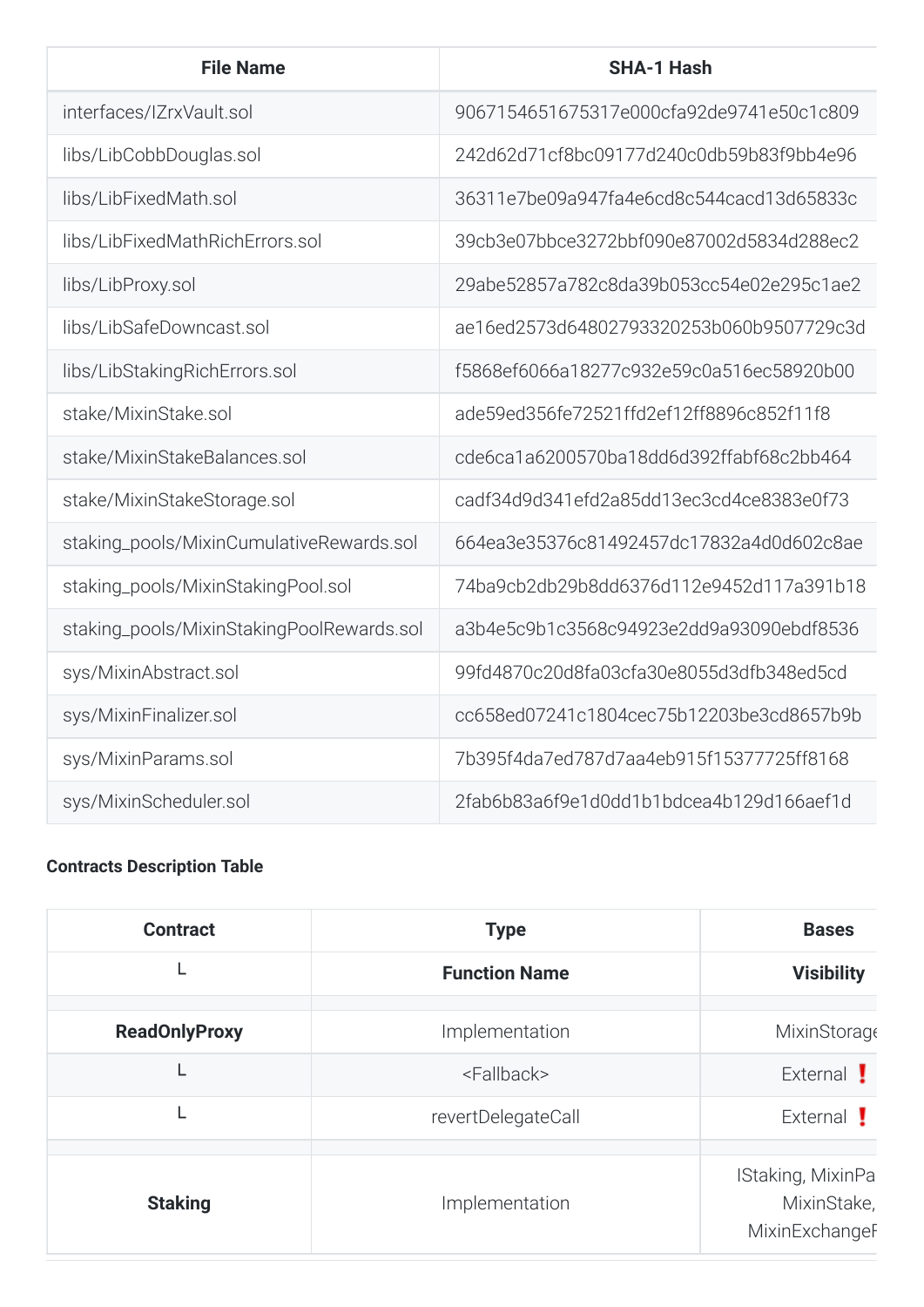| <b>Contract</b>     | <b>Type</b>                     | <b>Bases</b>         |
|---------------------|---------------------------------|----------------------|
| L                   | <fallback></fallback>           | External !           |
| L                   | init                            | Public !             |
| <b>StakingProxy</b> | Implementation                  | IStakingProxy, Mixin |
| L                   | <constructor></constructor>     | Public !             |
| L                   | <fallback></fallback>           | External !           |
| L                   | attachStakingContract           | External !           |
| L                   | detachStakingContract           | External !           |
| Г                   | setReadOnlyMode                 | External !           |
| L                   | batchExecute                    | External !           |
| L                   | _assertValidStorageParams       | Internal             |
| L                   | _attachStakingContract          | Internal             |
| <b>ZrxVault</b>     | Implementation                  | Authorizable, IZrx   |
| L                   | <constructor></constructor>     | Public !             |
| L                   | setStakingProxy                 | External !           |
| L                   | enterCatastrophicFailure        | External !           |
| L                   | setZrxProxy                     | External !           |
| L                   | depositFrom                     | External !           |
| L                   | withdrawFrom                    | External !           |
| L                   | withdrawAllFrom                 | External !           |
| L                   | balanceOf                       | External !           |
| L                   | _withdrawFrom                   | Internal             |
| L                   | _assertSenderIsStakingProxy     | Private <sup>2</sup> |
| L                   | _assertInCatastrophicFailure    | Private <sup>2</sup> |
| L                   | _assertNotInCatastrophicFailure | Private <sup>1</sup> |
|                     |                                 |                      |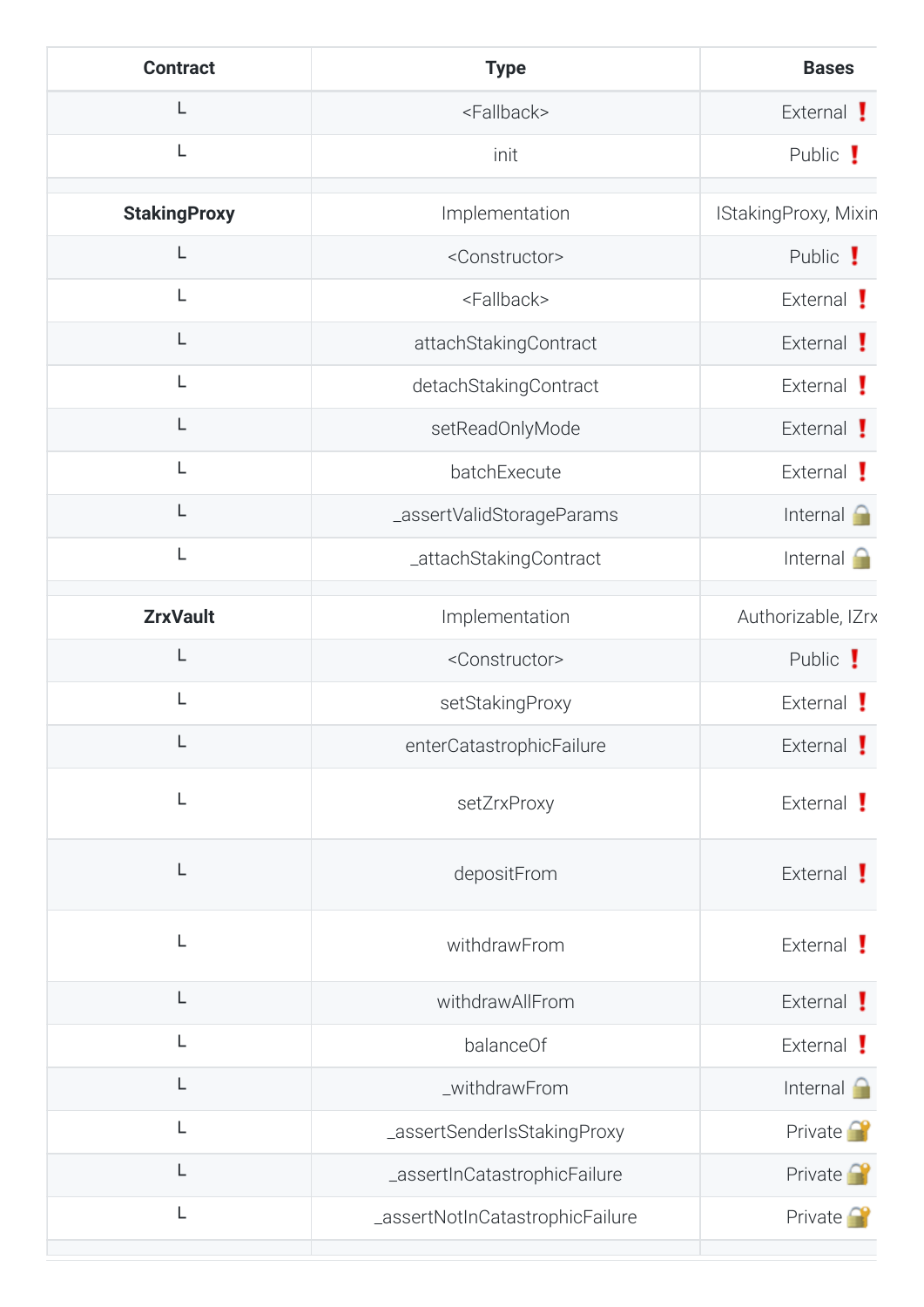| <b>Contract</b>                 | <b>Type</b>                     | <b>Bases</b>                                       |
|---------------------------------|---------------------------------|----------------------------------------------------|
| <b>MixinExchangeFees</b>        | Implementation                  | MixinExchangeMa<br>MixinStakingPo<br>MixinFinalize |
| L                               | payProtocolFee                  | External !                                         |
| L                               | getActiveStakingPoolThisEpoch   | External !                                         |
| L                               | _computeMembersAndWeightedStake | Private <sup>1</sup>                               |
| L                               | _assertValidProtocolFee         | Private <sup>1</sup>                               |
| <b>MixinExchangeManager</b>     | Implementation                  | <b>IStakingEvent</b><br>MixinStorage               |
|                                 | addExchangeAddress              | External !                                         |
| L                               | removeExchangeAddress           | External !                                         |
| <b>MixinConstants</b>           | Implementation                  | MixinDeploymentCc                                  |
| <b>MixinDeploymentConstants</b> | Implementation                  |                                                    |
|                                 | getWethContract                 | Public !                                           |
|                                 | getZrxVault                     | Public                                             |
| <b>MixinStorage</b>             | Implementation                  | <b>MixinConstant</b><br>Authorizable               |
| <b>IStaking</b>                 | Interface                       |                                                    |
| Г                               | moveStake                       | External !                                         |
|                                 | payProtocolFee                  | External                                           |
| L                               | stake                           | External !                                         |
| <b>IStakingEvents</b>           | Interface                       |                                                    |
| <b>IStakingProxy</b>            | Interface                       |                                                    |
|                                 | <fallback></fallback>           | External !                                         |
|                                 | attachStakingContract           | External                                           |
| L                               | detachStakingContract           | External !                                         |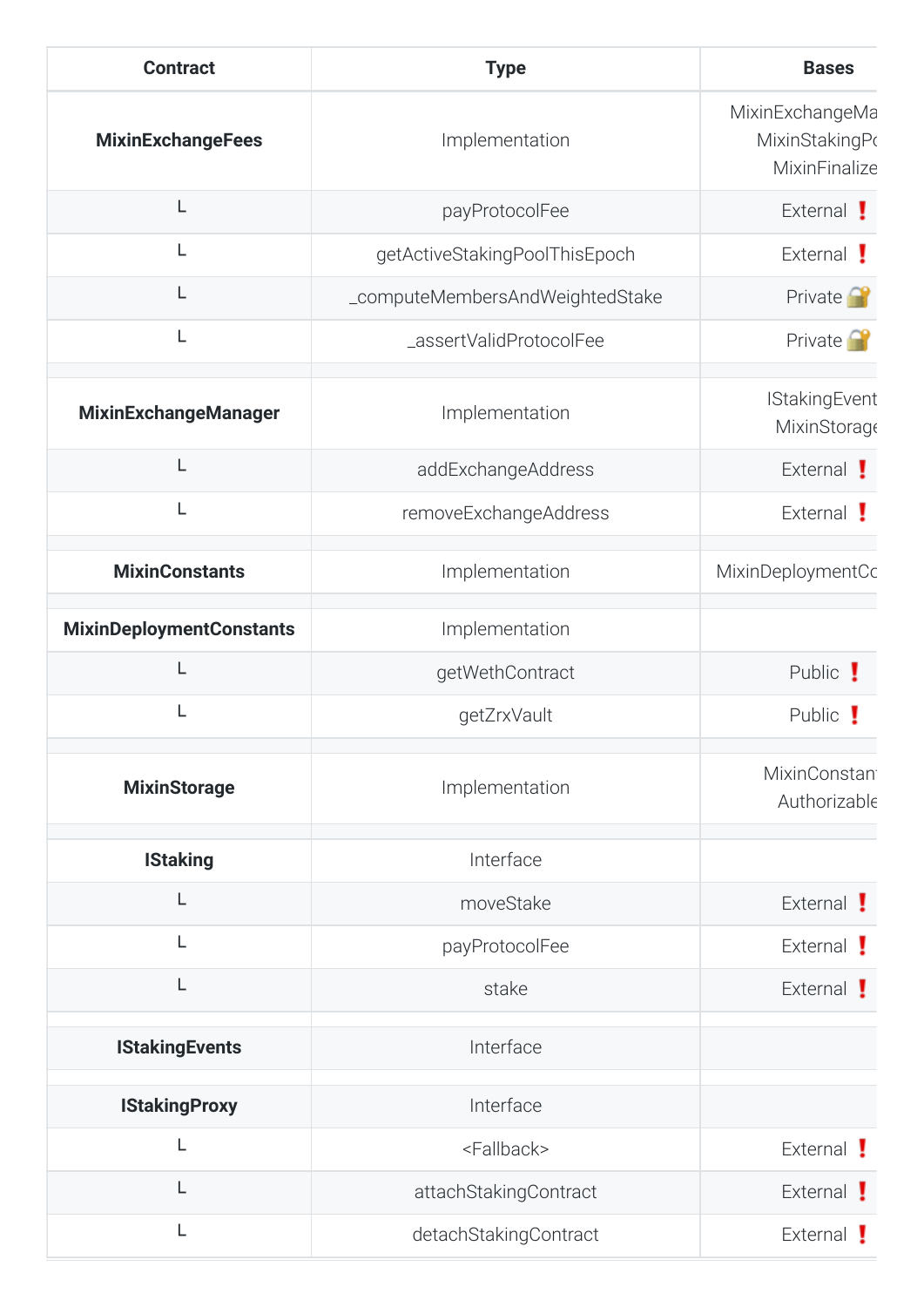| <b>Contract</b>     | <b>Type</b>                    | <b>Bases</b> |
|---------------------|--------------------------------|--------------|
| <b>IStorage</b>     | Interface                      |              |
| L                   | stakingContract                | External !   |
| L                   | readOnlyProxy                  | External !   |
| L                   | readOnlyProxyCallee            | External !   |
| L                   | nextPoolId                     | External !   |
| L                   | numMakersByPoolId              | External !   |
| L                   | currentEpoch                   | External !   |
| L                   | currentEpochStartTimeInSeconds | External !   |
| L                   | protocolFeesThisEpochByPool    | External !   |
| L                   | activePoolsThisEpoch           | External !   |
| L                   | validExchanges                 | External !   |
| L                   | epochDurationInSeconds         | External !   |
| L                   | rewardDelegatedStakeWeight     | External !   |
| L                   | minimumPoolStake               | External !   |
|                     | maximumMakersInPool            | External !   |
| L                   | cobbDouglasAlphaNumerator      | External !   |
| L                   | cobbDouglasAlphaDenominator    | External !   |
| <b>IStoragelnit</b> | Interface                      |              |
| L                   | init                           | External !   |
| <b>IStructs</b>     | Interface                      |              |
| <b>IZrxVault</b>    | Interface                      |              |
| L                   | setStakingProxy                | External !   |
| L                   | enterCatastrophicFailure       | External !   |
| L                   | setZrxProxy                    | External !   |
| L                   | depositFrom                    | External !   |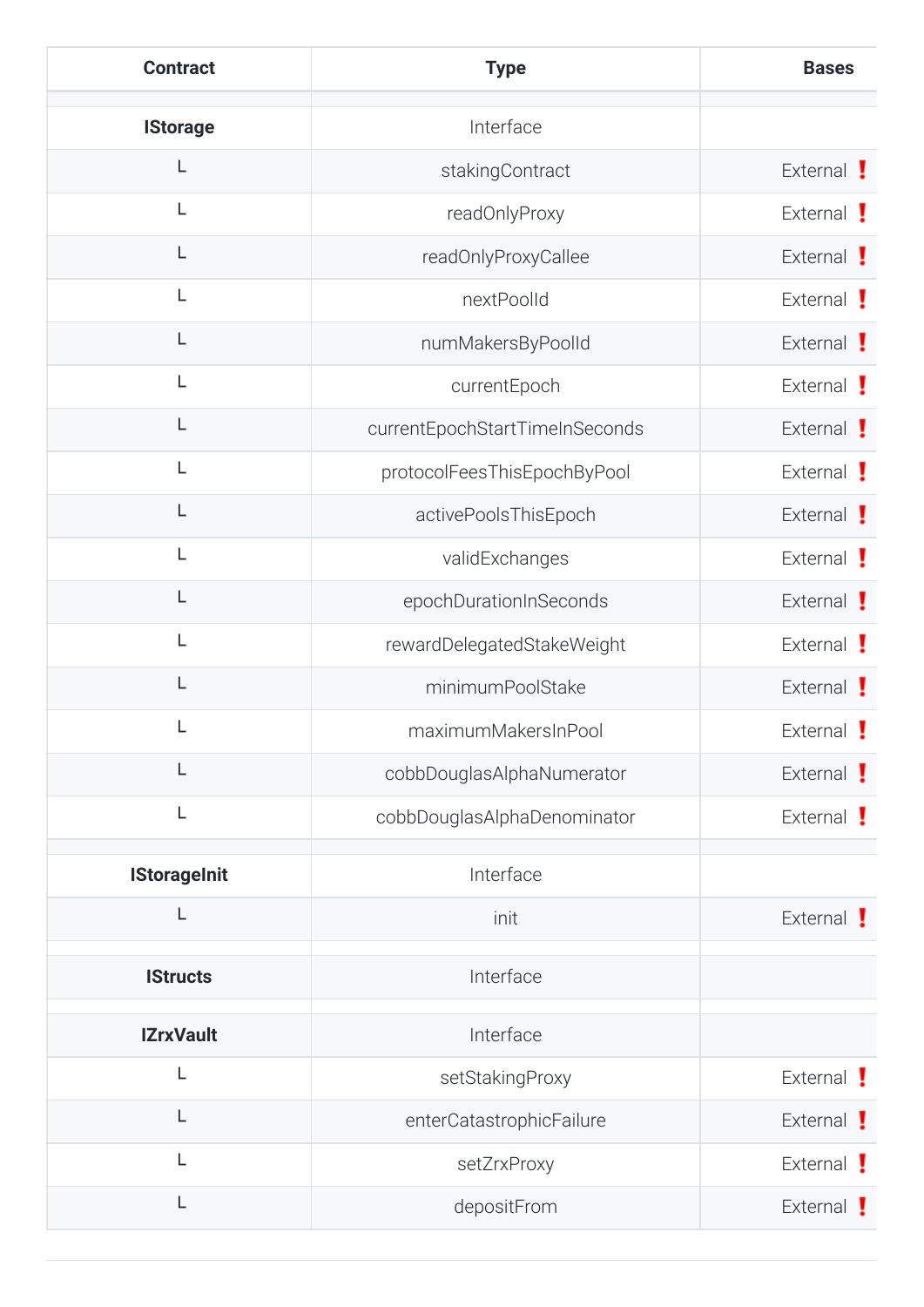| <b>Contract</b>               | <b>Type</b>     | <b>Bases</b>         |
|-------------------------------|-----------------|----------------------|
| L                             | withdrawFrom    | External !           |
| L                             | withdrawAllFrom | External !           |
| L                             | balanceOf       | External !           |
| <b>LibCobbDouglas</b>         | Library         |                      |
| L                             | cobbDouglas     | Internal             |
| <b>LibFixedMath</b>           | Library         |                      |
| L                             | one             | Internal             |
| L                             | add             | Internal             |
| L                             | sub             | Internal             |
| Г                             | mul             | Internal             |
| L                             | div             | Internal             |
| L                             | mulDiv          | Internal             |
| L                             | uintMul         | Internal             |
| L                             | abs             | Internal             |
| L                             | invert          | Internal             |
| L                             | toFixed         | Internal             |
| L                             | toFixed         | Internal             |
| L                             | toFixed         | Internal             |
| L                             | toFixed         | Internal             |
| L                             | toInteger       | Internal             |
| L                             | $\ln$           | Internal             |
| L                             | exp             | Internal             |
| L                             | $\_mul$         | Private <sup>2</sup> |
| L                             | $\_div$         | Private <sup>2</sup> |
| L                             | _add            | Private <sup>2</sup> |
| <b>LibFixedMathRichErrors</b> | Library         |                      |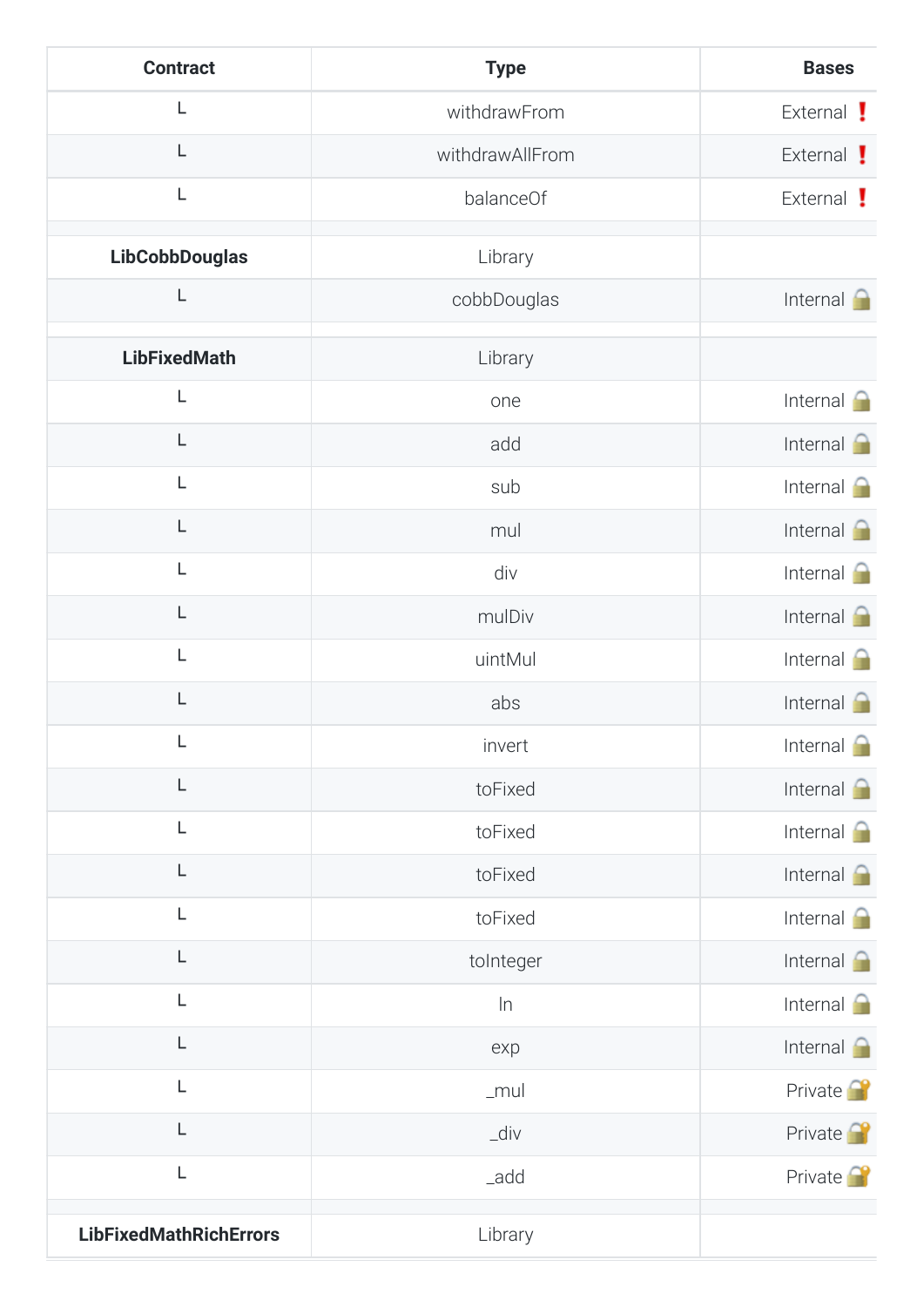| <b>Contract</b>             | <b>Type</b>                                 | <b>Bases</b> |
|-----------------------------|---------------------------------------------|--------------|
| L                           | SignedValueError                            | Internal     |
| L                           | UnsignedValueError                          | Internal     |
| L                           | BinOpError                                  | Internal     |
| <b>LibProxy</b>             | Library                                     |              |
| L                           | proxyCall                                   | Internal     |
| <b>LibSafeDowncast</b>      | Library                                     |              |
| L                           | downcastToUint96                            | Internal     |
| L                           | downcastToUint64                            | Internal     |
| L                           | downcastToUint32                            | Internal     |
| <b>LibStakingRichErrors</b> | Library                                     |              |
| L                           | OnlyCallableByExchangeError                 | Internal     |
| L                           | ExchangeManagerError                        | Internal     |
| L                           | InsufficientBalanceError                    | Internal     |
| L                           | OnlyCallableByPoolOperatorOrMakerError      | Internal     |
| L                           | MakerPoolAssignmentError                    | Internal     |
| L                           | BlockTimestampTooLowError                   | Internal     |
| L                           | OnlyCallableByStakingContractError          | Internal     |
| L                           | OnlyCallableIfInCatastrophicFailureError    | Internal     |
| L                           | OnlyCallableIfNotInCatastrophicFailureError | Internal     |
| L                           | OperatorShareError                          | Internal     |
| L                           | PoolExistenceError                          | Internal     |
| L                           | InvalidProtocolFeePaymentError              | Internal     |
| L                           | InvalidStakeStatusError                     | Internal     |
| L                           | InitializationError                         | Internal     |
| L                           | InvalidParamValueError                      | Internal     |
| L                           | ProxyDestinationCannotBeNilError            | Internal     |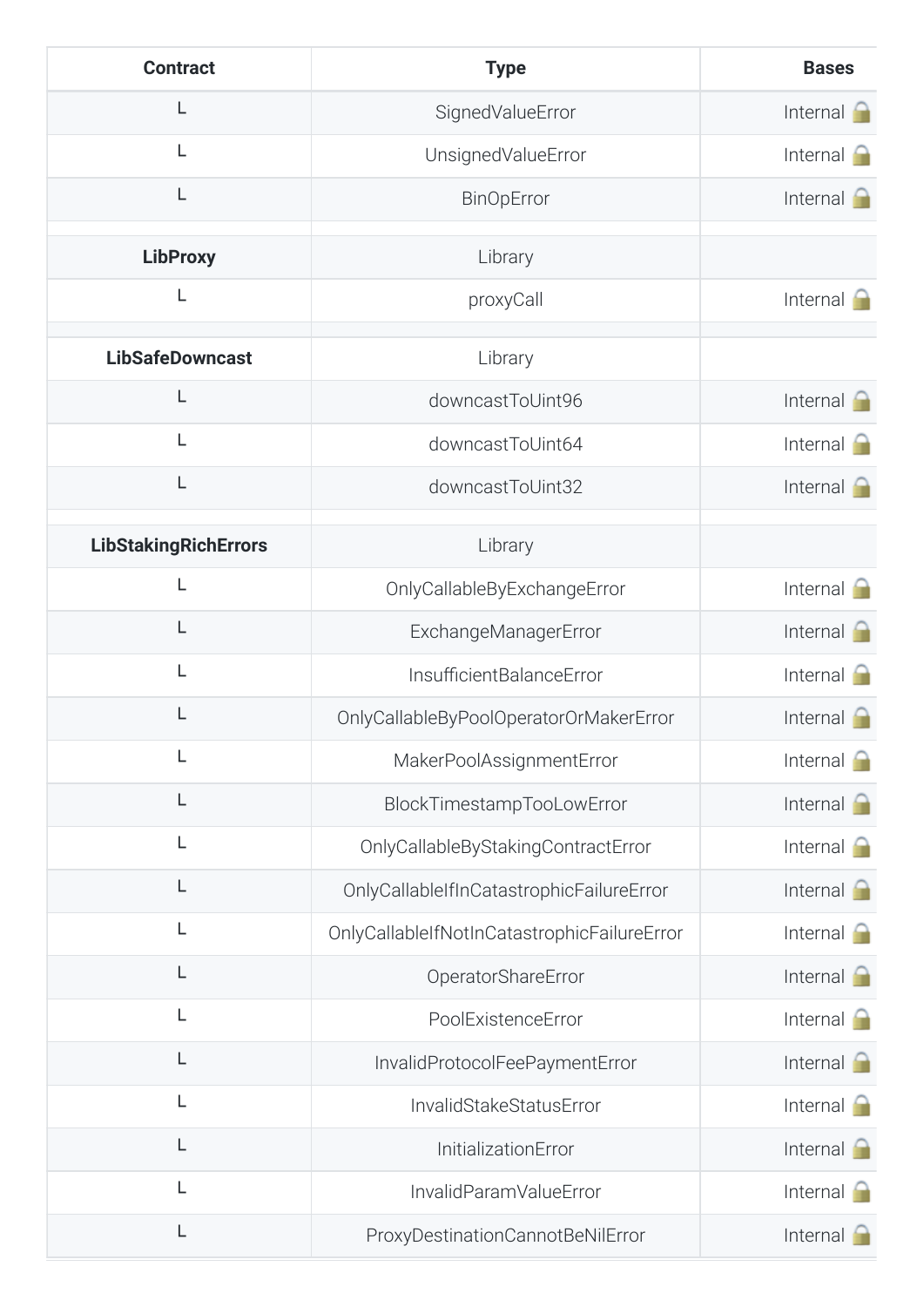| <b>Contract</b>           | <b>Type</b>                    | <b>Bases</b>          |
|---------------------------|--------------------------------|-----------------------|
| L                         | PreviousEpochNotFinalizedError | Internal              |
| <b>MixinStake</b>         | Implementation                 | MixinStakingPo        |
| L                         | stake                          | External !            |
| L                         | unstake                        | External !            |
| L                         | moveStake                      | External !            |
| L                         | _delegateStake                 | Private <sup>2</sup>  |
| L                         | _undelegateStake               | Private <sup>2</sup>  |
|                           | _getBalancePtrFromStatus       | Private <sup>1</sup>  |
| <b>MixinStakeBalances</b> | Implementation                 | <b>MixinStakeStor</b> |
| L                         | getGlobalActiveStake           | External !            |
| L                         | getGlobalInactiveStake         | External !            |
|                           | getGlobalDelegatedStake        | External !            |
| L                         | getTotalStake                  | External              |
| L                         | getActiveStake                 | External              |
| L                         | getInactiveStake               | External !            |
| L                         | getStakeDelegatedByOwner       | External !            |
| L                         | getWithdrawableStake           | Public !              |
| L                         | getStakeDelegatedToPoolByOwner | Public !              |
| L                         | getTotalStakeDelegatedToPool   | Public !              |
| L                         | _computeWithdrawableStake      | Internal              |
| <b>MixinStakeStorage</b>  | Implementation                 | MixinSchedul          |
| L                         | _moveStake                     | Internal              |
| L                         | _loadSyncedBalance             | Internal              |
| L                         | _loadUnsyncedBalance           | Internal              |
| L                         | _increaseCurrentAndNextBalance | Internal              |
| L                         | _decreaseCurrentAndNextBalance | Internal              |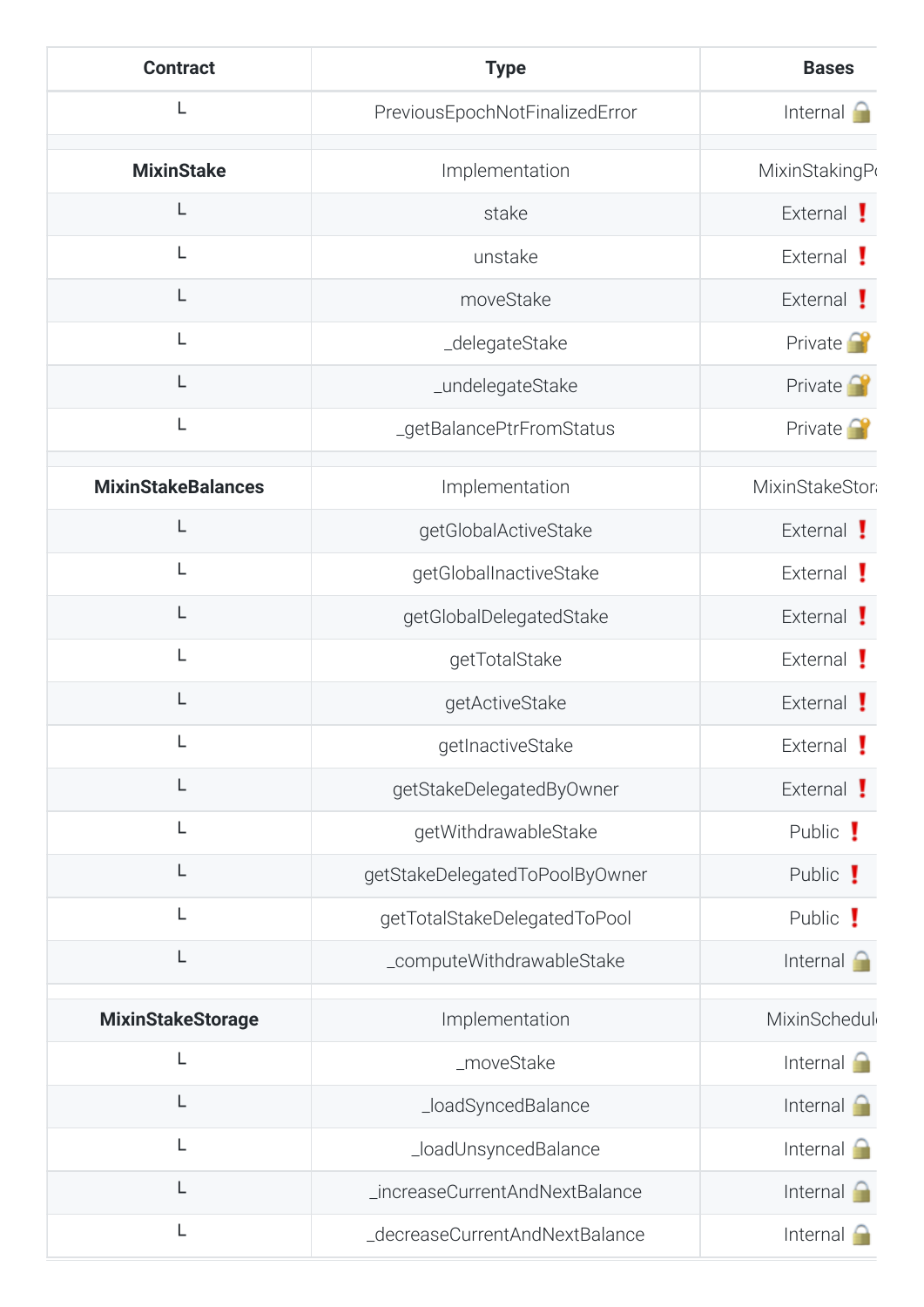| <b>Contract</b>               | <b>Type</b>                        | <b>Bases</b>                      |
|-------------------------------|------------------------------------|-----------------------------------|
| L                             | _increaseNextBalance               | Internal                          |
|                               | decreaseNextBalance                | Internal                          |
| L                             | _storeBalance                      | Private <sup>1</sup>              |
| L                             | _arePointersEqual                  | Private <sup>1</sup>              |
| <b>MixinCumulativeRewards</b> | Implementation                     | MixinStakeBalar                   |
| L                             | _initializeCumulativeRewards       | Internal                          |
| L                             | _isCumulativeRewardSet             | Internal                          |
|                               | _forceSetCumulativeReward          | Internal                          |
| L                             | _computeMemberRewardOverInterval   | Internal                          |
|                               | _getMostRecentCumulativeReward     | Internal                          |
| L                             | _getCumulativeRewardAtEpoch        | Internal                          |
| <b>MixinStakingPool</b>       | Implementation                     | MixinAbstrac<br>MixinStakingPoolR |
|                               | createStakingPool                  | External !                        |
|                               | decreaseStakingPoolOperatorShare   | External                          |
|                               | joinStakingPoolAsMaker             | External !                        |
|                               | addMakerToStakingPool              | External                          |
|                               | removeMakerFromStakingPool         | External !                        |
| L                             | getStakingPoolIdOfMaker            | Public !                          |
|                               | getStakingPool                     | Public !                          |
|                               | _addMakerToStakingPool             | Internal                          |
|                               | _computeNextStakingPoolId          | Internal                          |
|                               | _assertStakingPoolExists           | Internal                          |
|                               | _assertNewOperatorShare            | Private <b>Private</b>            |
| L                             | _assertSenderIsPoolOperatorOrMaker | Private <b>Private</b>            |
|                               |                                    |                                   |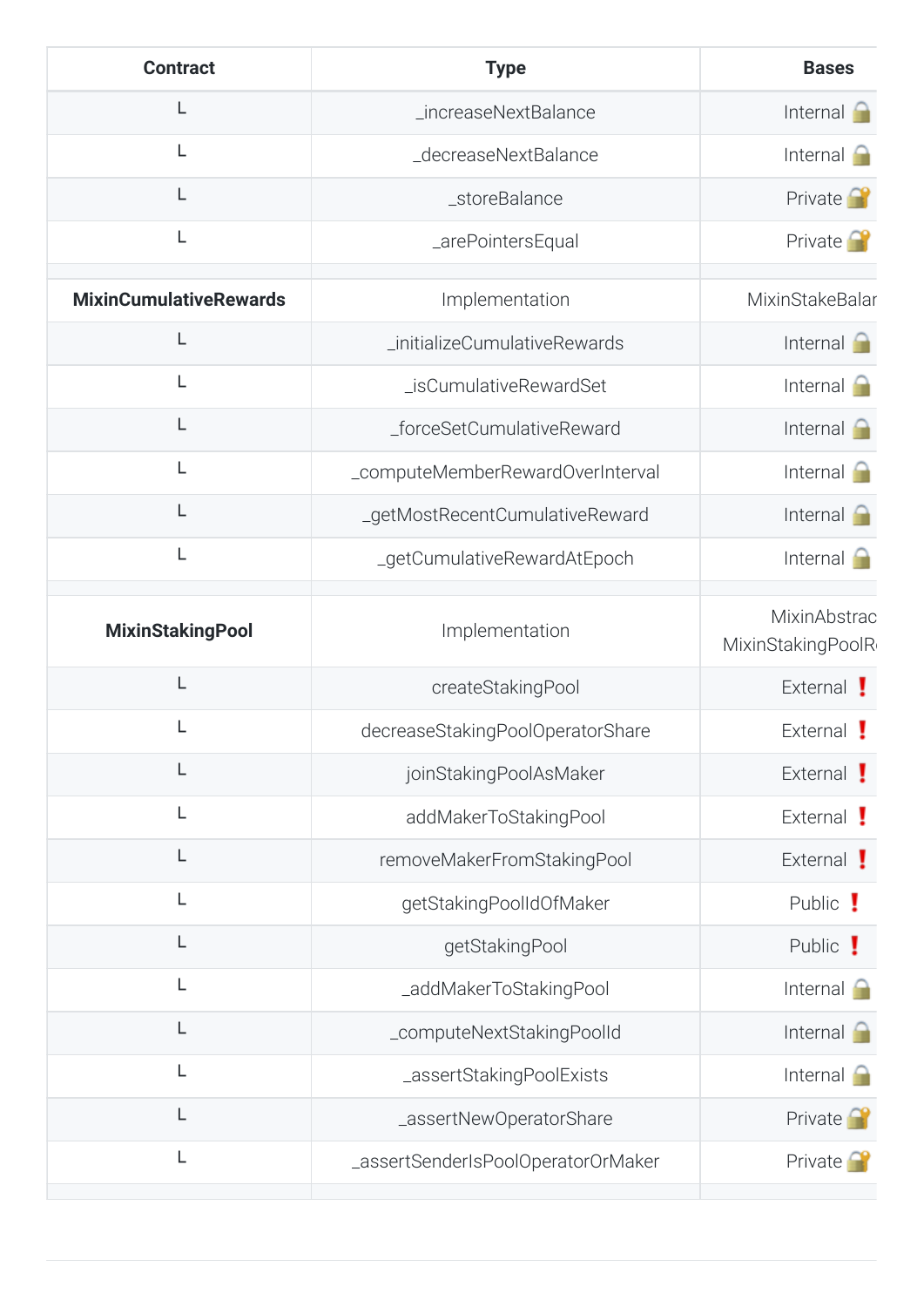| <b>Contract</b>                | <b>Type</b>                         | <b>Bases</b>                      |
|--------------------------------|-------------------------------------|-----------------------------------|
| <b>MixinStakingPoolRewards</b> | Implementation                      | MixinAbstrac<br>MixinCumulativeRe |
| L                              | withdrawDelegatorRewards            | External !                        |
|                                | computeRewardBalanceOfOperator      | External !                        |
|                                | computeRewardBalanceOfDelegator     | External !                        |
| L                              | _withdrawAndSyncDelegatorRewards    | Internal                          |
| L                              | _syncPoolRewards                    | Internal                          |
| L                              | _computePoolRewardsSplit            | Internal                          |
| L                              | _computeDelegatorReward             | Private <b>f</b>                  |
| L                              | _computeUnfinalizedDelegatorReward  | Private <sup>1</sup>              |
| L                              | _increasePoolRewards                | Private <sup>1</sup>              |
| L                              | _decreasePoolRewards                | Private <b>P</b>                  |
| <b>MixinAbstract</b>           | Implementation                      |                                   |
|                                | finalizePool                        | Public !                          |
| L                              | _getUnfinalizedPoolRewards          | Internal                          |
| <b>MixinFinalizer</b>          | Implementation                      | MixinStakingPoolR                 |
| L                              | endEpoch                            | External !                        |
| L                              | finalizePool                        | Public !                          |
| L                              | _getUnfinalizedPoolRewards          | Internal                          |
|                                | _getActivePoolFromEpoch             | Internal                          |
| L                              | _getActivePoolsFromEpoch            | Internal                          |
| L                              | _wrapEth                            | Internal                          |
|                                | _getAvailableWethBalance            | Internal                          |
| L                              | _getUnfinalizedPoolRewardsFromState | Private <sup>1</sup>              |
| L                              | _creditRewardsToPool                | Private <b>f</b>                  |
|                                |                                     |                                   |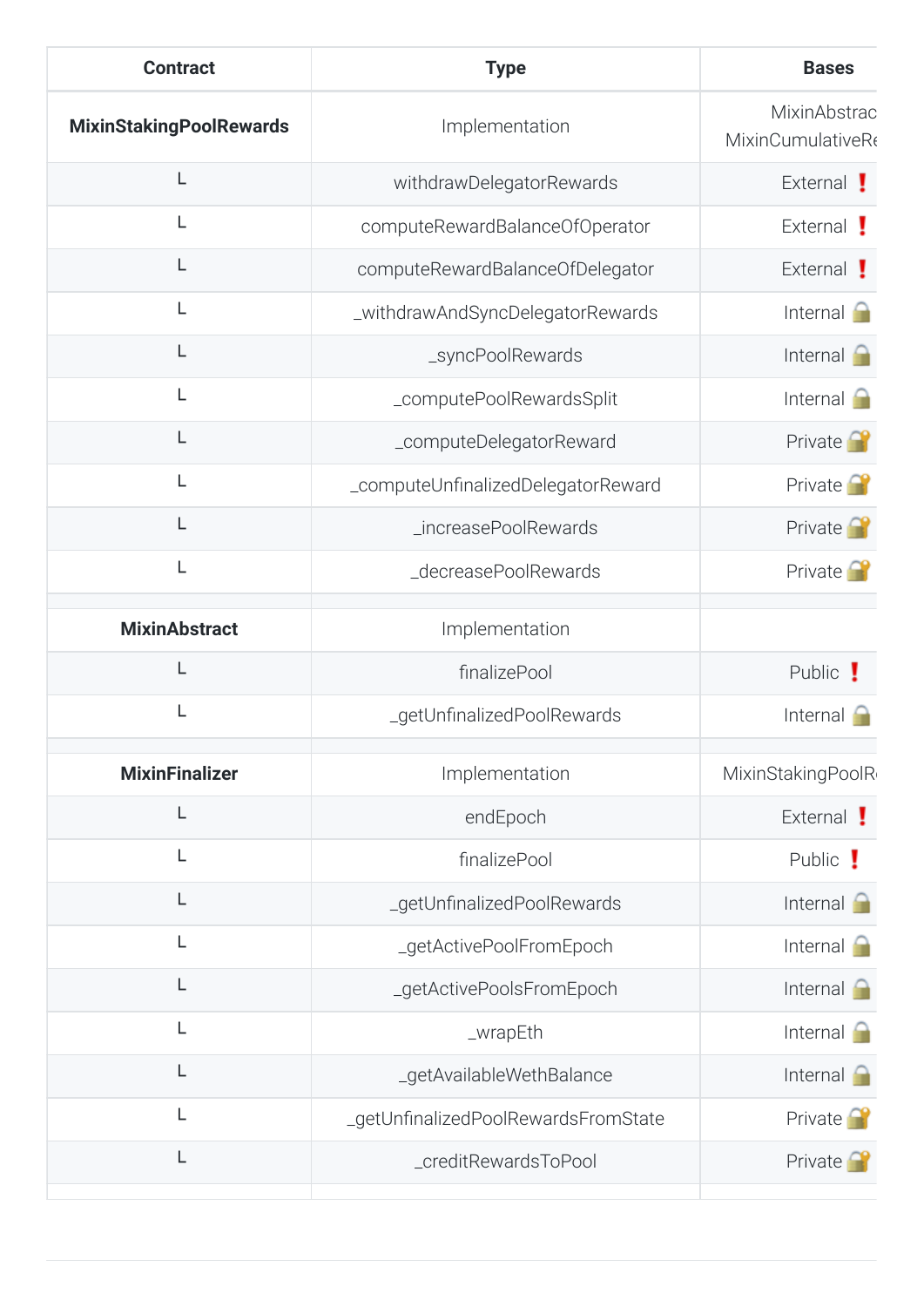| <b>Contract</b>       | <b>Type</b>                             | <b>Bases</b>                         |
|-----------------------|-----------------------------------------|--------------------------------------|
| <b>MixinParams</b>    | Implementation                          | <b>IStakingEvent</b><br>MixinStorage |
| L                     | setParams                               | External !                           |
|                       | getParams                               | External !                           |
| L                     | _initMixinParams                        | Internal                             |
|                       | _assertParamsNotInitialized             | Internal                             |
| L                     | setParams                               | Private <sup>1</sup>                 |
| <b>MixinScheduler</b> | Implementation                          | <b>IStakingEvent</b><br>MixinStorage |
|                       | getCurrentEpochEarliestEndTimeInSeconds | Public !                             |
| L                     | _initMixinScheduler                     | Internal                             |
|                       | _goToNextEpoch                          | Internal                             |
|                       | _assertSchedulerNotInitialized          | Internal                             |

### **Legend**

| <b>Symbol</b> | <b>Meaning</b>            |
|---------------|---------------------------|
|               | Function can modify state |
|               | Function is payable       |

# <span id="page-47-0"></span>**Appendix
1
Disclosure**

ConsenSys
Diligence
("CD")
typically
receives
compensation
from
one
or
more
clients
(the "Clients") for performing the analysis contained in these reports (the "Reports"). The Reports
may
be
distributed
through
other
means,
including
via
ConsenSys
publications and
other
distributions.

The Reports are not an endorsement or indictment of any particular project or team, and the
Reports
do
not
guarantee
the
security
of
any
particular
project.
This
Report
does
not consider,
and
should
not
be
interpreted
as
considering
or
having
any
bearing
on,
the potential
economics
of
a
token,
token
sale
or
any
other
product,
service
or
other
asset. Cryptographic
tokens
are
emergent
technologies
and
carry
with
them
high
levels
of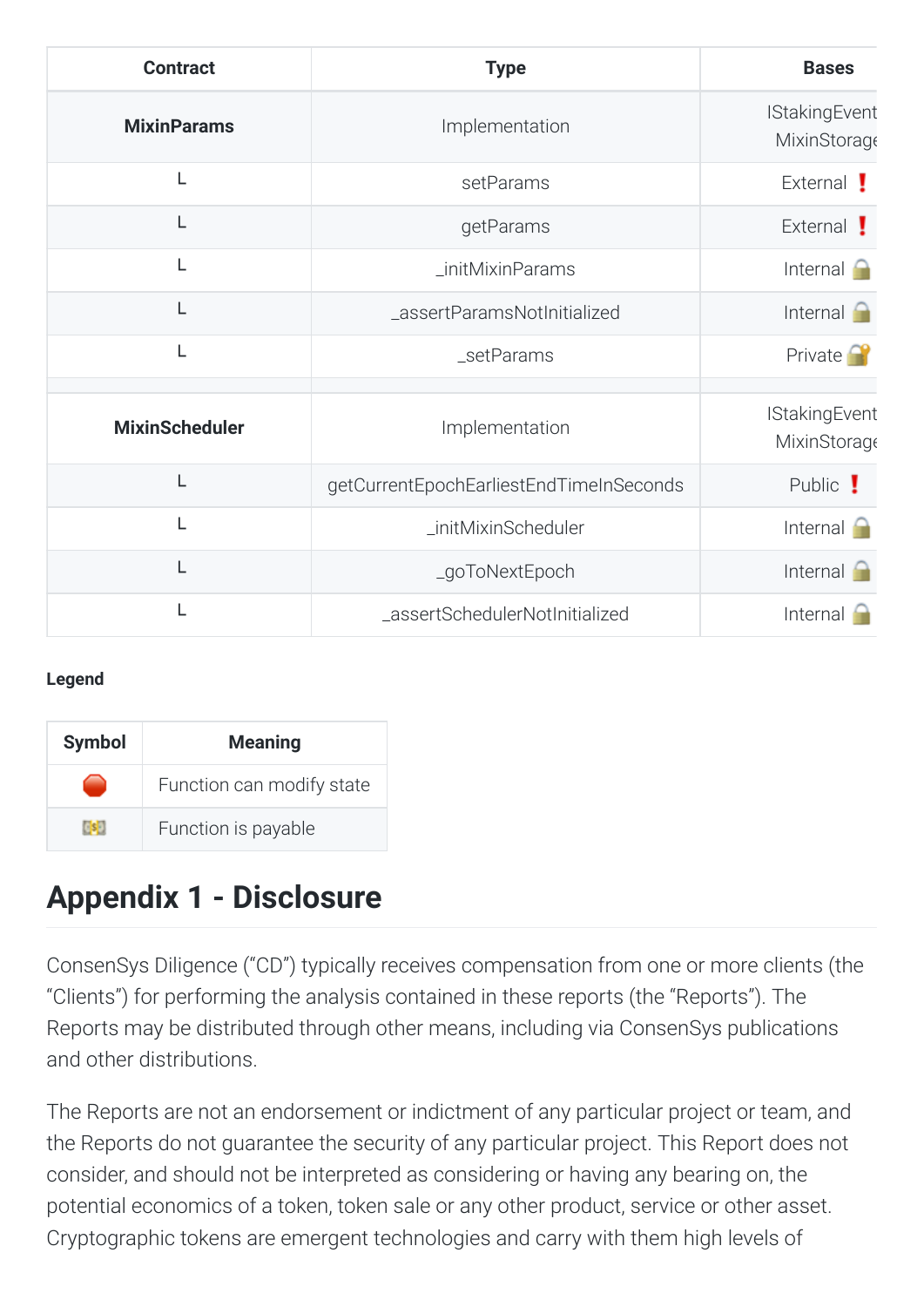technical risk and uncertainty. No Report provides any warranty or representation to any Third-Party in any respect, including regarding the bugfree nature of code, the business model or proprietors of any such business model, and the legal compliance of any such business. No third party should rely on the Reports in any way, including for the purpose of making any decisions to buy or sell any token, product, service or other asset. Specifically, for the avoidance of doubt, this Report does not constitute investment advice, is not intended to be relied upon as investment advice, is not an endorsement of this project or team, and it is not a quarantee as to the absolute security of the project. CD owes no duty to
any
Third-Party
by
virtue
of
publishing
these
Reports.

PURPOSE OF REPORTS The Reports and the analysis described therein are created solely for Clients and published with their consent. The scope of our review is limited to a review of Solidity code and only the Solidity code we note as being within the scope of our review within this report. The Solidity language itself remains under development and is subject to unknown risks and flaws. The review does not extend to the compiler layer, or any other areas
beyond
Solidity
that
could
present
security
risks.
Cryptographic
tokens
are
emergent technologies and carry with them high levels of technical risk and uncertainty.

CD makes the Reports available to parties other than the Clients (i.e., "third parties") - on its website. CD hopes that by making these analyses publicly available, it can help the blockchain ecosystem develop technical best practices in this rapidly evolving area of innovation.

LINKS
TO
OTHER
WEB
SITES
FROM
THIS
WEB
SITE
You
may,
through
hypertext
or
other computer
links,
gain
access
to
web
sites
operated
by
persons
other
than
ConsenSys
and CD. Such hyperlinks are provided for your reference and convenience only, and are the exclusive responsibility of such web sites' owners. You agree that ConsenSys and CD are not responsible for the content or operation of such Web sites, and that ConsenSys and CD shall have no liability to you or any other person or entity for the use of third party Web sites. Except as described below, a hyperlink from this web Site to another web site does not imply or mean that ConsenSys and CD endorses the content on that Web site or the operator or operations of that site. You are solely responsible for determining the extent to which you may use any content at any other web sites to which you link from the Reports. Consen Sys and CD assumes no responsibility for the use of third party software on the Web Site and shall have no liability whatsoever to any person or entity for the accuracy or completeness
of
any
outcome
generated
by
such
software.

TIMELINESS
OF
CONTENT
The
content
contained
in
the
Reports
is
current
as
of
the
date appearing
on
the
Report
and
is
subject
to
change
without
notice.
Unless
indicated